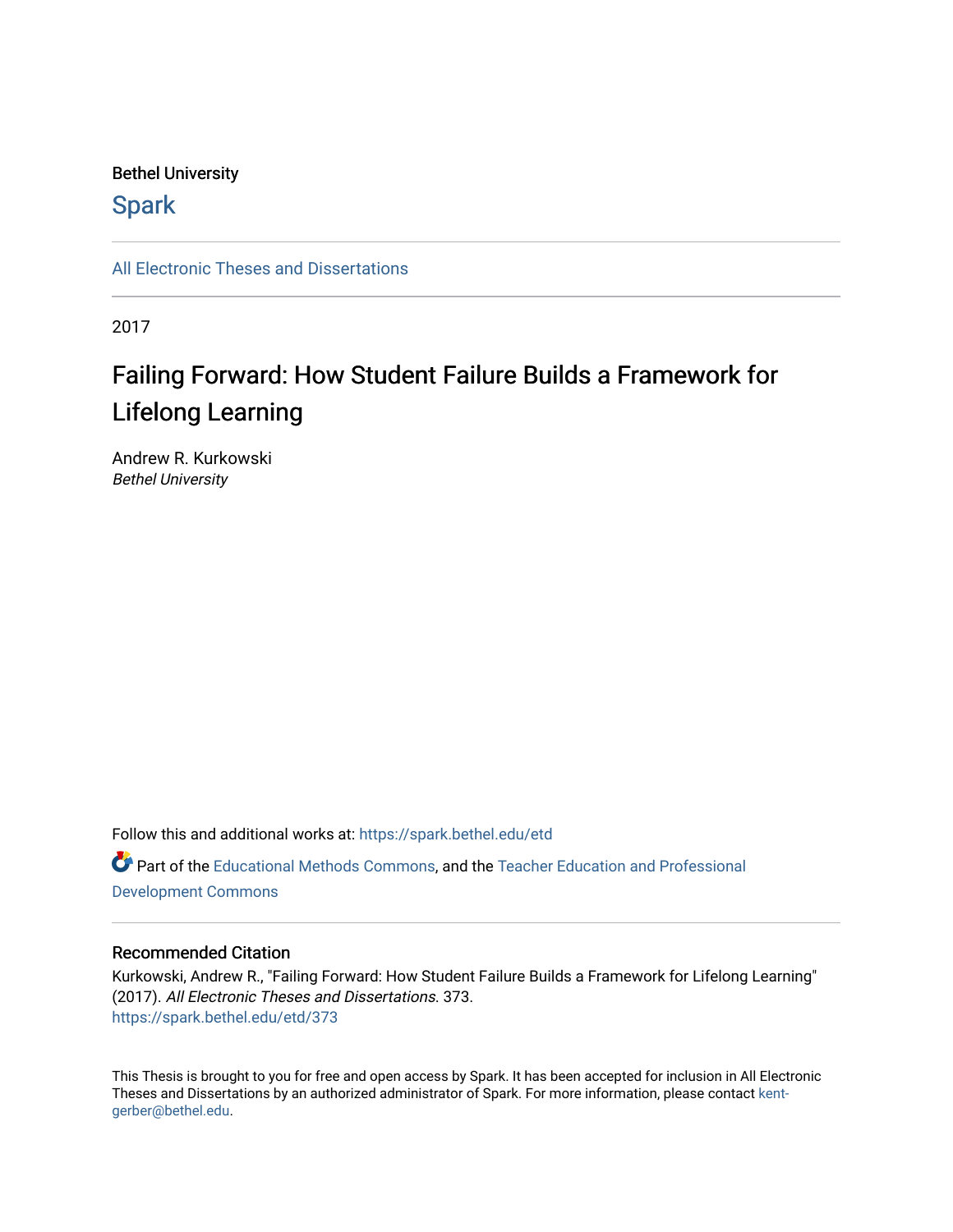# FAILING FORWARD: HOW STUDENT FAILURE BUILDS A FRAMEWORK FOR LIFELONG LEARNING

## A MASTER'S THESIS

## SUBMITTED TO THE FACULTY

## OF BETHEL UNIVERSITY

BY

ANDREW KURKOWSKI

IN PARTIAL FULFILLMENT OF THE REQUIREMENTS

FOR THE DEGREE OF

MASTER OF ARTS

DECEMBER 2017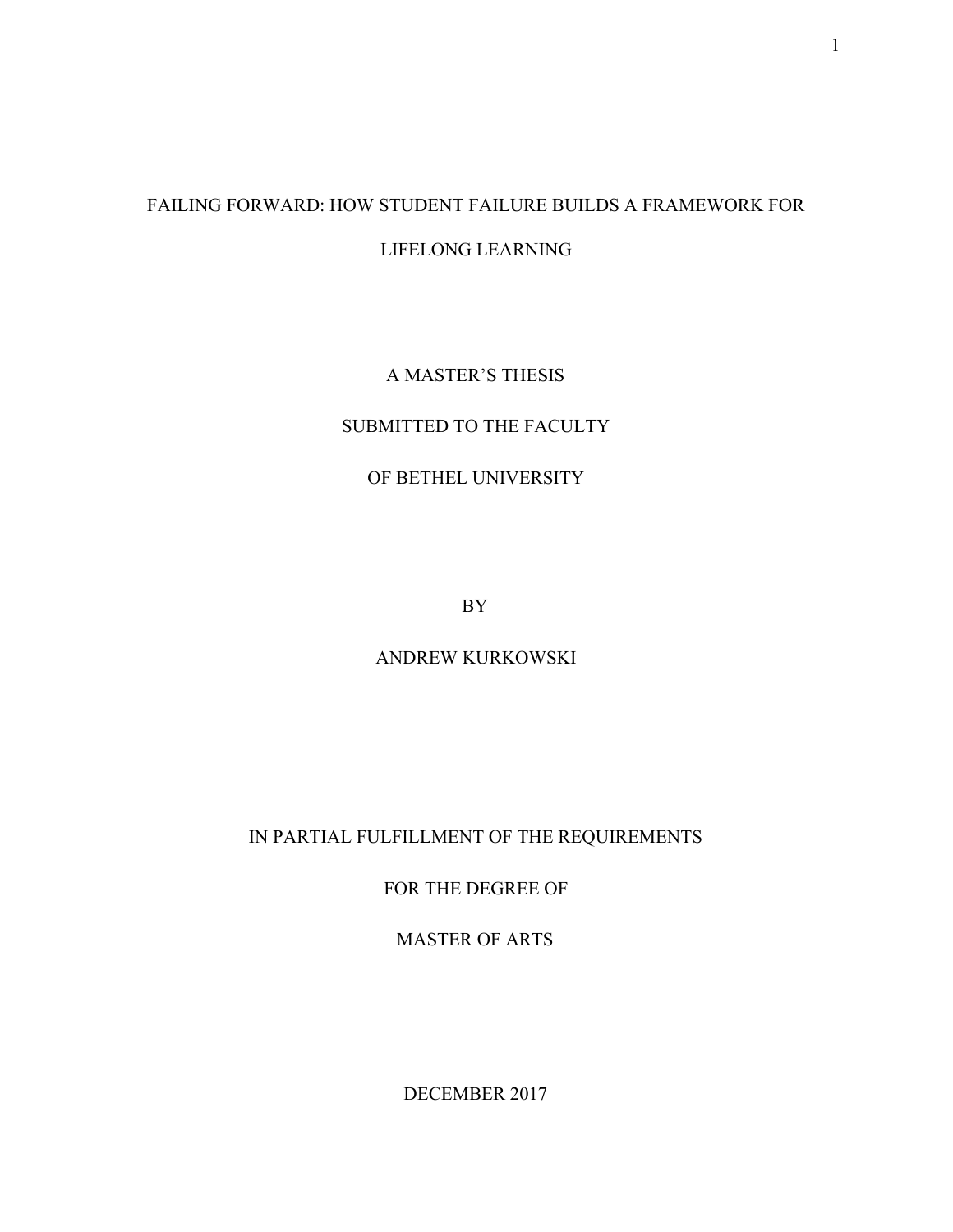## BETHEL UNIVERSITY

# FAILING FORWARD: HOW STUDENT FAILURE BUILDS A FRAMEWORK FOR LIFELONG LEARNING

Andrew R. Kurkowski

December December2017

# APPROVED

Advisor's Name: Meghan Cavalier, Ed.D.

Program Director's Name: Molly Wickam, Ph.D. MBA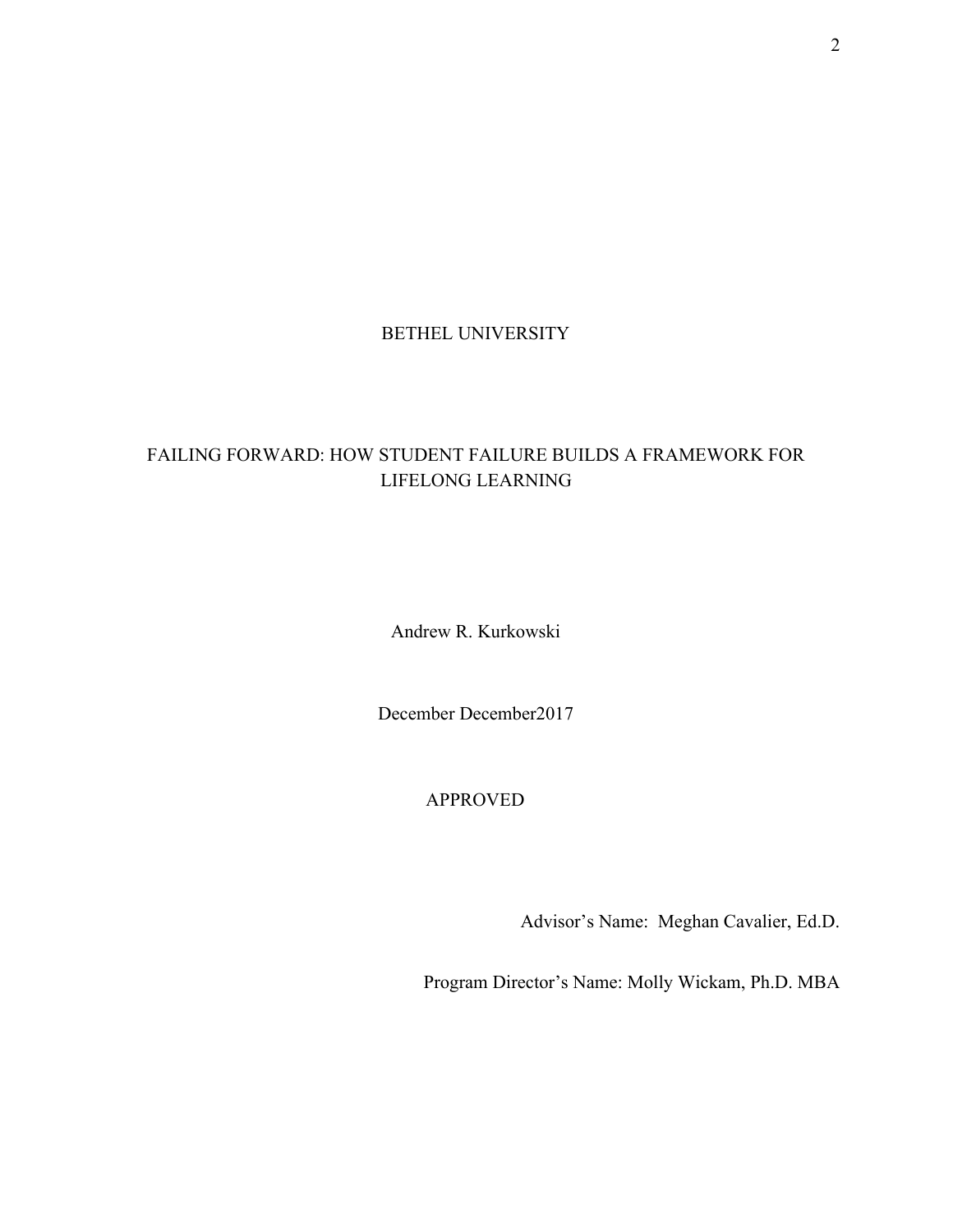## Acknowledgements

I want to thank Dr. Meghan Cavalier and Bethel University for having such a flexible program that has allowed me to enter into my dream career. The instructors I encountered throughout this entire graduate program have been nothing but structured, supportive, and have raised the bar for graduate level education. I want to thank all my educators and coaches at Frederic High School for so joyfully encouraging greatness in me even though I did not deserve the attention. I want to thank two teachers at Eagan High School, Adam Copeland and Paul Kovach taking the time to guide and help me find the path I would need to take to become an educator. This transition would have been impossible without their expert guidance and support. I also want to thank two incredible educators at Prior Lake High School, Lisa Rutt and Jennifer Reinhardt for being so extremely prepared to bring me on board at PLHS. They both have been so helpful in preparing me for, and guiding me through, my first year. I couldn't have asked for better teachers to teach under. I want to thank my in-laws, Dave and Marti Auringer, for taking my son on Thursdays to allow me more time to devote to furthering my education and for making me feel so welcome in their amazing family. I want to thank my parents, Ray and Kordi Kurkowski, for believing that I actually could do anything and for showing me a great example of work ethic. Humanly speaking, I am most thankful for my amazing wife, Heidi Kurkowski. When I first thought of pursuing this dream, I didn't think I could do it, not until she so confidently and lovingly suggested I make it happen. Since the pursuit began, she has picked up extra work at home so to enable time for homework and has never complained about my many devotions of work, school, and coaching. Even after four years of marriage, I still feel like she keeps loving me more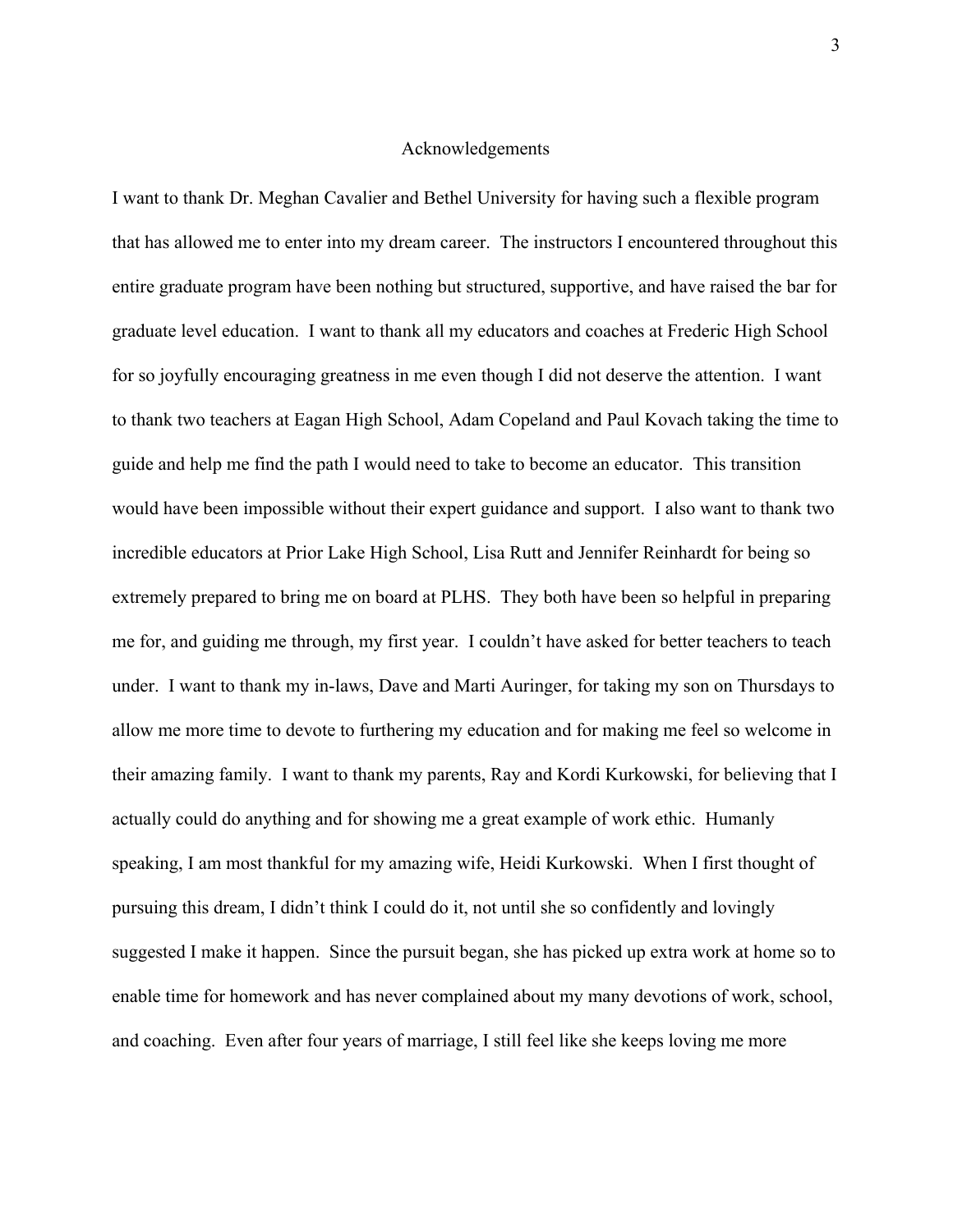everyday. Lastly, I want to thank my LORD and Savior Jesus Christ for freeing me from my sin and empowering me to have the ability to impact youth in the platforms He has blessed me with.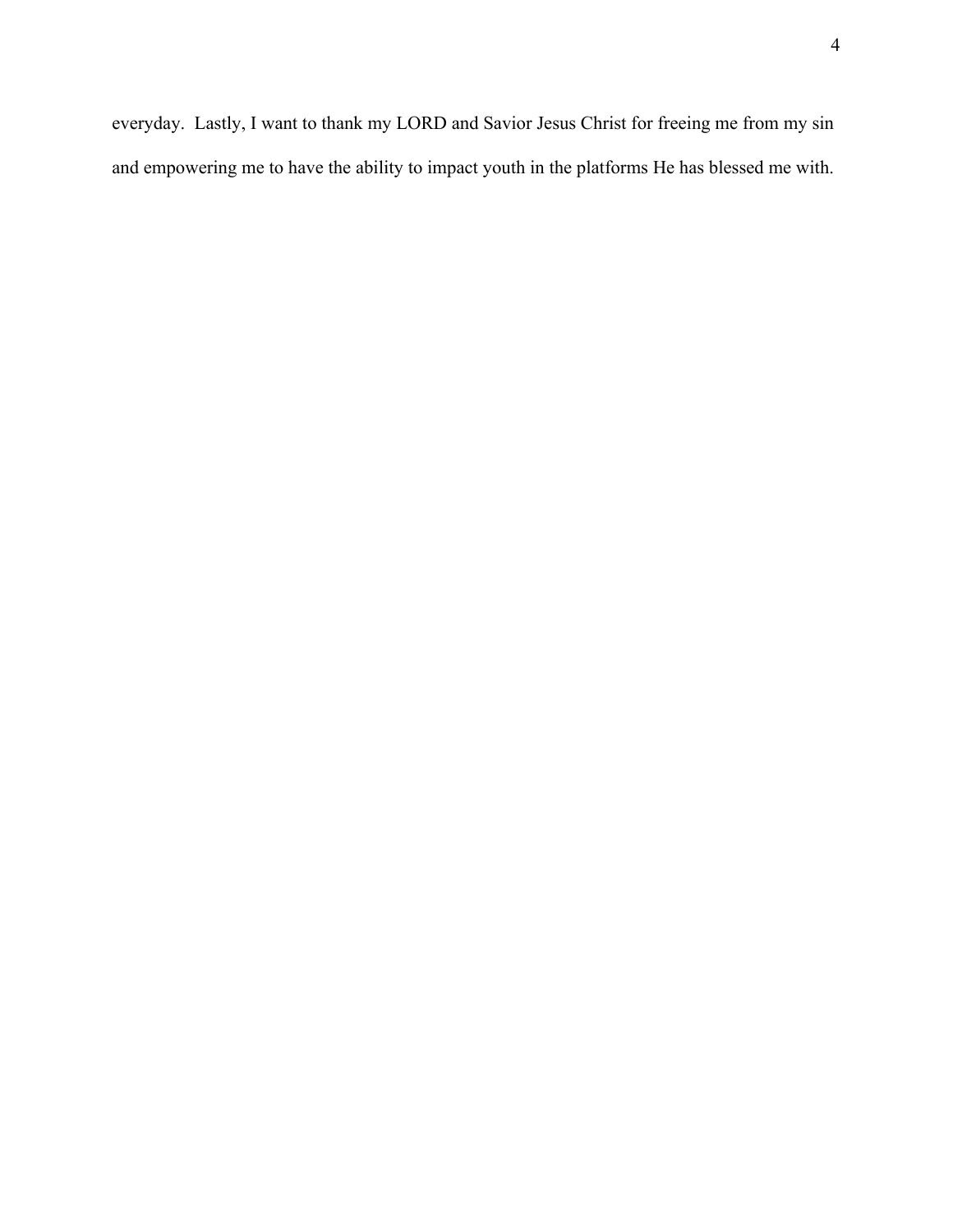#### Abstract

Humans have been dealing with the issue of failure since their existence. No matter the field, whether it be business, athletics, science, mathematics, etc., students and professionals are going to experience minor and major failures in their pursuits. Some may say that the main goal of the educator is to encourage students to pursue lifelong learning. With this being the case, one question that this paper aims to address is how to teach students use these inevitable life events as tools for growth in the academic environment and whether this mindset is effective in accomplishing the development of lifelong learning attributes. Several current teaching models are discussed while two other outside models are also used to propose a potential framework for teachers to use in developing this mindset. Studies have shown that students who are unable to develop a correct mindset towards failure develop failure prevention strategies that dissolve academic performance. On the other hand, students who are able to develop more of a failing forward mindset have been shown to have a greater chance in developing several key lifelong learning attributes.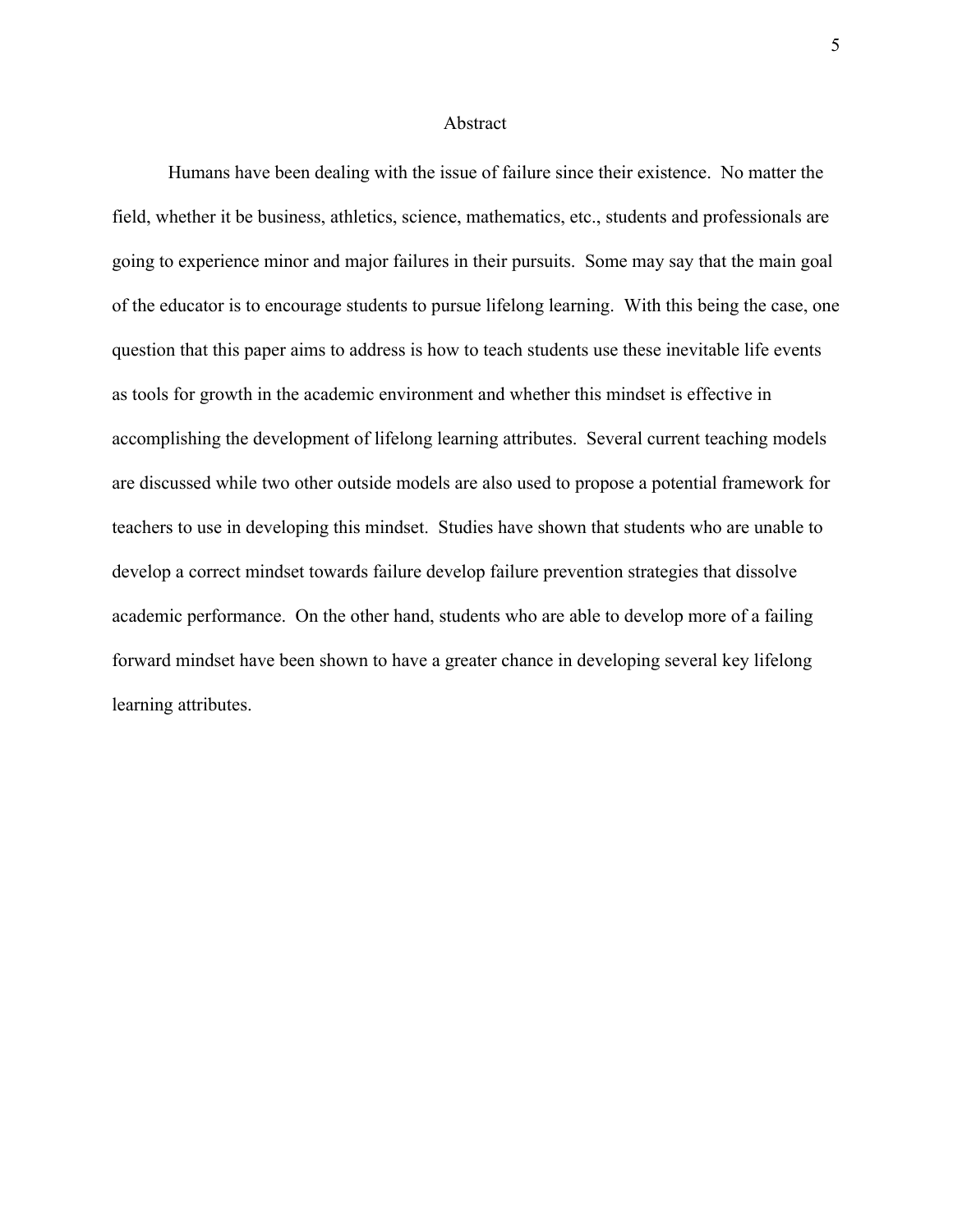# Table of Contents

| <b>Signature Page</b>                                        | $\overline{2}$ |
|--------------------------------------------------------------|----------------|
| Acknowledgements                                             | 3              |
| Abstract                                                     | 5              |
| Table of Contents                                            | 6              |
| Chapter I: Introduction                                      | 9              |
| Introduction                                                 | 9              |
| Rationale                                                    | 10             |
| Definitions of Terms                                         | 11             |
| <b>Guiding Question</b>                                      | 13             |
| Chapter II: Literature Review                                | 14             |
| The Meaning of Failure                                       | 14             |
| The Current Education System                                 | 15             |
| Sources of Student's Fear of Failure                         | 16             |
| Punitive Behavior                                            | 16             |
| <b>Controlling Behavior</b>                                  | 17             |
| <b>High Expectations</b>                                     | 18             |
| Fear of Receiving Negative Criticism                         | 19             |
| Outcomes for Those Who Develop an Irrational Fear of Failure | 20             |
| <b>Learned Helplessness</b>                                  | 21             |
| Decreased Self-Esteem and Academic Success                   | 22             |
| Performance Goal Orientation                                 | 22             |
| Defensive Pessimism                                          | 23             |
| Self-Handicapping                                            | 23             |
| Defensive Strategy Effectiveness                             | 25             |
| Failing Forward Educational Practices                        | 26             |
| Personal Learning Environments                               | 26             |
| <b>Electronically Scaffolded Failure</b>                     | 28             |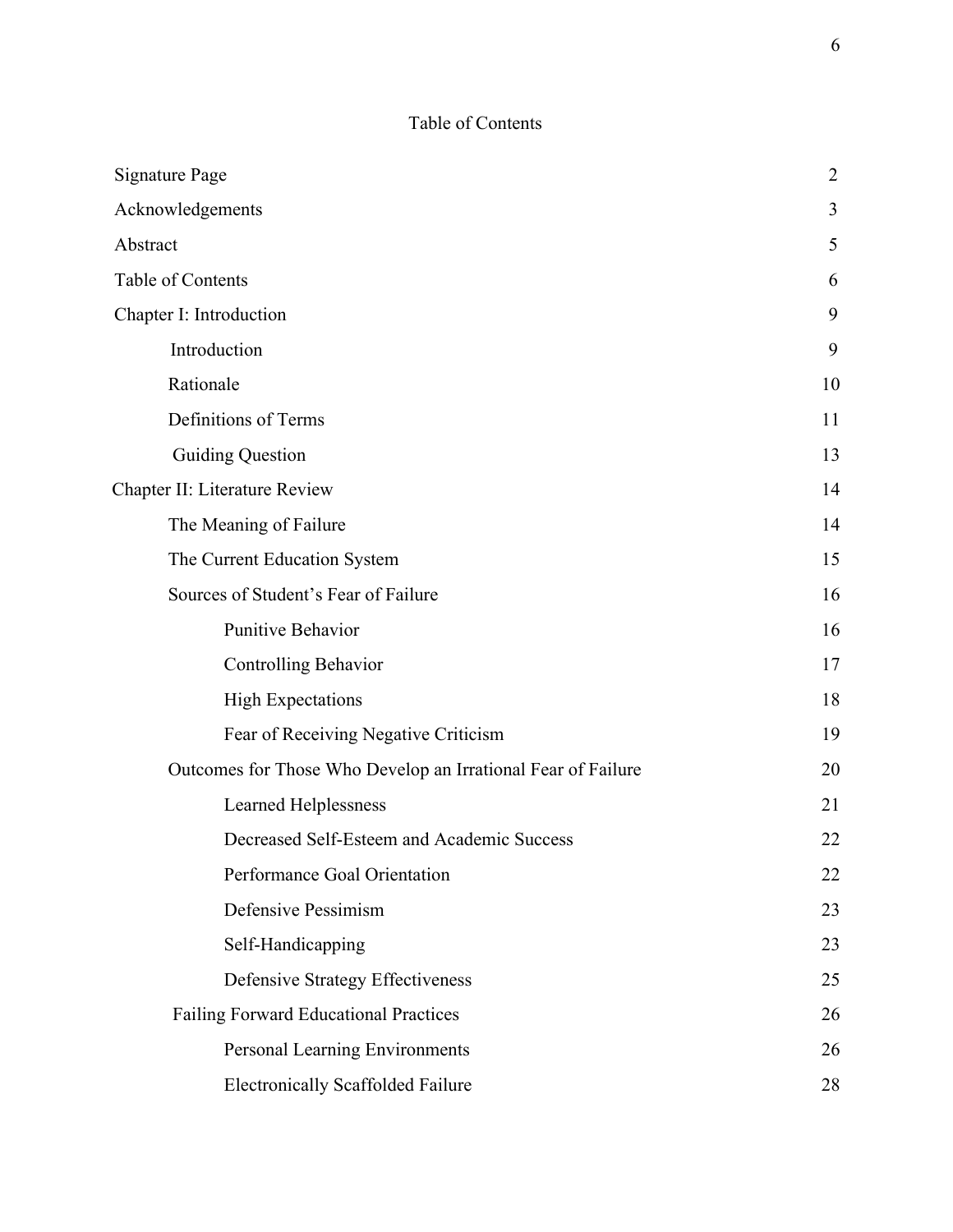|                                                                   | Computer-Mediated Instruction                            | 29 |
|-------------------------------------------------------------------|----------------------------------------------------------|----|
|                                                                   | <b>Serious Educational Games</b>                         | 30 |
| Modern Video Game Model                                           |                                                          | 32 |
| Identity                                                          |                                                          | 33 |
| Interaction                                                       |                                                          | 34 |
| Production                                                        |                                                          | 34 |
| <b>Risk Taking</b>                                                |                                                          | 35 |
| Customization                                                     |                                                          | 35 |
| Agency                                                            |                                                          | 36 |
|                                                                   | <b>Well-Ordered Problems</b>                             | 36 |
|                                                                   | Challenge and Consolidation                              | 37 |
|                                                                   | "Just In Time" and "On Demand"                           | 37 |
| <b>Situated Meanings</b>                                          |                                                          | 38 |
|                                                                   | <b>Pleasantly Frustrating</b>                            | 38 |
| <b>System Thinking</b>                                            |                                                          | 39 |
|                                                                   | Explore, Think, Rethink                                  | 39 |
|                                                                   | Smart Tools and Distributed Knowledge                    | 40 |
|                                                                   | <b>Cross-Functional Teams</b>                            | 40 |
|                                                                   | Performance Before Competence                            | 41 |
| Athletics                                                         |                                                          | 42 |
| Lifelong Learning Behaviors of Students Who Learn to Fail Forward |                                                          | 44 |
|                                                                   | Willing to Participate Despite the Likelihood of Failure | 45 |
|                                                                   | Enjoy Learning and Using Problem Solving Skills          | 45 |
|                                                                   | Give Greater Effort to Overcoming Learning Difficulties  | 46 |
| Pleasure in Mastery                                               |                                                          | 46 |
| Chapter III: Discussion and Conclusion                            |                                                          | 48 |
| Summary of Literature                                             |                                                          | 48 |
| Professional Application                                          |                                                          | 53 |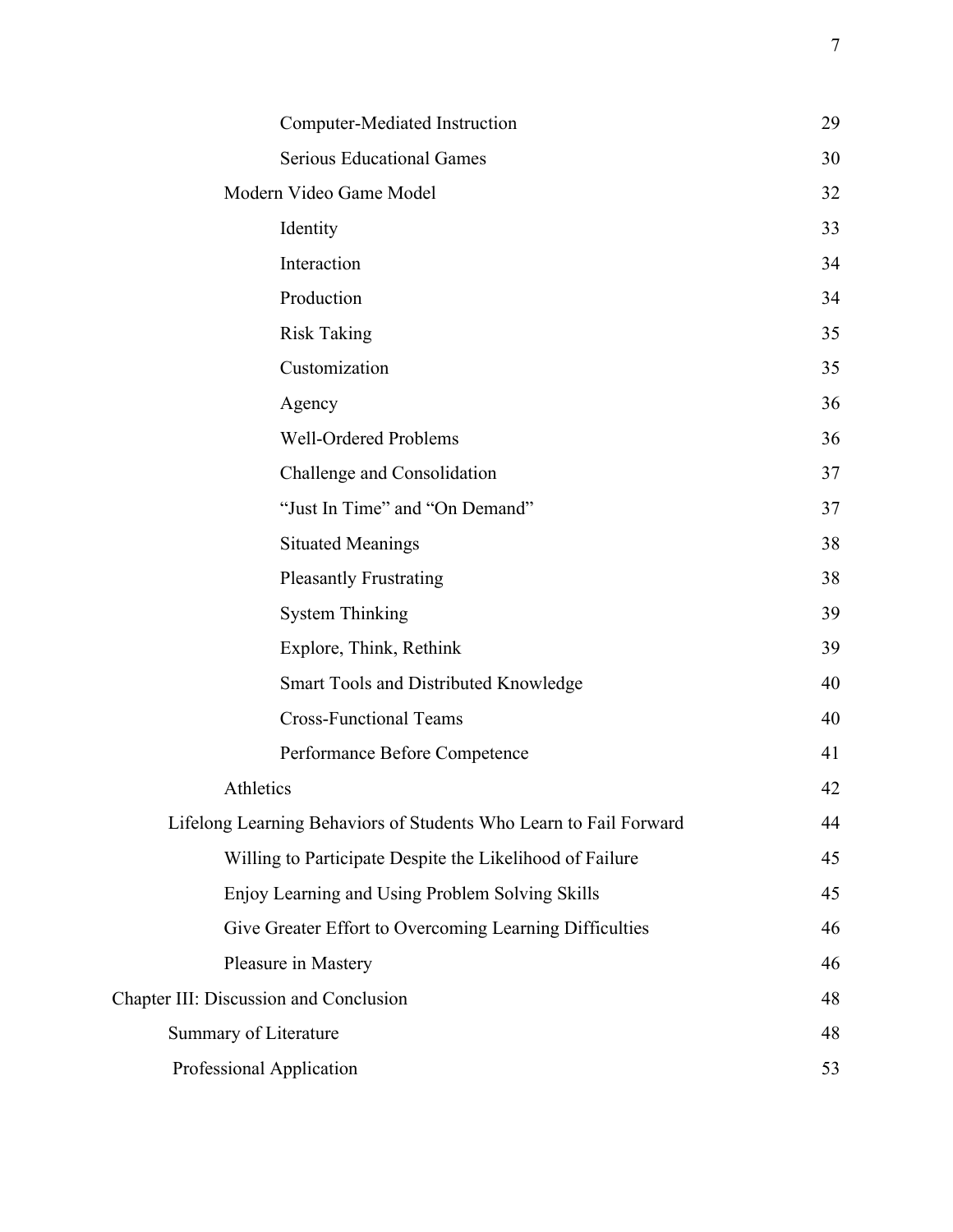|            | Limitations of the Research     | 57 |
|------------|---------------------------------|----|
|            | Implication for Future Research | 58 |
|            | Conclusion                      | 59 |
| References |                                 | 61 |
|            | Appendix A                      | 68 |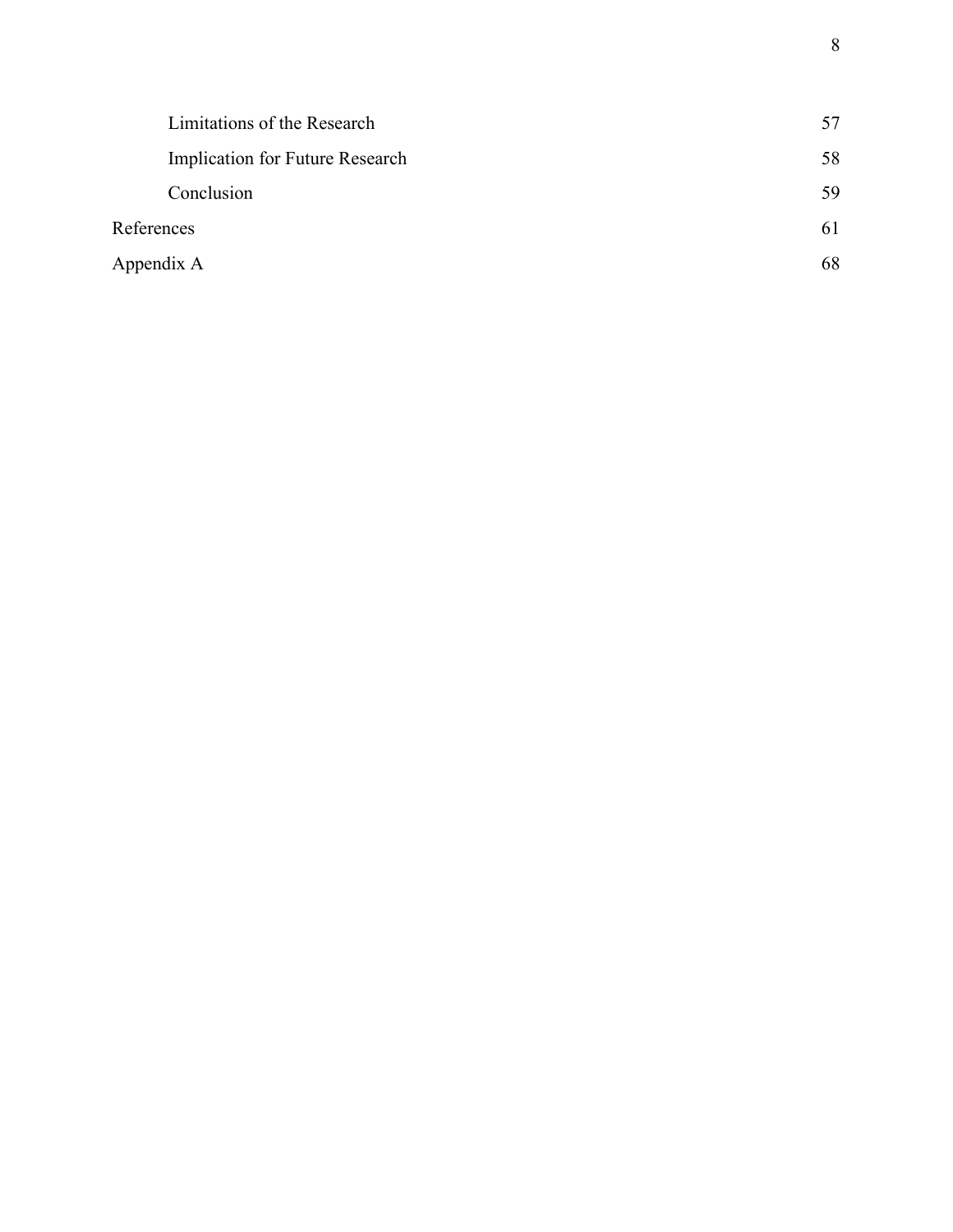#### **CHAPTER I: INTRODUCTION**

Winston Churchill once said, "success is the advancing from failure to failure without losing enthusiasm" (Shook, Shook, & Bingaman, 1975, p. 38). Throughout time, failure has been an important fuel for innovation and advancement, making the weak strong and the strong stronger. It is not to be a step backward, but instead an excellent stepping stone to success (Arruda, 2015). Failure is something everyone will deal with. It is an inevitable phenomenon and a part of human nature. Whether these failures are large or small, many innovators, educators, coaches, athletes, artists, actors, and leaders can agree that knowing how to respond to failure is far more important than the failure itself (Wenning, 2017). IBM's Thomas Watson Sr. even said, "the fastest way to succeed is to double your failure rate" (Farson & Keyes, 2002, p. 64). With failure being such a powerful tool, one would think that today's classrooms would be filled with it. Educators working to scaffold and guide students through the curriculum, teaching students how to fail and encouraging them to fail well. This review is meant give the evidence needed to inspire this practice as well as some ideas on how to do so.

Failing forward can be described as the ability to realize that failure is simply the price paid to achieve success and, therefore, use it to learn from mistakes and improve further attempts (Maddock, 2012; Maxwell, 2000). Apart from what successful professionals say about failure, studies also show that students who view failure in this lens, are more likely to engage in constructive activities regardless of the risk that may be involved, (Strum, 1971), enjoy learning and using problem solving skills (Cetin, Ilhan, & Yilmaz, 2014; Tay, Ozkan, & Akyurek-Tay, 2009; House, 2002), give greater effort to overcoming learning difficulties (Cetin et al., 2014; Clifford, 1988), and find pleasure in mastery (Harter, 1974).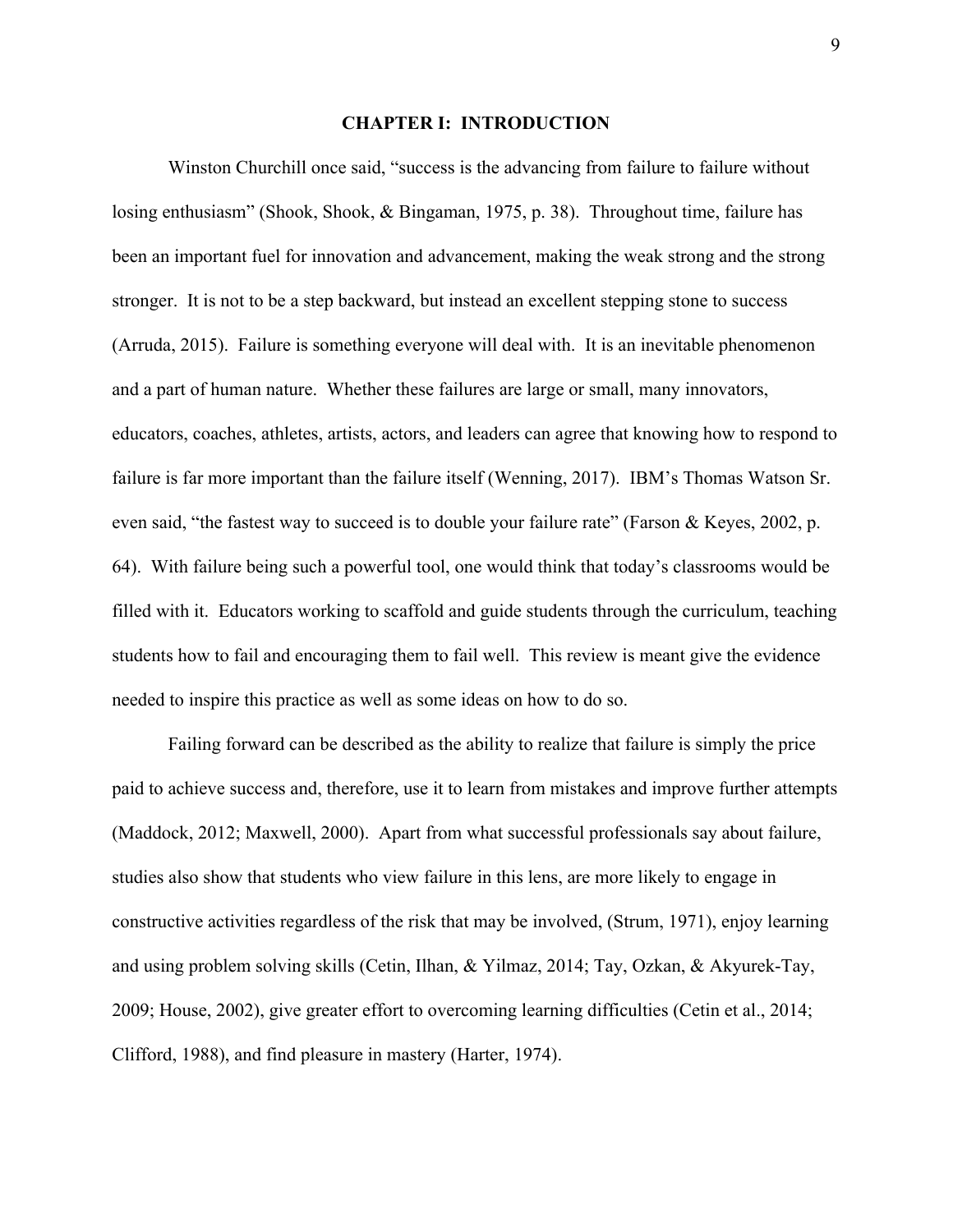## **Rationale**

There are many students developing an irrational paralyzing fear of failure.

Unfortunately for many, this fear is not driving the learner to acquire new knowledge from their failure, but is instead encouraging the adoption of fear avoidance strategies and ridding students of powerful learning opportunities. This review will discuss the avoidance strategies of learned helplessness (De Castella, Byrne, & Covington, 2013; Vandewalle, 1997; Fincham, Hokoda, & Sanders, 1989), decreased self-esteem (Cetin et al., 2014; Kocovski & Endler, 2007; Kuhl & Kraska, 1989), performance goal orientation (Cetin et al., 2014; VandeWalle, 1997), defensive pessimism (De Castella et al., 2013; Martin & Marsh, 2003; Martin et al., 2003), and self-handicapping (De Castella et al., 2013; Bartels & Herman, 2011; Zuckerman & Tsai, 2005; Martin & Marsh, 2003; Martin et al., 2001). As these avoidance strategies are explained, it becomes clear as to how they are not only damaging to the individual learner, but also the learning environment as a whole.

Growing up, I was fortunate to live in an environment where the development of an irrational fear of failure was unlikely as I was constantly encouraged through my successes as well as my downfalls. My home was built on a foundation that taught me and my siblings that we would always be loved, no matter the results we produced. Unfortunately for me however, I didn't prioritize the mentors at home and instead chose to listen to my peers who loved me only if I could hide failure and display some sort of desirable trait. This being said, failure was very hard for me and I spent an early part of my life very broken over not doing well in what I had valued. By God's grace alone, I was able to turn this fear into motivation for success, which drove me to work harder than everyone else in the areas that I valued the most. As I look back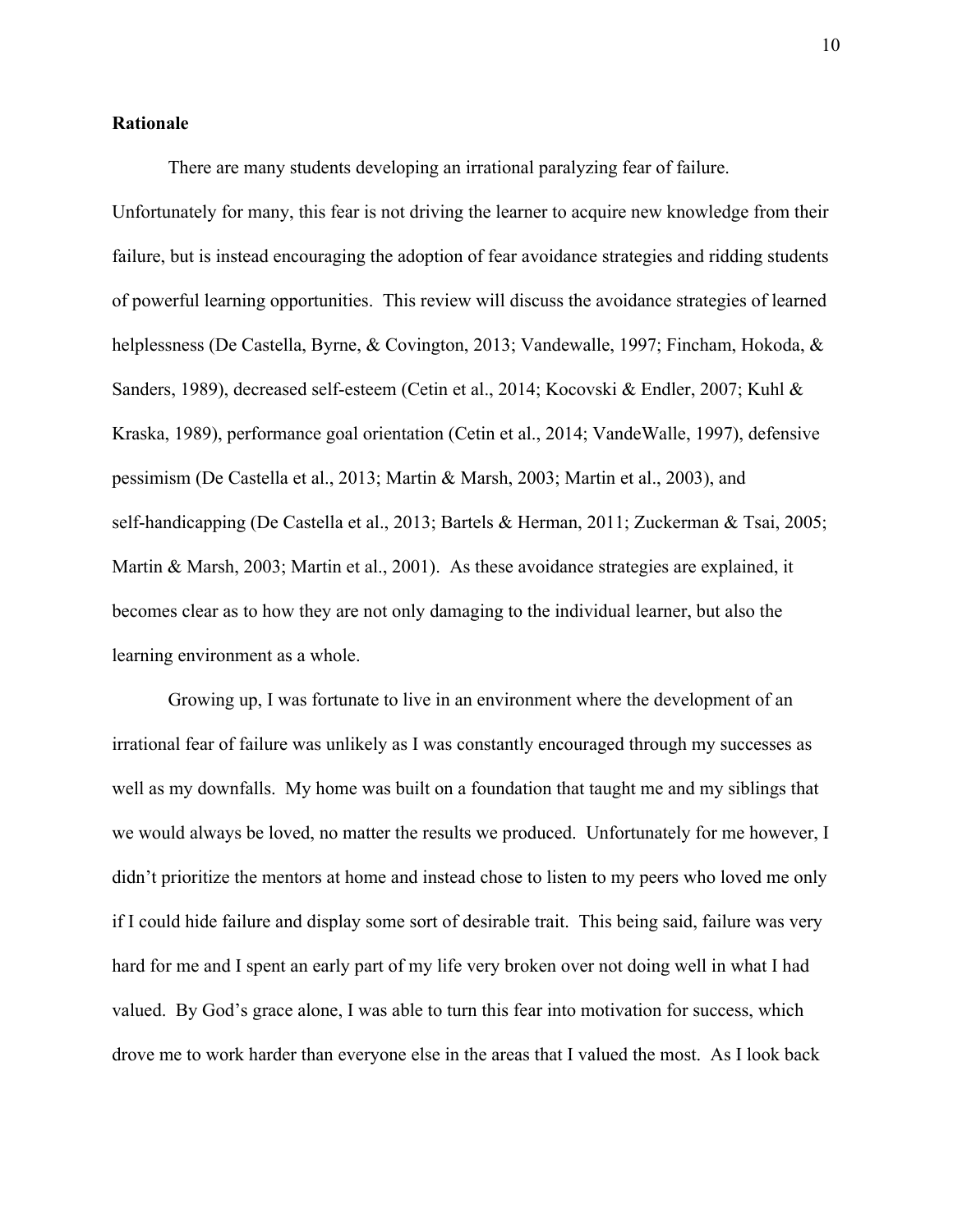now, understanding all of the different paths that these failures could have presented, I am continually grateful to God for the ability to respond the way I did. As I write this, I realize that my life could have looked very different without this gift. This literary review is inscribed in hopes of encouraging educators to be facilitators of this grace and create more opportunities for students and athletes to see this tool in the right light.

So many of today's educators are defined by their ability to enable their students to get the correct answers on standardized tests (Porter, 2015). Though this may be an excellent form of accountability for teachers (Boser, 2015), these tests have tempted many to abandon the goal of creating lifelong learners and only to develop the short term success of these students. This literature review is compiled in hopes of creating classrooms that value failure and the opportunity it presents while also helping instructors remember an important goal in education, to create passionate, creative, resourceful, lifelong learners who are ready to take risks (Littky & Grabelle, 2004).

## **Definitions of Terms**

Important terminology, used throughout this paper, is defined as follows:

*Failing Forward:* Ability to realize that failure is simply the price paid to achieve success and, therefore, use it to learn from mistakes and improve further attempts (Maddock, 2012; Maxwell, 2000).

*Fixed Mindset:* Within this type of a mindset, people believe their basic qualities, like their intelligence or talent, are simply fixed traits. They spend their time documenting their intelligence or talent instead of developing them. They also believe that talent alone creates success, without effort (Dweck & Elliot, 1983).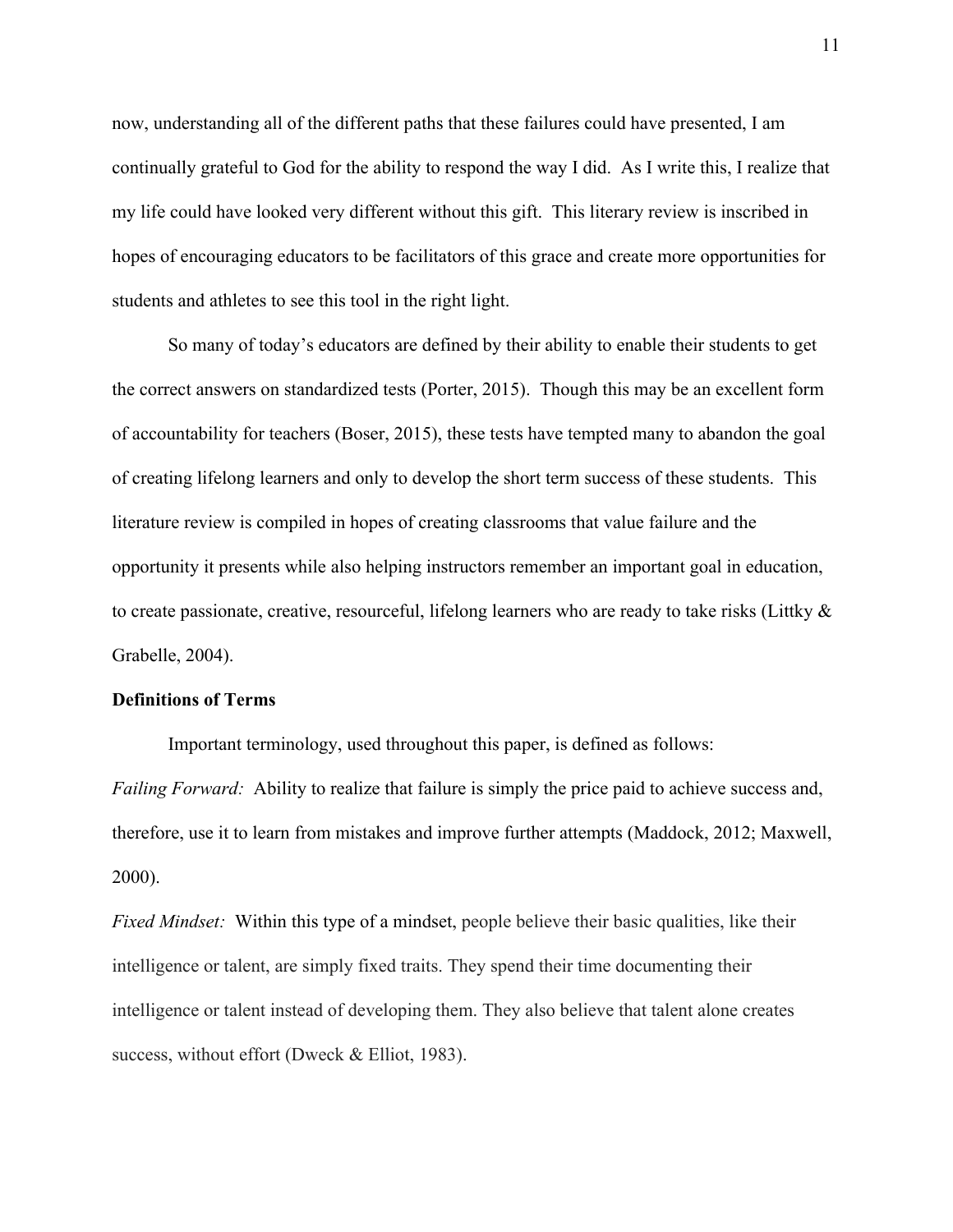*Growth Mindset:* Within this type of a mindset, people believe that their most basic abilities can be developed through dedication and hard work, brains and talent are just the starting point. (Dweck & Elliot, 1983).

*Intrinsic Motivation:* Motivation to engage in a behavior arising from within an individual due to the natural satisfaction associated with the engagement (Cherry, 2017).

*No-Fail Systems:* An often unwritten rule incorporated by many teachers in schools that heavily discourage awarding any student with a failing grade (Miller, 2009).

*Performance Goal Orientation:* Performance oriented students are interested in demonstrating their competence. Studies show that performance-oriented goals foster avoidance of challenging tasks due to anxiety about failure (Dweck & Leggett, 1988).

*Personalized-Learning Environments*: Goodwin (2017) says that and educator is creating a personalized-learning environment when their practices include using data to create student profiles and set personal learning goals, offering students multiple pathways to demonstrate learning, shifting teaching from providing information to guiding individual learning, and providing flexible spaces for large and small groups, mentoring, and independent learning. *Computer Mediated Instruction:* Computer mediated instruction/learning is an umbrella term that describes the efficient and effective use of computer and/or technology to support and facilitate teaching and learning activities (Yu, Yu, & Lin, 2010).

*Playing In the Zone:* A state of platonic ecstasy in which challenges are just barely surmountable, building in difficulty without halting the flow of game play and success (Vallett et al., 2014).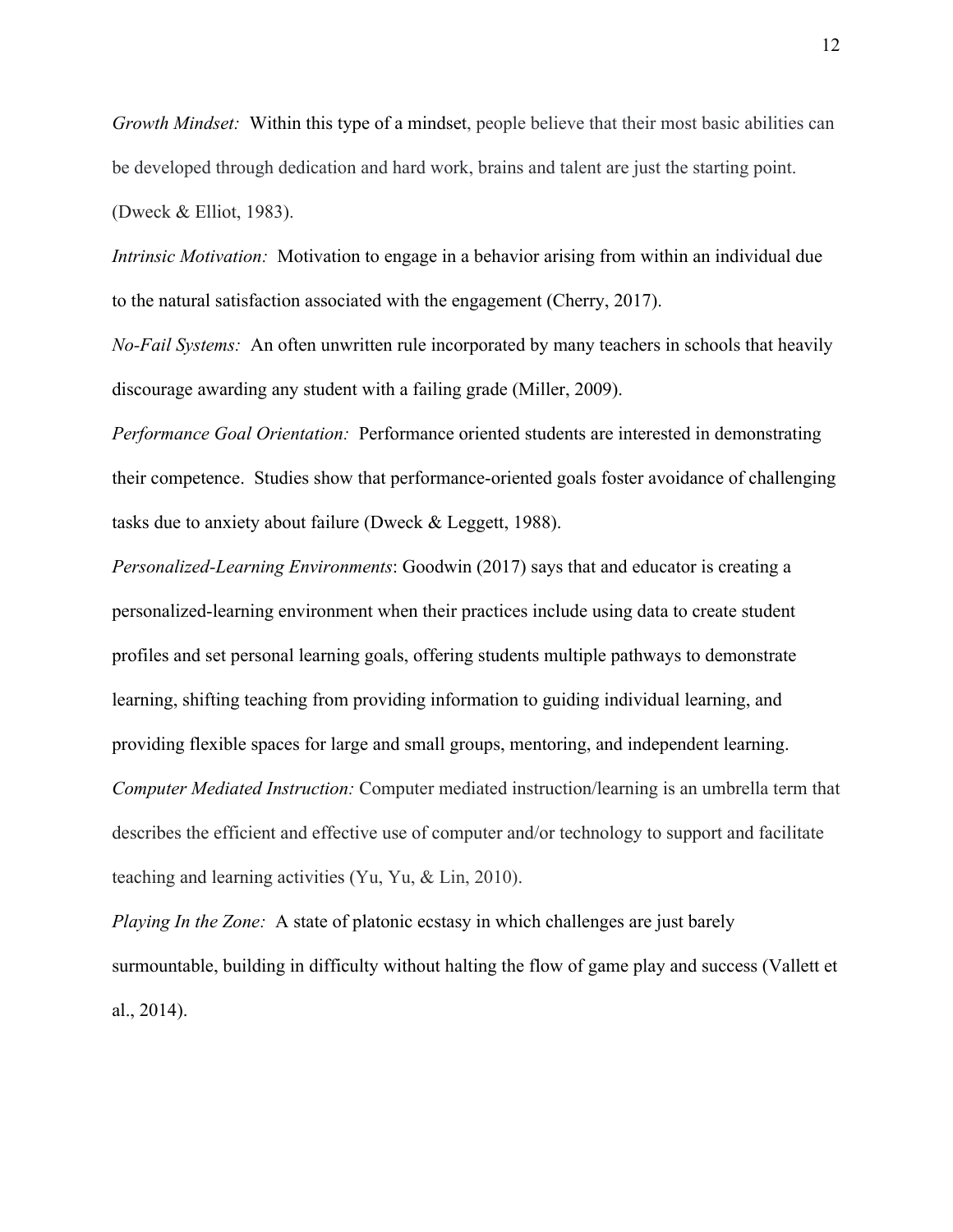*Serious Educational Games:* A game designed for a primary purpose other than pure entertainment (Djaouti, Alvarez, & Jassel, 2015).

*Zone of Proximal Development:* Distance between what students can achieve alone, and what they can achieve with help from peers or a teacher (Vygotsky & Cole, 1978).

## **Guiding Question**

So many of today's educators are judged based on whether their students answer the right questions on a test or not (Porter, 2015). Therefore, in the pursuit for recognition and accomplishment in their careers, educators are seeking these high scores. This is not a bad thing as these test scores have been used to determine how to help many educators improve (Boser, 2015), but if this pursuit means an over-simplifying of the curriculum (Reading Today, 2010), students may miss what can be considered the main point of education, to create passionate, creative, resourceful, lifelong learners who are ready to take risks (Littky & Grabelle, 2004). Though it may sound contrary to the goal of high test scores, the use of failure and the development of a failing forward mindset has been found to increase these the likelihood of student adoption of lifelong learning attributes. For this reason, this literature review will seek to answer the question: How do students benefit from guided failure in the academic environment? As well as: How can educators implement the use of failure in the classroom?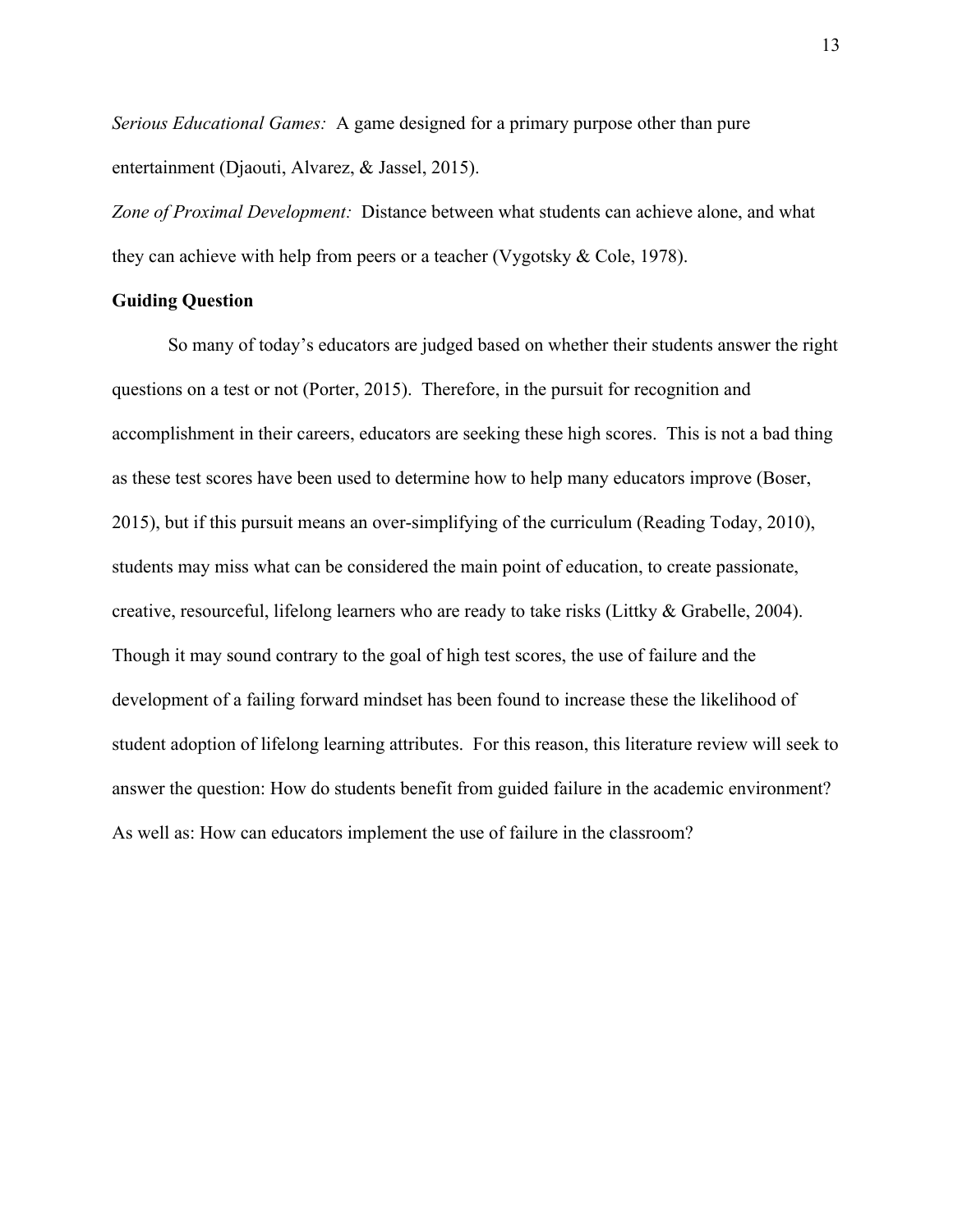#### **CHAPTER II: LITERATURE REVIEW**

The first section of this chapter aims to lay the groundwork of why the practice of failing should be immediately considered by educators, summarizing the meaning of failure, the current system, and fearing failure. The final two sections cover how failure is being successfully used and the behavioral implications of students who learn to fail forward. These last sections will provide the reader proven tools and expected outcomes of the impact that they will have on learners.

#### **The Meaning of Failure**

Bernada Nicole (2014) shared many reasons as to why alternative outlooks on failure should be considered. Through her own life experience and the observation and study of others, she has found that failure is not an unfortunate life speed bump, but instead a required stop along the way to success.

 Regarding prevention or total avoidance as a natural response to failure, Nicole (2014, p. 12) writes how the successful person is going to instead view failure as opportunity saying, "the truth of the matter is that no one is perfect and in order to succeed, it is imperative that you fail at something". The reality is, human beings will make bad choices. Therefore, when this poor decision occurs, whether it lie in the realm of school, sports, relationships, spirituality, etc., in order to advance as an individual, they must respond in a fashion that would allow them not to experience the same type of disappointment again (Nicole, 2014).

 The sooner individuals can make the switch from the normal practice of failing backward and move to a routine that applies failing forward, the sooner they will enable themselves to be a better father, mother, husband, wife, employee, leader, and the list goes on. As NCAA Coach,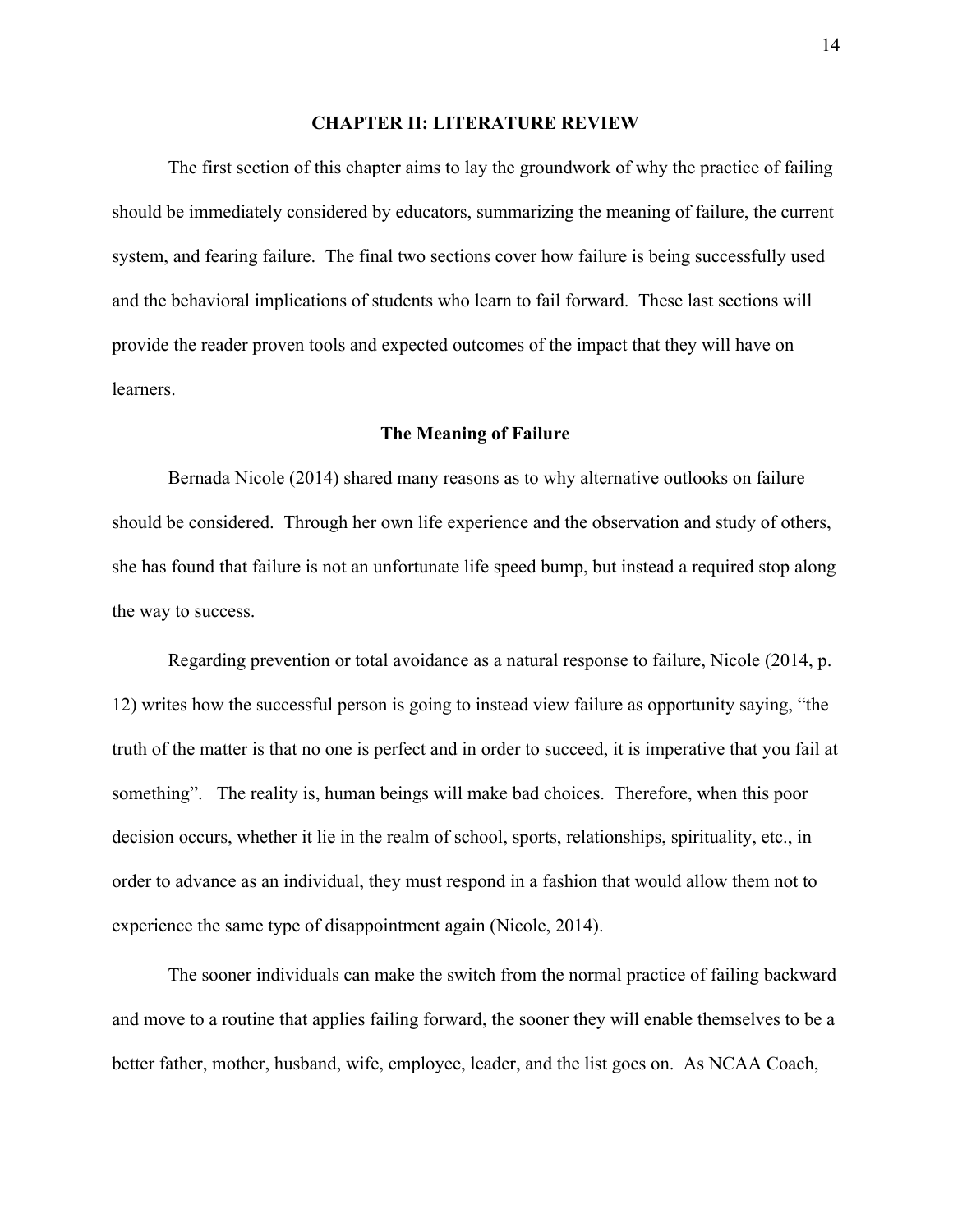Rick Pitino, believes, 'failure is fertilizer' and the reality is that 'if you're not failing, you're probably not really moving forward' (2014, p. 12).

## **The Current System**

Believing that this type of learning is not being recognized or utilized in its full potential, Vallett, Annetta, and Kaufman (2014) thoroughly criticize the methods used in the modern day classroom and believe that educators should be pursuing the use of failure described above. Posner, Strike, Hewson, and Gertzog (1982), make this evident by pointing out the fact that rote memorization of 'right' answers are not going to drive our students to the goal conceptual understanding. They also add that many of the 'teaching to the test' strategies that are implemented in today's schools are not only discouraging mastery of the content, but also ridding of the students of the intrinsic motivation that would enable them to do so.

Along this line, J.R Miller, in his 2009 Fox News article, criticizes these educational strategies saying that the 'no-fail' systems are sending the message that 'the final product doesn't matter as much as having made an attempt, and that they will be accepted regardless of the outcomes of their efforts' (Miller, 2009). Seeming as though the current public school system has abandoned the old saying of 'if at first you don't succeed, try, try again' and replaced it with 'if at first you don't succeed, accept the poor grade and move on', Vallett et al. (2014) challenge to seek a design that encourages failure and activates the student's intrinsic motivation. Why? Vallett et al. (2014) believe that this motivation is needed to seek the necessary learning that will enable the student to overcome and note that if we want to increase conceptual understanding, we must take advantage of the strategy of failure and harness the power that intrinsic motivation has for learning.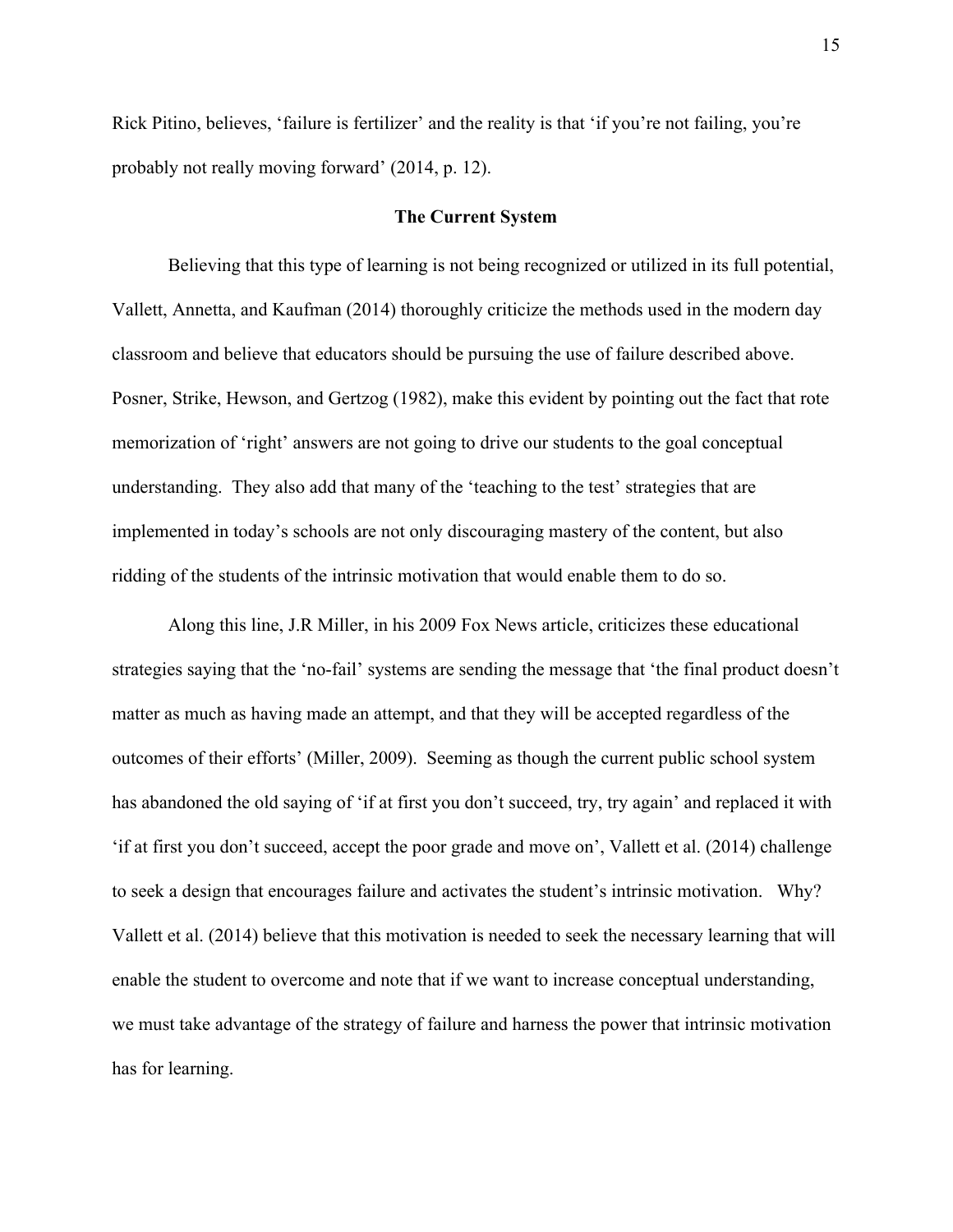#### **Sources of Student's Fear of Failure**

The main sources of the fear of failure demand our attention. While the list below is not a comprehensive explanation of where fear of failure is sourced, there may be some points that educators can absorb on how not to motivate learners.

In effort to discover the origins of the mindset that is labeled fear of failure in adolescent athletes, Sagar and Lavallee (2010) separately interview three athletes along with their parents (six, making nine total interviewees). Each individual was interviewed a total of three times. After analyzing the results of the interviews, Sagar and Lavalle (2010) were able to pinpoint three different parental socialization practices (or interactive processes whereby one person passes on their traits, values, attitudes, etc. on to another person through the use of education, observation, and experience) that heavily contributed to the athletes fear of failure, preventing them from being able to use the tool to advance, and, inherently, lessening the likelihood of their child's progress.

## **Punitive Behavior**

Sagar and Lavalle (2010) labelled the first of these parental socialization practices punitive behavior. This practice included strategies such as criticism, punishment, and threat. When implemented, the athlete would see success in the sporting realm as pleasing his or her parents. These successes would also be connected to privileges such as receiving the parent's love and support as well as seeing them delight in watching them compete. The problem with this strategy was that it socialized a behavior in the student athlete that also saw failure as losing these privileges of love and enjoyment from their parents. Sagar and Lavalle (2010) give the example (that occurred in four of the interviews) of the dad walking away from the competition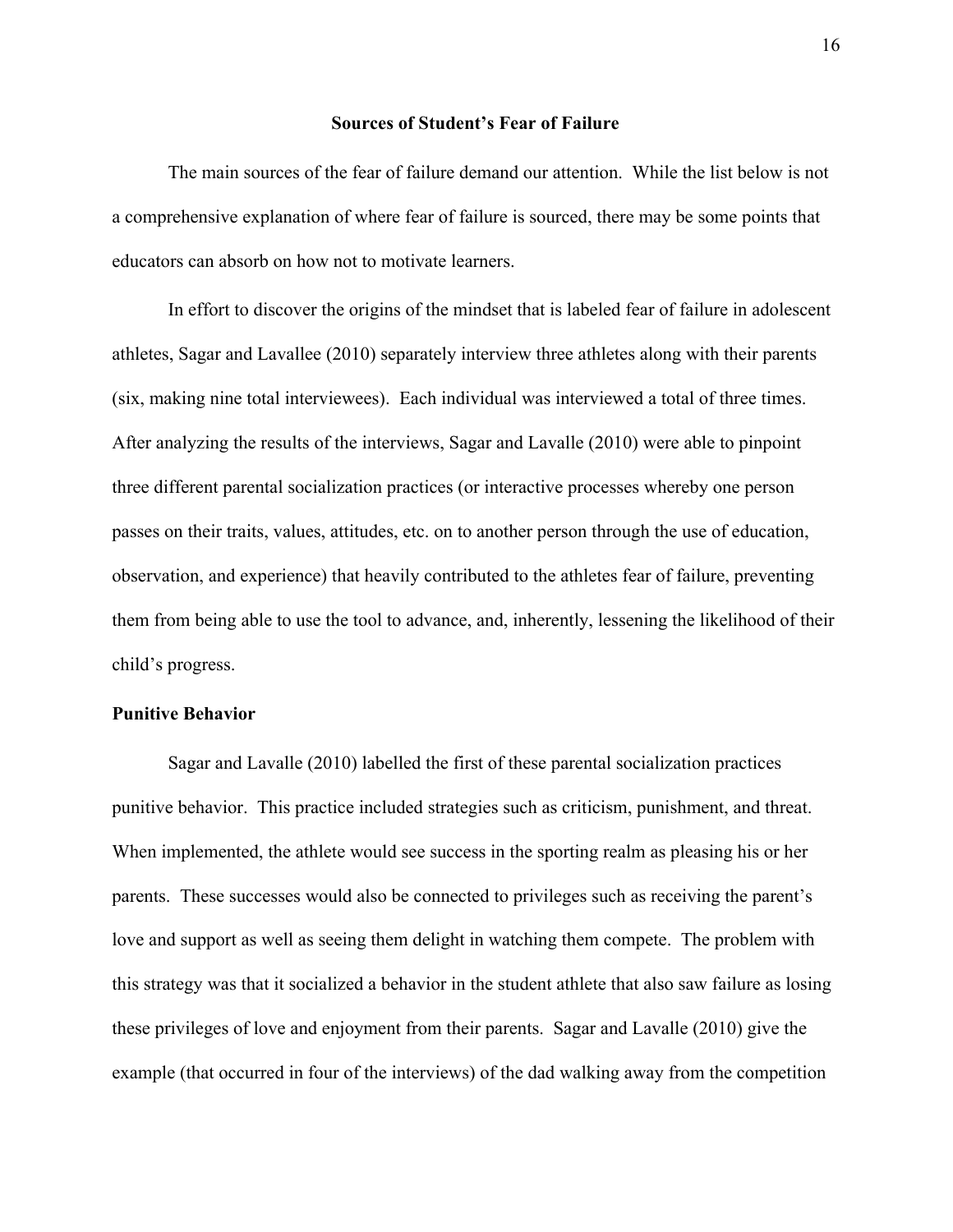when the athlete was doing poorly. This punitive action suggested that the parent only found pleasure in watching them compete if they were doing well and not failing in any way. Aligning with what Sagar and Lavalle (2010) find with punitive behavior in the sporting realm, Lewis (1992) also suggests that if an athlete notices the withdrawal of parental love as a result of failure, they start to see failure as shameful and connect it with not being worthy of love or affection from anyone. These connections can teach the athlete, student, etc. that failure will always come with the loss of love. This, therefore, causes the athlete to lose the correct view of failure and instead develop a fear of it (Conroy, 2001).

## **Controlling Behavior**

Controlling behavior was the second parental socialization practice that Sagar and Lavalle (2010) discovered had a connection to the creation of the fear of failure in adolescent athletes. The authors expand on how this socialization suggests that by controlling their children, parents believe that they can bring about competitive victories and therefore make it more likely for them to become noticed by coaches. Much of the time, this controlling behavior is brought about from the parent's connecting their own success with the young athlete's, believing that others will think that they are more or less of a parent based on how their athlete performs in competition.

Though this practice does not sound so damaging at the surface, what Sagar and Lavalle (2010) found, over controlling attitude from parents produces a lack of autonomy in the young athlete, while simultaneously revealing the parents' fear of failure. As the young athlete would experience failure in competition, he or she would learn to feel guilty for letting down his or her parents, and all the time that they had put into ensuring his or her success. The failure was no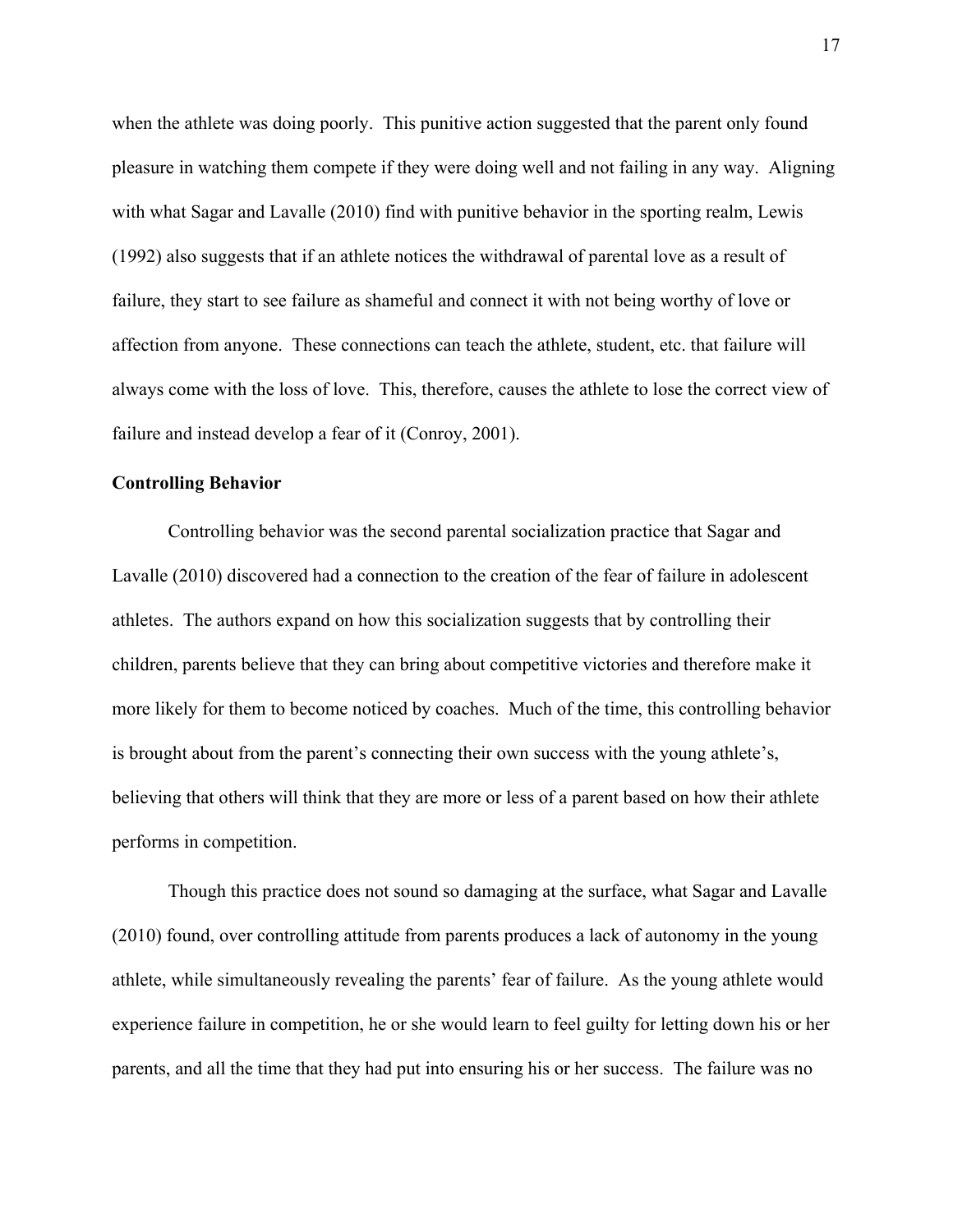longer about the athlete's own growth, but it was about damaging the parents' ego, and fearing that the parents would feel as though he or she had wasted their time. As mentioned, when a student would start to compete for the sake of his or her parents, he or she would begin to lose his or her own sense of autonomy. This connection is crucial because autonomy also has been shown to be strongly connected to a student's self-determination, self-esteem, and intrinsic motivation (Barber, 1996), all of which are required to fail forward. Along with the loss of autonomy, as the athlete would realize that it happened to be the parents' own fear of failure driving thier controlling behaviors, the researchers found that this same fear would then have greater potential of creeping into the attitude of the child (Sagar and Lavalle, 2010).

## **High Expectations**

The third and final socialization from Sagar and Lavalle (2010) fell into the simple label of 'high expectations'. Having high expectations for students, athletes, and one's own children in itself does not encourage fear of failure, but it occurs when parents communicate this socialization by suggesting, commenting, or displaying via body language that their expectations of their children are not being met when the athletes experiences competitive failure. Athletes that experience this type of socialization quickly associated failure with another even more impactful failure, letting their parents down. Sagar and Lavalle (2010) go on to suggest that athletes who experience this type of socialization are crippled from being able to see any benefit in their athletic failure as they concern themselves only with its avoidance in order to meet their parents' high expectations.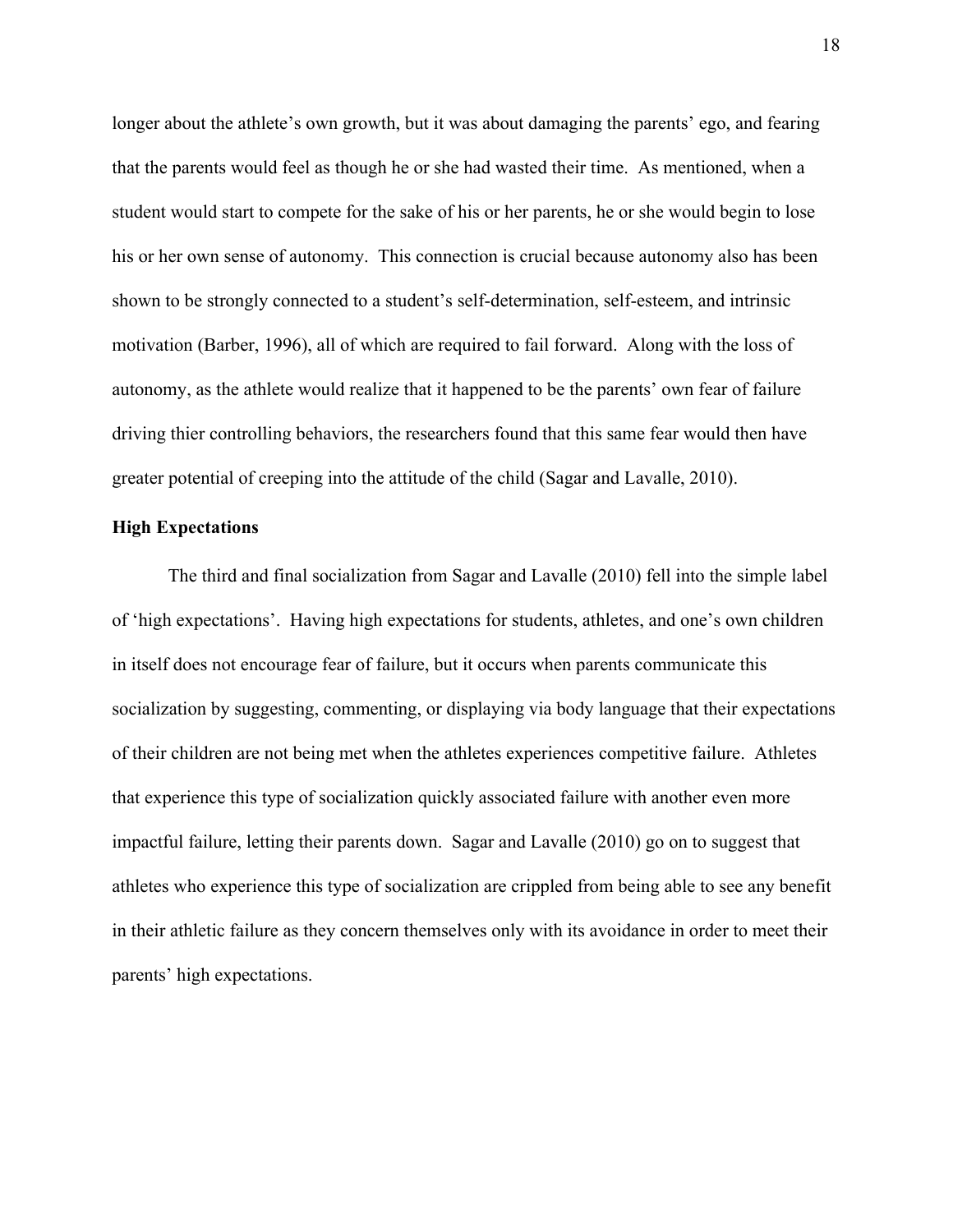## **Fear of Receiving Negative Criticism**

In effort to include research outside of athletics and parent influence, Jacobson (2013) as well as Cetin et al. (2014) include discoveries on how the fear of failure could potentially be sourced from a fear of receiving negative criticism.

Using Dweck and Elliott's (1983) definitions of fixed and growth mindsets when categorizing students, Jacobson (2013) observed that the students who shy away from failure, or as Dweck and Elliott (1983) would suggest, the students with a fixed mindset, saw the classroom as more of a stage than a than a place of learning. This is dangerous, it implies that the students with this mindset will be likely to completely avoid asking questions, or perform any sort of concept experimentation for that matter, in order to be perceived by their teacher and classmates as 'smart' (Jacobson ,2013). While on the other hand, Jacobson (2013) also found that the students who were characterized as having a growth mindset, recognized the value of failure by seeing the classroom as more of a place of learning and believed that this learning was brought about by conflict, experimentation, trial and error, and resolution.

In addition to what Jacobson (2013) sought to discover in his research, Cetin et al. (2014) published a study regarding the relationship between the fear of receiving negative criticism and taking academic risk, a key aspect of failing forward. Though these variables have been believed to have some relationship in the past, Cetin et al. (2014) sought to prove this assumption via a survey of 215 Dicle University students spread throughout various content areas.

In order to correctly scope the levels of the two variables (academic risk and fear of receiving negative criticism) in the students, each was broken down into a few different determining factors. These factors were then used to create questions that would enable the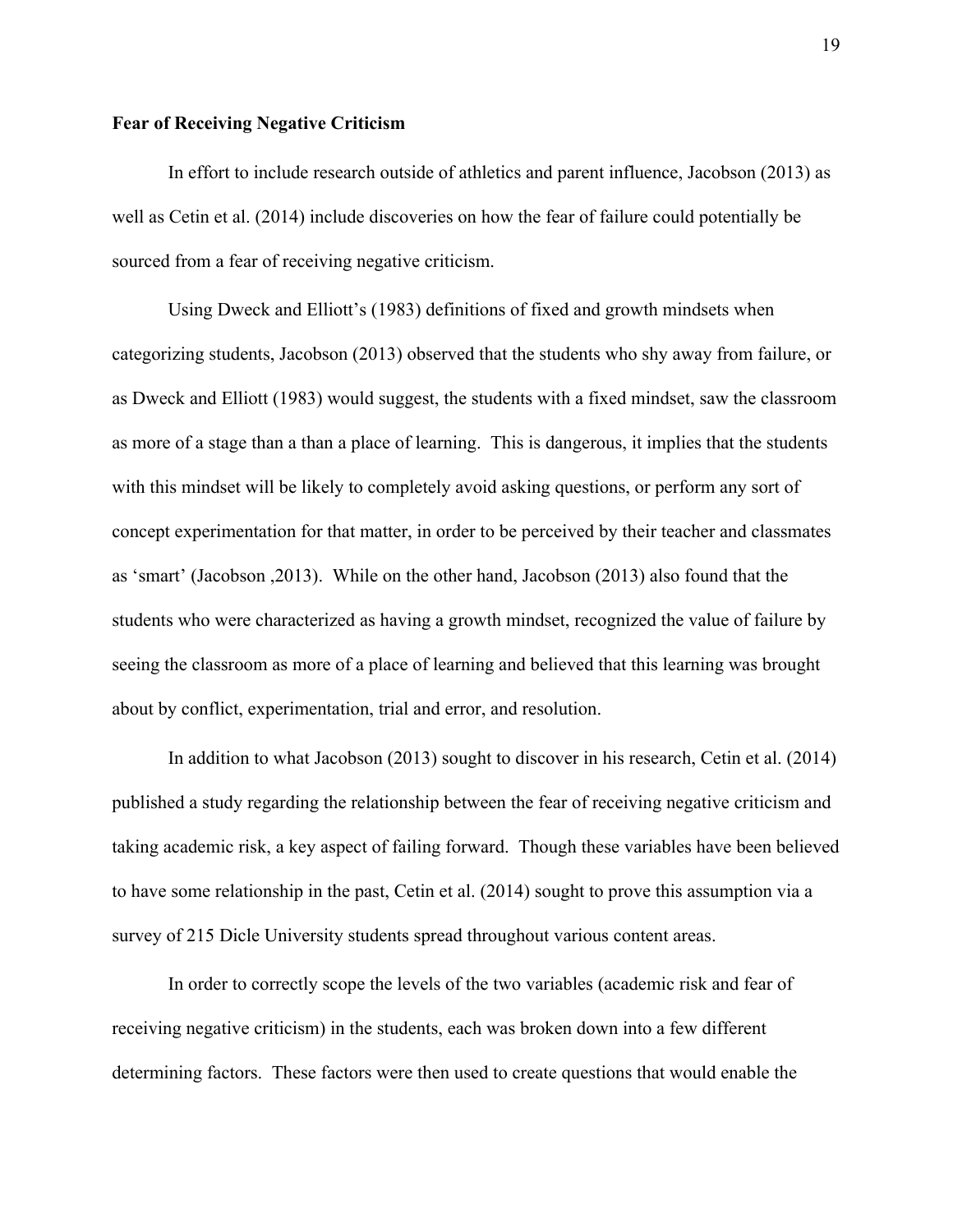researchers to gauge the student's levels of fear when receiving negative criticism or willingness to take academic risk and allow an the assumption of correlation to be considered. First, the factors involved in measuring the student's interest in taking academic risk were:

1) Recovery After Failure and the Tendency to Become Active Again (RFFTBA)

2) Tendency to Prefer Difficult Actions (TPDA)

3) Tendency toward Negativity After Experiencing Failure (TNAF)

4) Tendency to Skip Homework (TSH)

When developing questions, the researchers assumed, based on the research of Oner, Sunkur, Ilhan, Kinay, and Kilinc (2013), that the students who are willing to take academic risk would be high in RFFTBA and TPDA and low in TNAF and TSH . Second, the factors used to measure whether the student had a high or low levels of fear of receiving negative criticism were based off of student anxiety, attitude, interest, and motivation through straightforward and reverse scored survey items.

As expected by past assumptions and studies, Cetin et al. (2014) found that there is a relationship between the fear of receiving negative criticism and academic risk taking, correlating at a rate of 35%. This, along with all of the other potential causes of fear of failure, is important to note as educators look at how to create the failing forward mindset.

### **Outcomes for Those Who Develop an Irrational Fear of Failure**

Though the results of putting forth effort and trying hard are undeniable, in the academic and athletic environment, this effort is associated with high levels of risk (De Castella et al., 2013). If one succeeds without trying, he or she displays great competence in their lack of effort.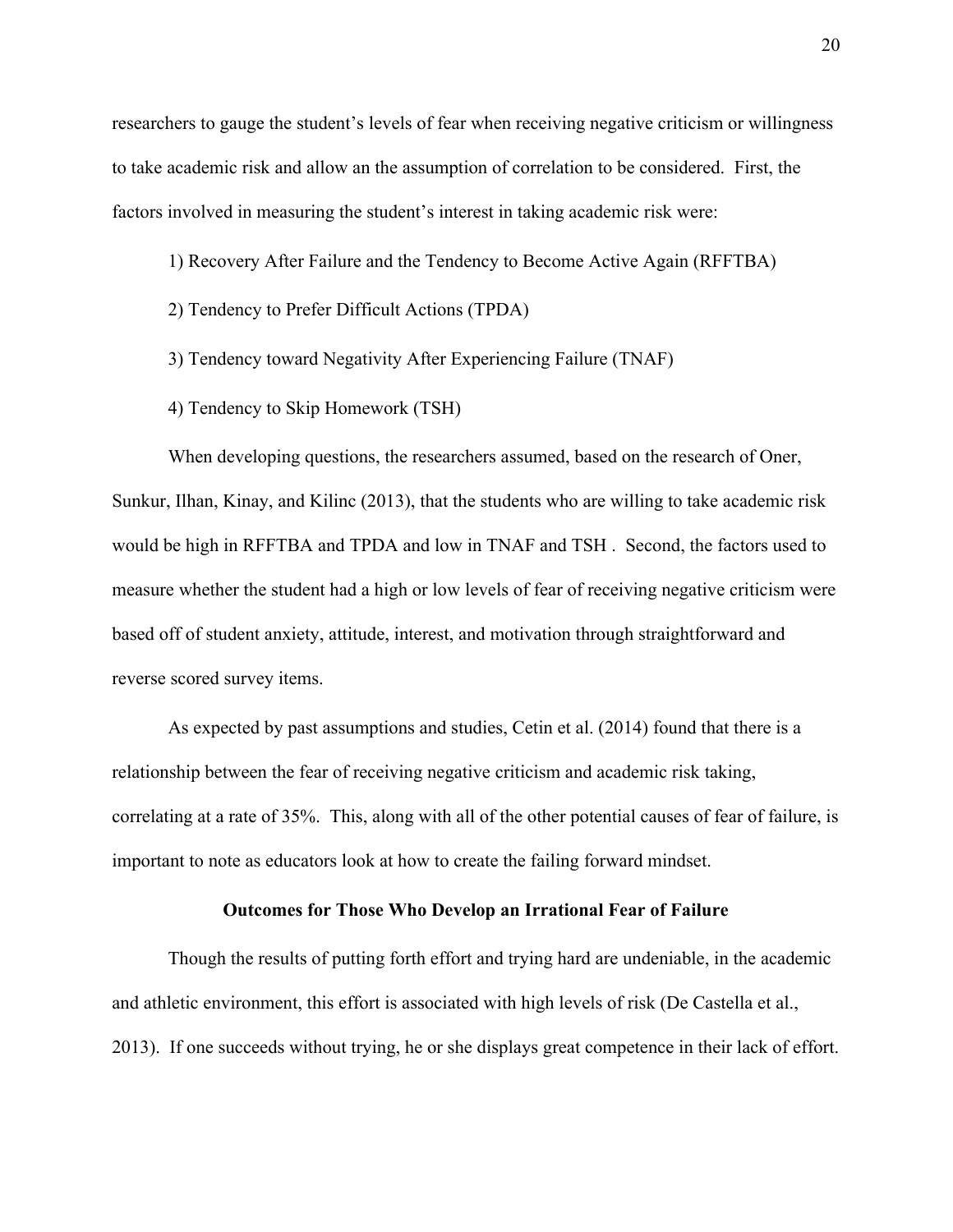On the other hand however, if a student shows great effort and encounters failure, especially in front of others, he or she is perceived as highly incompetent as he or she failed in the midst of their determination (De Castella et al., 2013). The results of this reality creates a student who implements defensive strategies in order to protect his or her self worth.

In effort to further support their survey validity, Cetin, Bayram, Ilhan, Mustafa, Yilmaz, and Ferat (2014) discover many useful differences between the behaviors of those who study, work, and just learn in general with fixed mindset versus a growth mindset. Along the same lines, De Castella et al. (2013) examine the relationship between fear of failure, success orientation, and student disengagement, also find some interestingly applicable results that encourage the idea why failing forward is needed to develop lifelong learning skills. Before unfolding the work, it is important to note that De Castella et al. (2013) apply Covington and Beery's (1976) self-worth theory that suggests that the highest human priority is the search for self-acceptance and can give rise to either a fear of failure or a reason to persevere in hopes of experiencing success.

**Learned Helplessness.** In discussion of the defensive strategies brought about from a learner's fear of failure, De Castella et al.'s (2013) emphasis lies on learned helplessness as it is one of the most debilitating responses a student, or human in general, can have to failure. Learned helplessness is a condition in which someone suffers from a sense of powerlessness to overcome a certain failure, it holds negative implications in the realms of student motivation, academic performance, general adjustment, and psychological health (Fincham et al., 1989).

Seeking to see how Dweck's (1986) discussion of goal orientation applied to those in the workplace, VandeWalle (1997) also found that when employees with a fixed mindset were given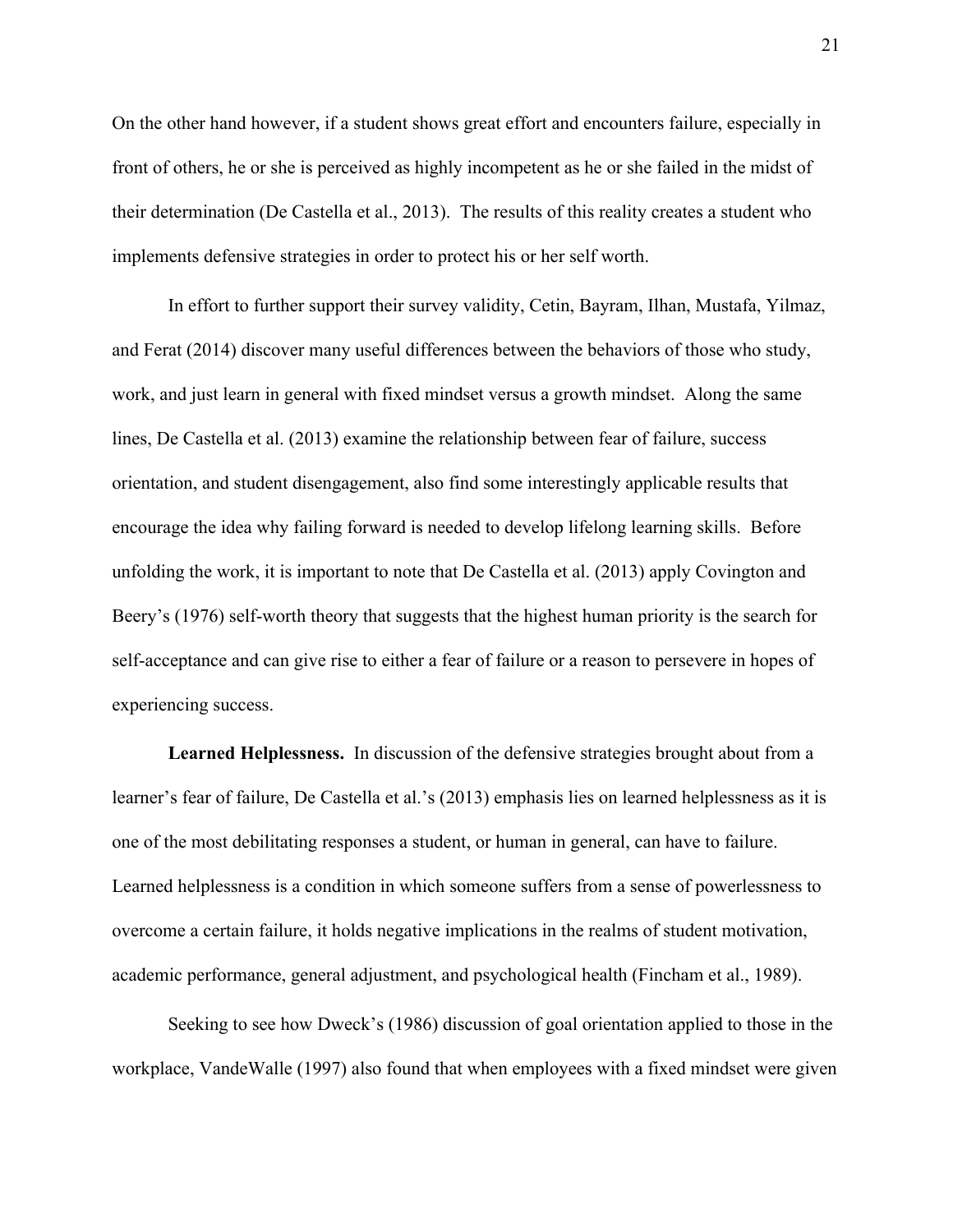feedback, asked to be observed, or faced with any sort of partially negative evaluations, instead of bringing out positive results, as most feedback is meant to do, it actually decreased the employee's future ability to learn. Regardless of how the employees dealt with the stress, they could not get over the anxiety associated with the idea of their failure and use the guidance that was being given to them to grow.

**Decreased Self-Esteem and Academic Success.** The second resulting behavior of a fixed mindset that Cetin et al. (2014) mentions is a decrease in a student's level of academic self-esteem and academic success. In support of these notions, using a sample of 174 undergraduate students at York University, Kocovski and Endler (2007) find that if an individual had shown to have a high level of social anxiety that he or she would rate lower in areas such as goal achievement expectancy, self-esteem, and frequency on self-reinforcement. Also, as mentioned above, Kuhl and Kraska (1989) also suggest that these students with a fixed mindset are less likely to reach the academic success of those students who have more of a growth mindset.

**Performance Goal Orientation.**  The third problem behavior that Cetin et al. (2014) discuss is an increase in a disposition towards learning as an opportunity to demonstrate one's competence rather than increase it. In his study of goal orientation in the workplace, VandeWalle (1997) exemplifies these results by finding that those employees with more of a fixed mindset see feedback, or any opportunity for it like observations or evaluations, as tests where they must perform and show their competence rather than opportunities to advance their skill as their supervisor or evaluator intends. This therefore causes the employee with a fixed mindset to respond defensively and miss out on the learning all together.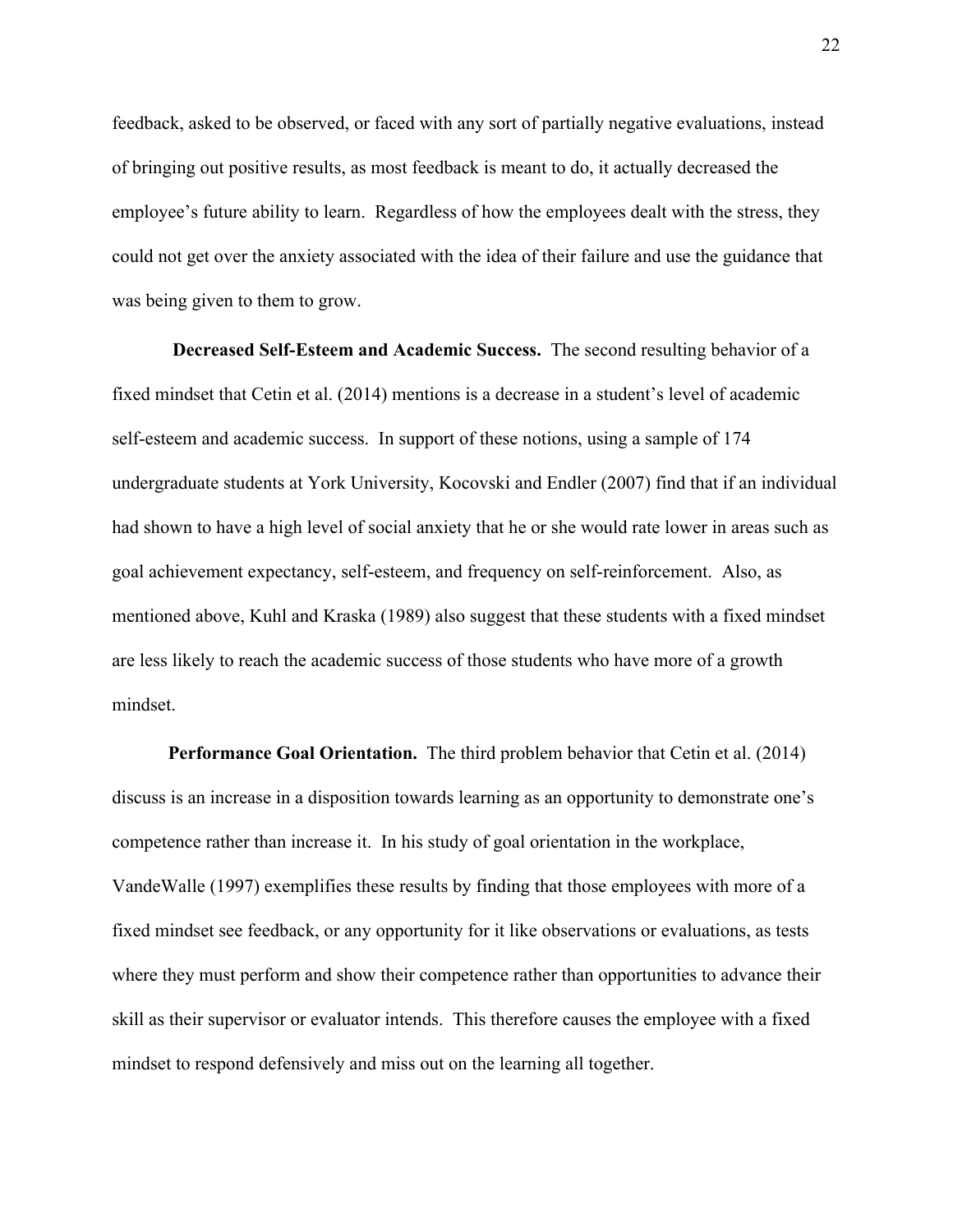**Defensive Pessimism.**  One popular reaction to failure is defensive pessimism. De Castella et al. (2013) note that this defense can be seen in students who hold unrealistically low expectations for tasks where they are to be evaluated (Norem & Cantor, 1986). All of the 33-44% of college and high school students engaging in this type of defensive strategy (Martin & Marsh, 2003), use it to change the meaning of failure while control others' expectations as well as their own. Despite what the student's goal is with this strategy, namely, to avoid failure and preserve self-worth, research shows that when compared to optimism, defensive pessimism is closely linked with lower grade-point averages, significantly higher global life stress and dissatisfaction, and increase psychological problems (Martin, Marsh, & Debus, 2003).

**Self-Handicapping.**  Bartels and Herman (2011) present a relationship between a student's fear of failure and the negative emotions created when failure happens. Bartels and Herman (2011) also discovered a relationship between the relief of negative emotions resulting from failure when self-handicapping defenses were being implemented by the student.

Aiming to find evidence for a relationship, Bartels and Herman (2011) surveyed 48 University of Minnesota, Rochester undergraduates containing students with high fear of failure and low fear of failure ratings. These participants were given a 25-item survey where they would rate (1-5) the level of their negative reactions (unhappy, disappointed, humiliated, and ashamed) in various classroom scenarios (Bartels & Herman, 2011). Their scores contained many subcategories: fear of devaluing one's self-estimate, fear of an uncertain future, fear of upsetting important others, fear of experiencing shame and embarrassment, and fear of important others losing interest (Bartels & Herman, 2011). Students were placed in several scenarios: a self-handicapping scenario that involved the use of a self-imposed obstacle prior to an exam, a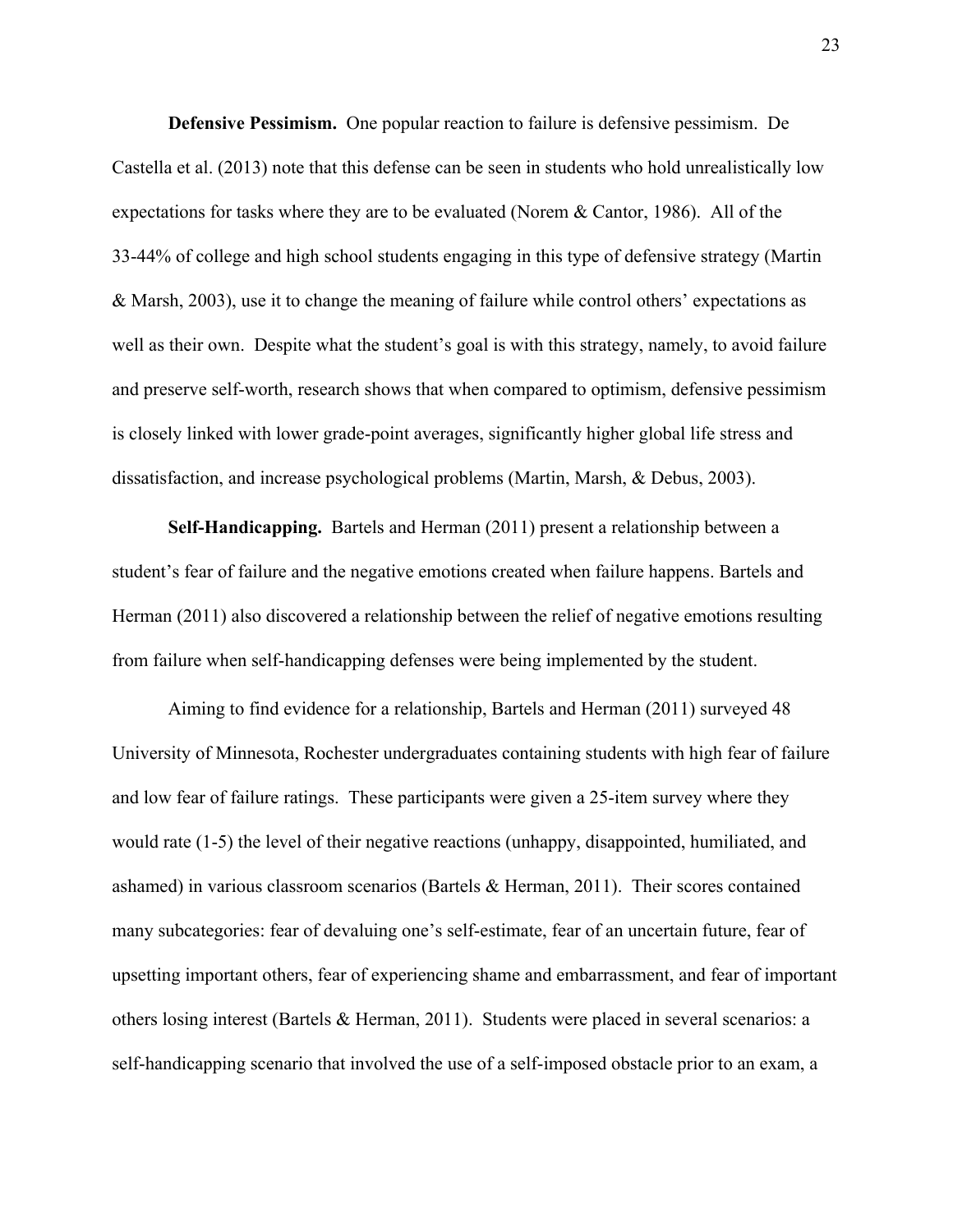scenario in which lack of ability was implicated in failure (ex. an exam that the student had spent a good amount of time studying for), and a scenario in which no cause of failure was indicated (Bartels & Herman, 2011).

Bartels and Herman (2011) share that in every scenario (self-handicapping, personal failure, and ambiguous) those students with high fear of failure ratings showed greater negative emotions when faced with failure (see chart 1 in Appendix A for official results). Secondly, Bartels and Herman (2011) also found that among those students with high fear of failure, responses were found to be less negative toward the self-handicapping failures scenarios than the ambiguous failure scenarios. These results meant that the students who were more afraid of failure would aim to protect their self-esteem by incorporating some of these self-handicapping strategies (e.g. procrastination).

De Castella et al. (2013) also make note of this defensive strategy saying that self-handicapping also tries to manipulate the meaning of failure, but in a different way. The self-handicapping strategy is used by students to redirect the failure to excuses, one being procrastination. Students would rather tell others that they failed due to their lack of preparation rather than talk about how they worked hard and still received a poor grade as it would suggest a lack of self competence (De Castella et al., 2013). Finding the regular use of self-handicapping in 6-10% of the reported high school and university students (Martin & Marsh, 2003), this defensive strategy is noticed through many behaviors including task avoidance, denial, deliberately withholding effort, procrastination, lack of practice, reporting illness or other physical symptoms, drug or alcohol use, and the choice of other performance-debilitating circumstances (De Castella et al., 2013). Though it is not as common as defensive pessimism,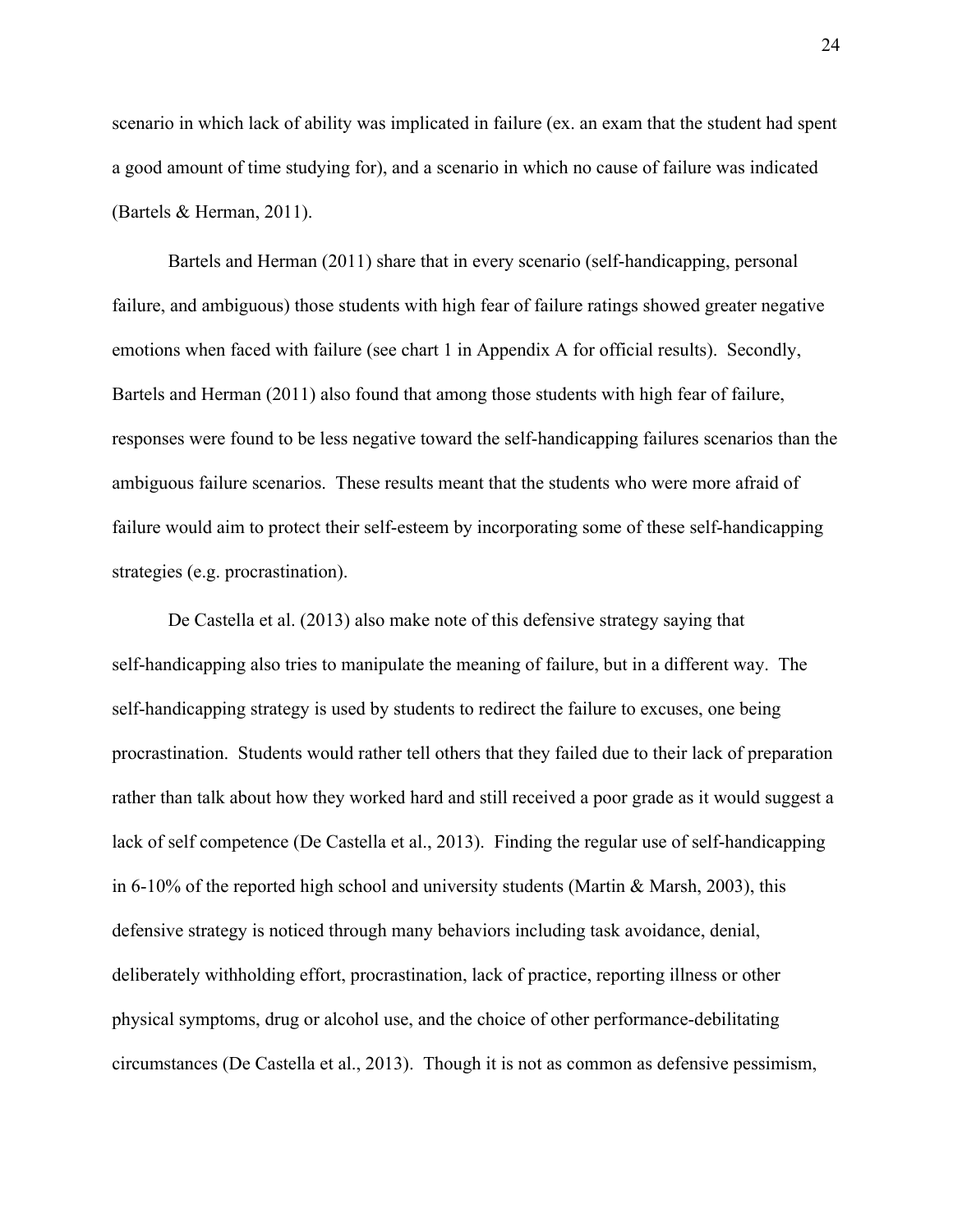self handicapping is found to predict lower self-esteem and more negative affect over time (Zuckerman & Tsai, 2005), poor self-regulation, lower academic achievement, and increased likelihood of later withdrawal from studies (Martin, Marsh & Debus, 2001).

## **Defensive Strategy Effectiveness**

De Castella et al. (2013) measured the likelihood of applying some of these strategies by conducting questionnaire with 1,423 Japanese high school students as well as 643 Australian students. In order to sort the results effectively, the outcomes of the students' with high fear of failure were separated from those who had low fear of failure levels. In both studies (Japanese and Australian) the results showed that the students who had a greater fear of failure were more likely to apply the defensive strategies of self-handicapping and learned helplessness (see charts 2 and 3 in Appendix A for official results). Breaking down the data further, De Castella et. al. (2013) also found disengagement, truancy, and lower overall grades more heavily associated with those students who possessed fear of failure (see charts 4, 5, and 6 in Appendix A for official results). These findings suggest that students who have high anxiety when it comes to facing a situation when failure is a possibility will place a higher value on staying safe, and therefore apply one of the three defenses, rather than the learning or improvement they could gain from experimentation. Despite the motivation behind the defensive strategies, De Castella et al. (2013) suggest that those students who are seeking to preserve the appearance of their competence are unable to escape these fears as the strategies that they are applying are keeping them from becoming competent and leading to further failure by preventing the potential learning that could occur.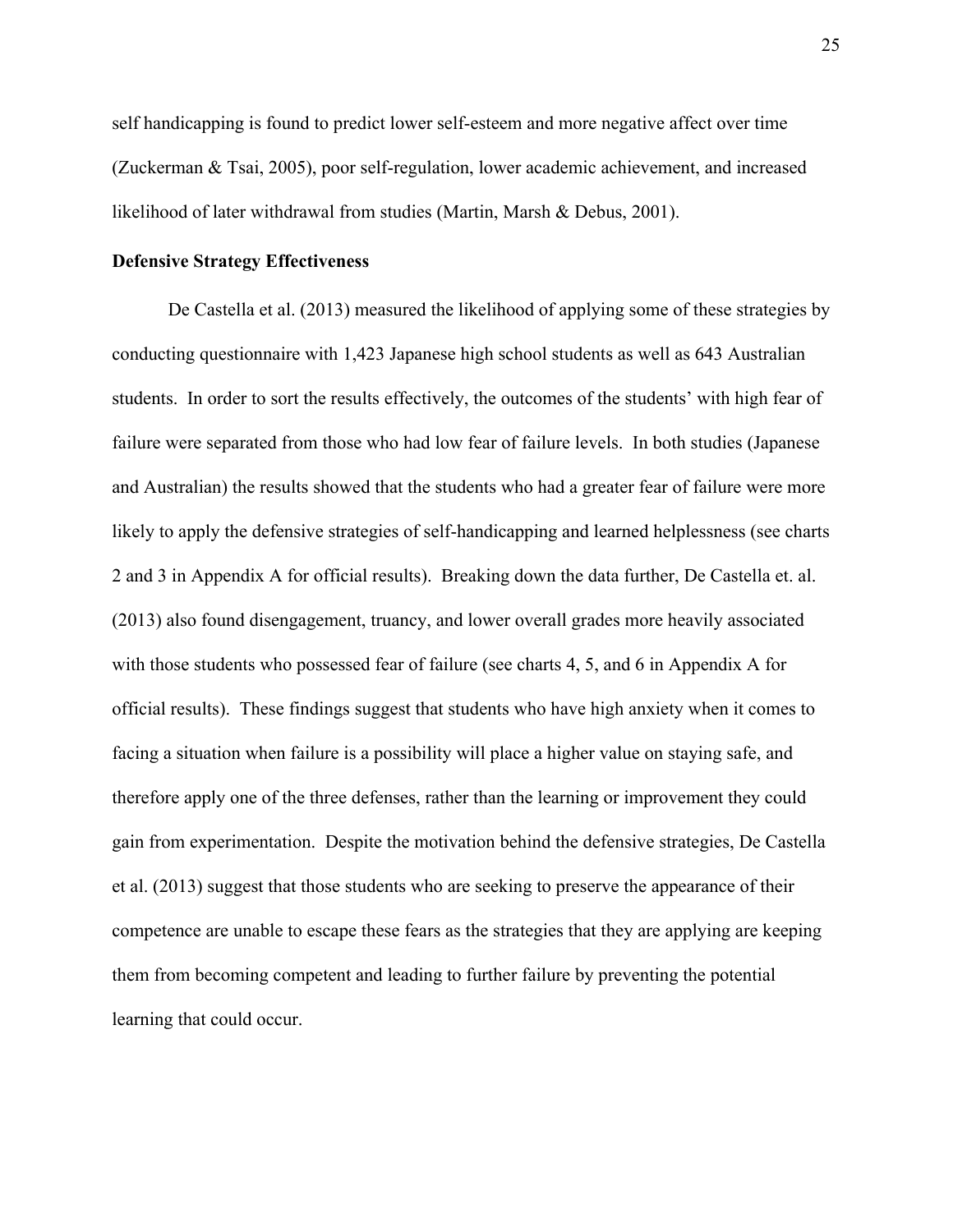In support of the conclusion above, Elliot and Church's (2003) study suggests that self-handicapping strategies are a result of fear of failure, while Bartels and Herman (2011) also suggest that students who are identified as having a high fear of failure, underutilize cognitive strategies (e.g. metacognitive thinking) that would help them recover from their failure. Instead, they over utilize cognitive strategies (e.g. self-handicapping) that would actually increase the likelihood of future failure. In other words, Bartels and Herman (2011) propose that students who are not taught how to view failure are going to be more likely to use these self-handicapping strategies to spiral deeper into it.

## **Failing Forward Educational Practices**

Knowing that the failing forward mindset is hindered by the creation of an irrational fear of failure, it will be important to now note how to intentionally bring about the mindset of failing forward. In effort to do so, this section discusses teaching strategies along with alternative forms of education that have successfully encouraged the use of failure in curriculum.

## **Personal Learning Environments**

As personal learning environments shift teaching from providing information to guiding individual learning, the strategy becomes one way to encourage the practice of failing forward. After the initial learning and instruction has taken place, Goodwin (2017) notes that when applying the strategy of personal learning environments, there are four new educational elements required in the curriculum. First, educators must use student learning data to set individual learning goals for each student. Second, teachers must offer students multiple paths to get to this personalized goal. This opens up the learning so that it will not favor one intelligence over another. Third, Goodwin (2017) says that instead of providing information, educators using this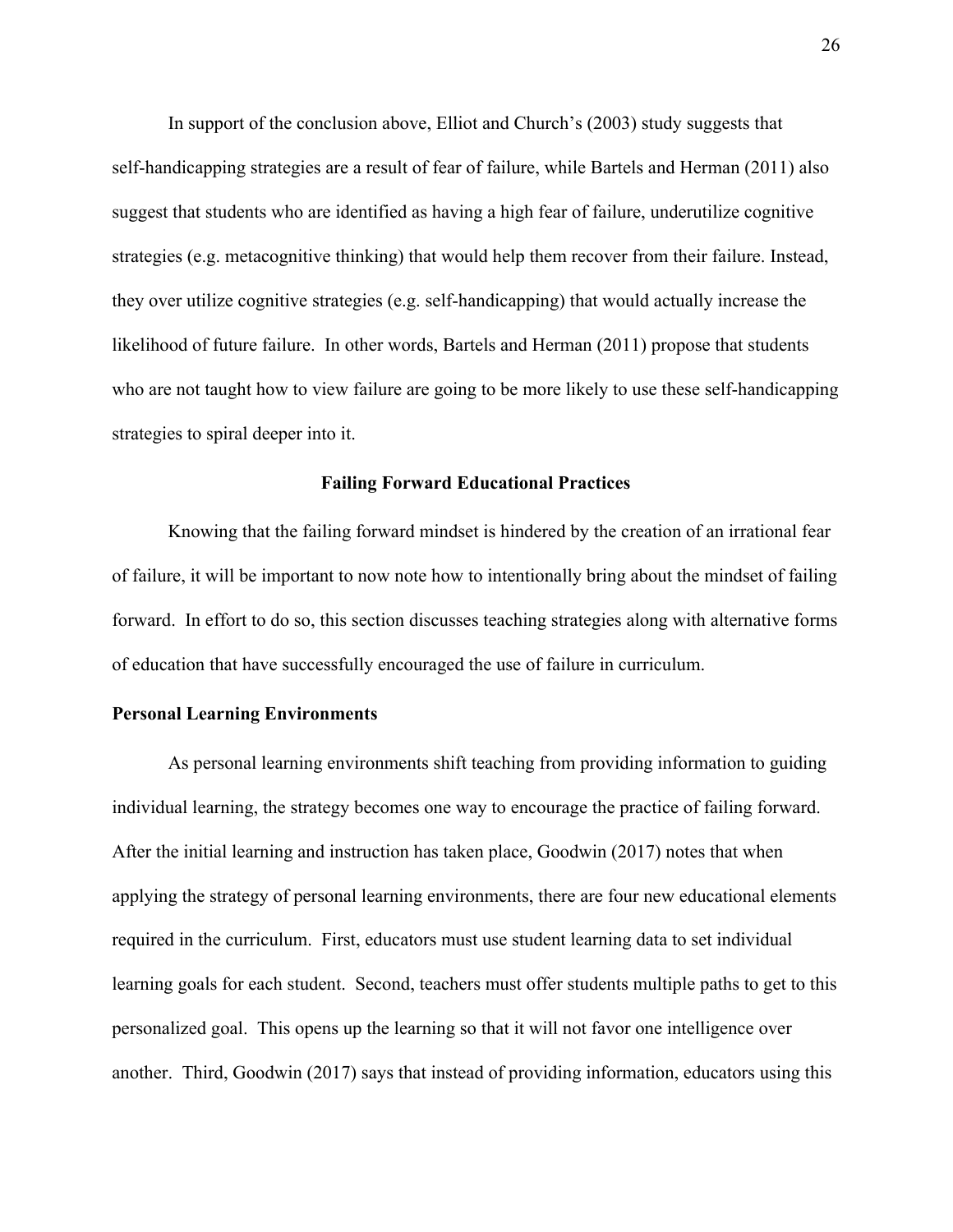type of learning strategy are there to instead facilitate the individual learning that is occurring. Finally, in order for these first three steps to be possible the last element that Goodwin (2017) noticed teachers need to create a flexible workspace that allows for the use of large and small groups, mentoring, as well as independent learning.

Seeking information on the effectiveness of the practice, Goodwin (2017) shared the results of a few recent studies. Though these studies are particularly unscientific as they do not take into account many outlying factors such as parental support, Goodwin (2017) applauds the strategy as each study displayed a positive result for the students engaged in a personal learning environment.

The RAND Corporation completed a study that focussed on 11,000 low-income and minority students over a three year period and found positive results when the students scores on national assessments were compared with their peers nationwide (Steiner, Hamilton, Peet, & Pane, 2015). Starting below average, the students who experienced the personalized learning environments over the three years ended scoring above average on the national assessments. These results displayed their strength in the particular areas of math and reading with 0.27 and 0.19 effect sizes.

Another promising study was undertaken at four California high schools containing a majority of low-income students of color (Friedlaender, Burns, Lewis-Charp, Cook-Harvey, & Darling-Hammond, 2014). Concluding the study, Stanford University found that the students from the schools that implemented these personalized learning environments had outperformed many of their peers in nearby schools displaying higher graduation rates, greater gains on state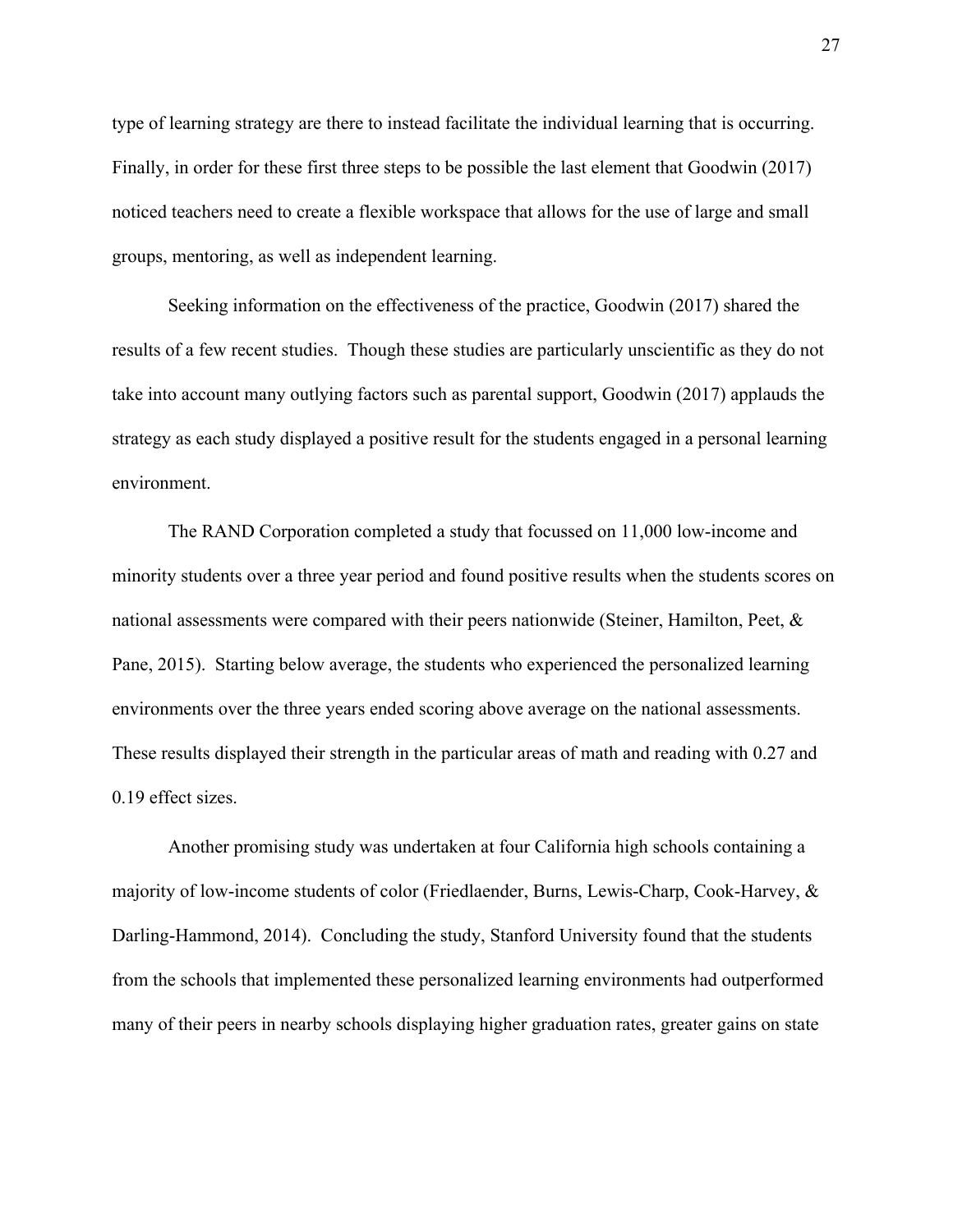achievement tests, more enrollment in college preparatory courses, and higher college-persistence rates (Friedlaender et al., 2014).

Lastly, Goodwin mentioned a study completed at Columbia Teachers College (Ready, 2014) that included 4,117 students representing 15 schools. After only a year, students exhibited mathematics learning gains that were 47 percent higher than the national norms, a considerable gain considering that the strategy had only been implemented one year.

Noting that though the studies mentioned could have been more scientifically performed, in the summary of his observations, Goodwin (2017) was mostly positive as each of the studies compared a similar group of students and used similar state achievement tests. This being said, Goodwin (2017) summed up his observations by recommending guided failure through personalized learning environments as these environments were shown to be more effective in not only increasing the students' test scores, but also increase the likelihood of them becoming lifelong learners.

## **Electronically Scaffolded Failure**

Encouragingly, failing forward is not totally foreign to young adults and is actually practiced by many young people in environments outside of the classroom. Vallett et al. (2014) compare the failure that young people must face in the athletic or video game realm to the counterintuitive systems that are put in place in the classroom.

Spending ample time on the topic of video games and how game developers almost accidently apply the scaffolding and Zone of Proximal Development concepts of Vygotsky and Cole (1978), Vallett et al. (2014) also describe much of what educators can learn from this realm of society. The advancement towards a goal in a video game, as in sports, is always paired with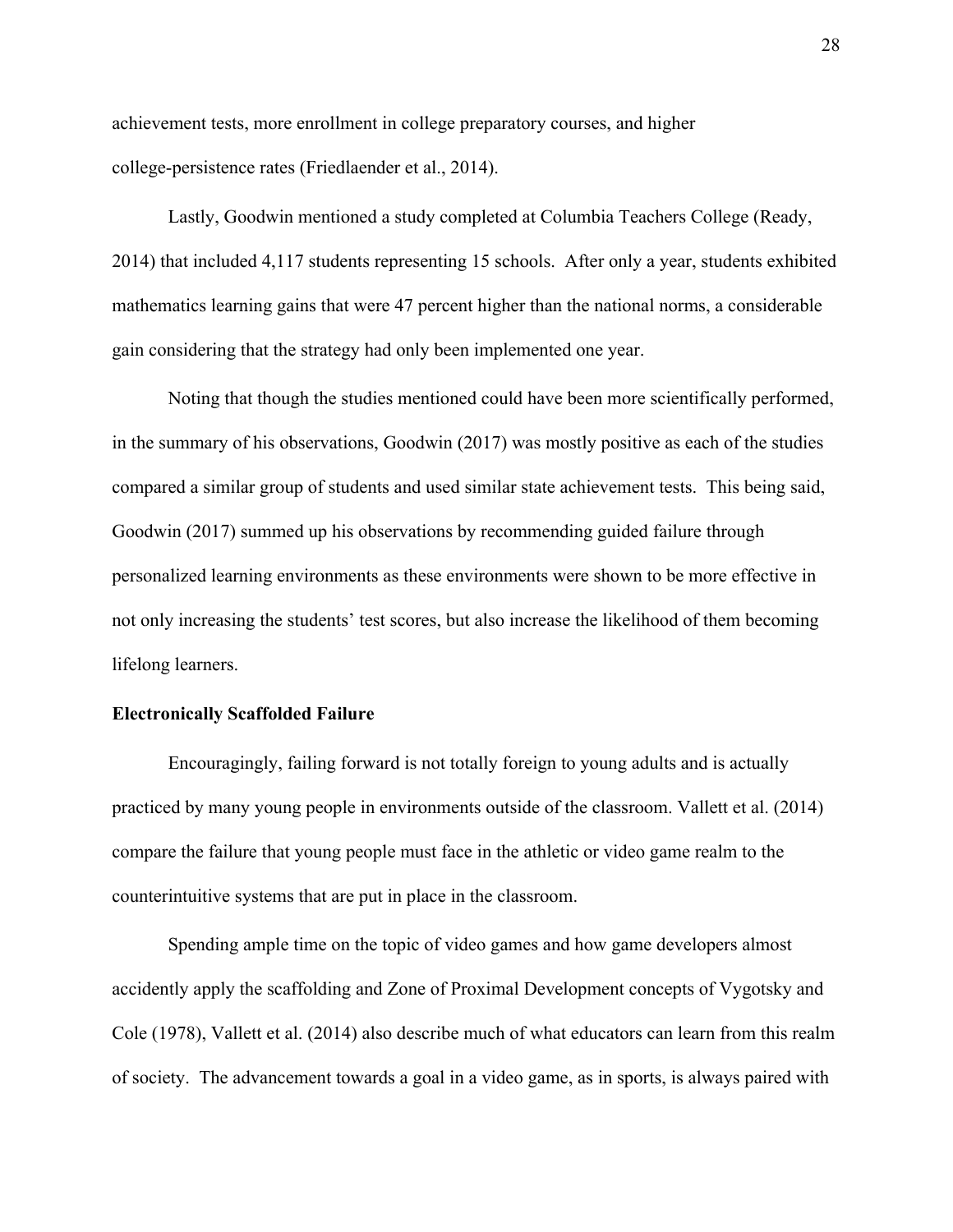defeat or failure. The failures that the gamer may experience such as the player's avatar dieing, losing a race, or not meeting the current military objective are coupled with the appropriate consequences, which, most of the time, is having to start a segment of the game over forcing the gamer to rethink their strategy in order to better master the failed situation. This 'playing in the zone' model that developers' strive for provides gamers with just the right amount of challenge without completely halting the 'flow of game play' (Annetta, 2010), and instead of being hindered by these challenges, players are motivated to proceed because of them.

**Computer-mediated instruction.**Vallette and Annetta (2013) used their findings to suggest the use of computer-mediated instruction (CMI) and serious educational games (SEG). Vygotsky and Cole (1978) say that in order for students to learn, as well as be motivated to learn, they should be kept in what is called the Zone of Proximal Development (ZPD). This zone is attained when the student is challenged to a degree that is just beyond his or her reach, but is encouraged and enabled to meet this challenge with the help of an expert. Vygotsky and Col (1978) considered this expert to be face-to-face, and even sometimes one-on-one training. What Vallett et al. (2014) suggested is that the ZPD, a place where there is a high likelihood of failure and learning, can be effectively reached through the expert guidance of a professional through the medium of computer games.

In effort to prove the effectiveness of computer-mediated instruction in education, Proserpio and Magni (2012) analyzed the use of a business education game with 173 undergraduate students. To implement this CMI, the instructor would interact with the class only during introduction and conclusion while also taking time to check in with groups as they progressed in the game. Believing that some of the best learning can come from peer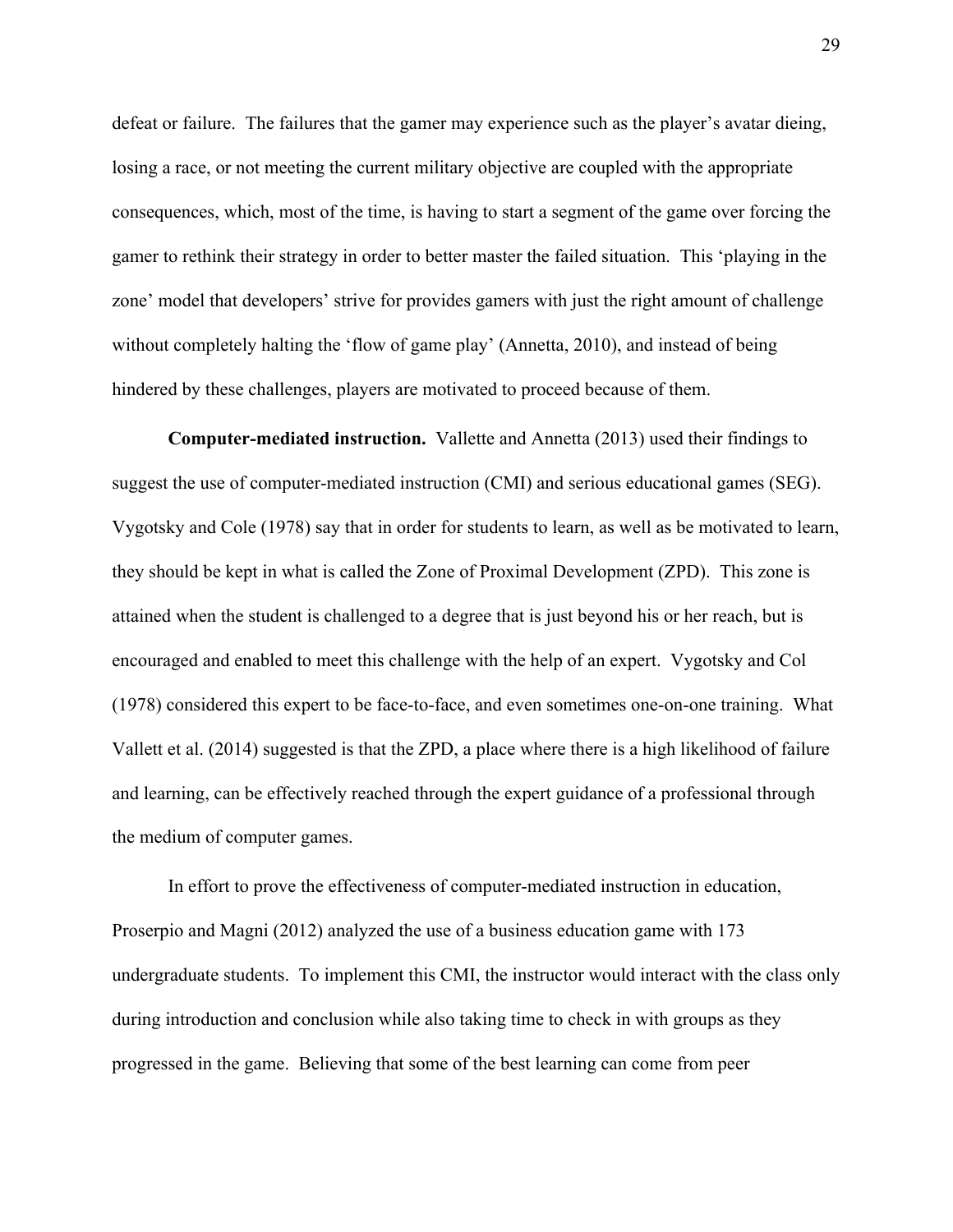conversation and interaction about a topic, the authors chose to compare how much influence the game had in comparison to the group interaction. Upon collecting data via a survey that was conducted after the completion of the learning segment, Proserpio and Magni (2012) suggested that the perceived learning is even more influenced by the technical features of a game than the group interaction. Results also surprisingly showed the interaction of the professor had a negative effect of perceived learning, as it only drew the students away from their focus on the education that they were absorbing by progressing through the CMI.

There are other examples of CMIs, and video games in general, being able to effectively use the ZPD to capture attention and heavily encourage the overcoming of failure to produce learning and increase competence. One example being a test of 275 seventh year students in Chile (Garcia, Nussbaum, and Preiss, 2011). This test was used to show that the use of information and communication technology in school increased the development of student's working memory. Also, in an analysis of ninety undergraduate and graduate students, Hutton and Sundar (2010) suggested that video games, specifically Dance Dance Revolution, increased student arousal. These same authors suggested that this arousal is connected to the amount of energy students use to be creative, saying that at their highest points of arousal, students were using less mental energy to construct creative ideas.

**Serious educational games.**  Much like CMI, through the use of a serious educational game (SEG), educators can lock into the ZPD by enabling students to learn in the social context by interacting with an in-game expert (Blumen, Gopher, Steinerman & Stern, 2010). Vygotsky and Cole (1978) believed that learning could be better accomplished in the social context, where the learner interacted with a challenging environment that was scaffolded by an expert. Without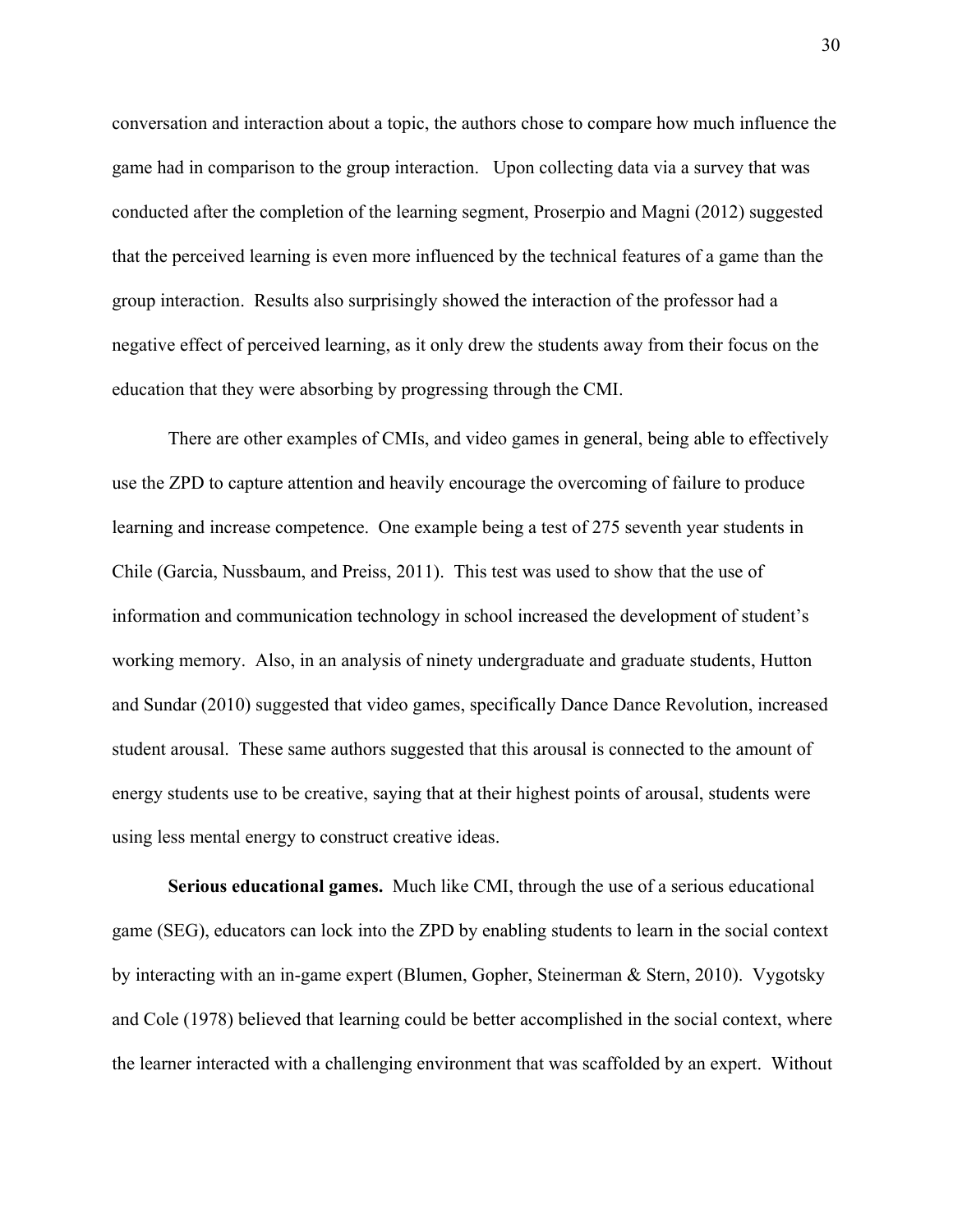the guidance, or at least scaffolding from the experts, students may reach a point of failure and not know how to overcome it (Vygotsky and Cole, 1978). Vygotsky and Cole (1978) believed that experts needed to be involved to give the student the minimal amount of scaffolding needed to understand and conceptualize the topic of challenge. In the case of student failure, Vygotsky and Cole (1978) also suggested that access to this social interaction would better enable learning to occur from the failure rather than the alternative result of confusion and discouragement.

How do video games capture this social aspect? When most think of the concept of video games they picture a young person sitting in front of the TV with a controller hardly taking the time to blink much less interact with others (Matthews, 2001). Within the concept of SEGs, and actually most video games, there is an aspect of social interaction with an expert. How else would it be possible for young people, and older adults (Blumen, Gopher, Steinerman & Stern, 2010), to overcome their incompetencies of a game when first introduced to it? If observed, most games take the time to have the gamer's avatar interact with experts via tutorials, introductory missions, other players, etc.. These experts are used to train and ensure that they gamer is beginning to understand the new virtual environment that they have entered. From these 'in-game experts', a gamer learns different strategies throughout the progression of a game that will enable them to overcome the increasingly harder, more complicated aspects of the game's storyline. As gamers progress and meet testing intellectual challenges, the 'in-game experts' are used to remind the user of what he or she has learned up to this point as well as what part of the learning may be helpful in overcoming the current obstacle (Vallett et al., 2014).

There is no question that gamers meet failure throughout the progression of a video game, the question is however, why are they motivated to overcome their failure? Vallett et al.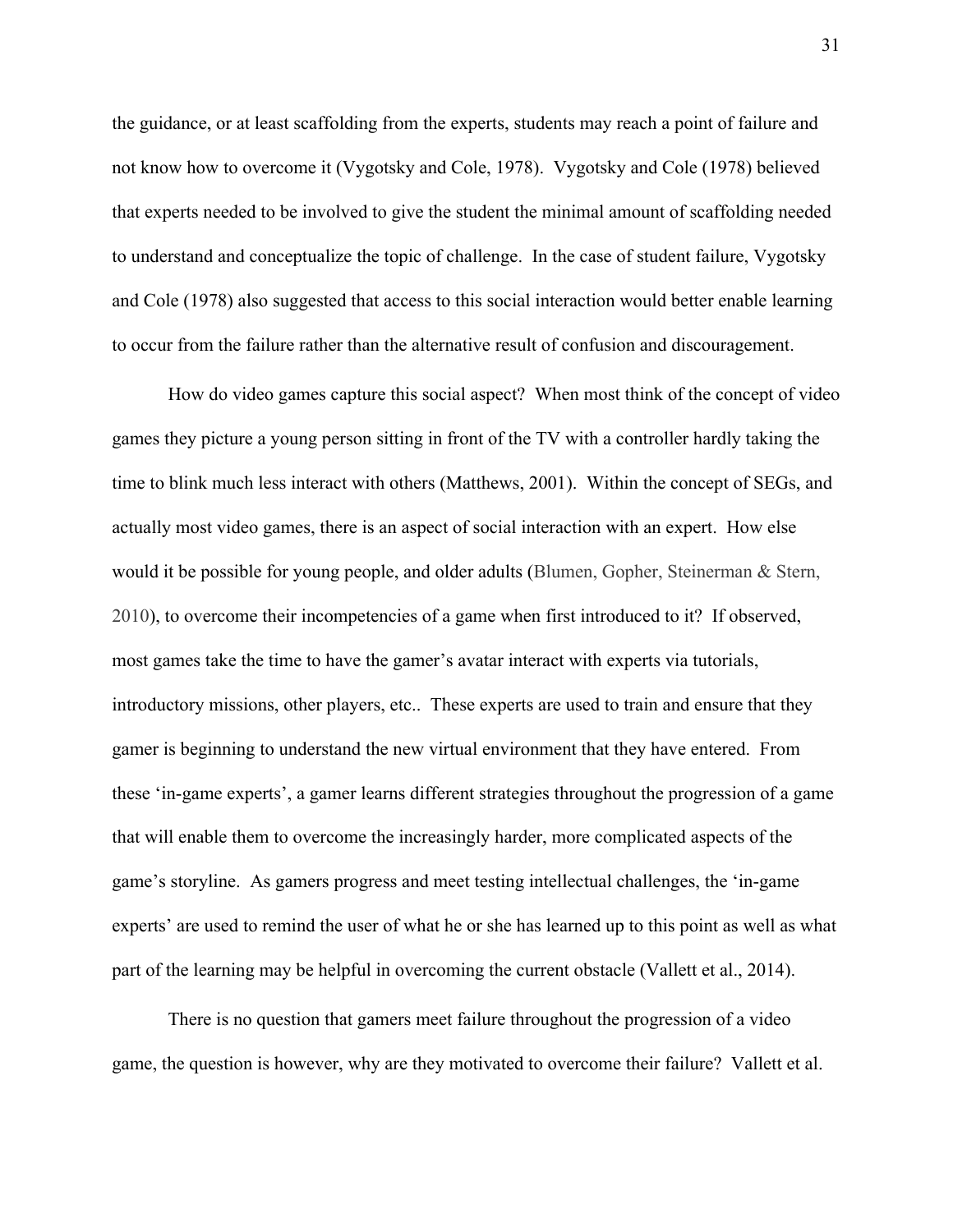(2014) suggest that the answer lies in the idea of ZPD. When gamers meet these failures, they are not met with what they see as an impossible task, but one that can be overcome if they execute the mission, race, or task slightly differently during their next attempt. Vallett et al. (2014) claim that this 'deliberate practice' is part of the process of gaining conceptual understanding, and that in order to become an expert, or master the content at hand, students must have the opportunity to execute deliberate practice, which can be attained through the use of SEGs. The authors suggest that this deliberate practice, which forces a student to think about their failure and how they may change to overcome, could be the reason that so many educational organizations such as the military, medical, and business schools have implemented the use of SEGs.

### **Modern Video Game Model**

Regardless of the use of SEGs, CMIs, etc. this model of having just the right amount of challenge needs to be present so students can encounter failure and learn what strategies are going to be useful in helping them overcome such obstacles (Vallett et al., 2014). Vallett et al. (2014) noticed the challenge does not seem to be getting educators to agree with this, but the challenge instead lies in enabling them to perform this task with thirty, forty, or even fifty students, all of whom may be at different levels within the learning segment. This dilemma brings points back to the age old question of how does one teacher help the students who haven't learned while also helping the students that are learning and have already learned the content. After analyzing some of the study associated with independent learning via the use of CMIs and SEGs, it seems as though these may be an answer, but SEGs, in themselves, are not the only way that this can be successfully accomplished (Vallett et al., 2014). What must still be discussed is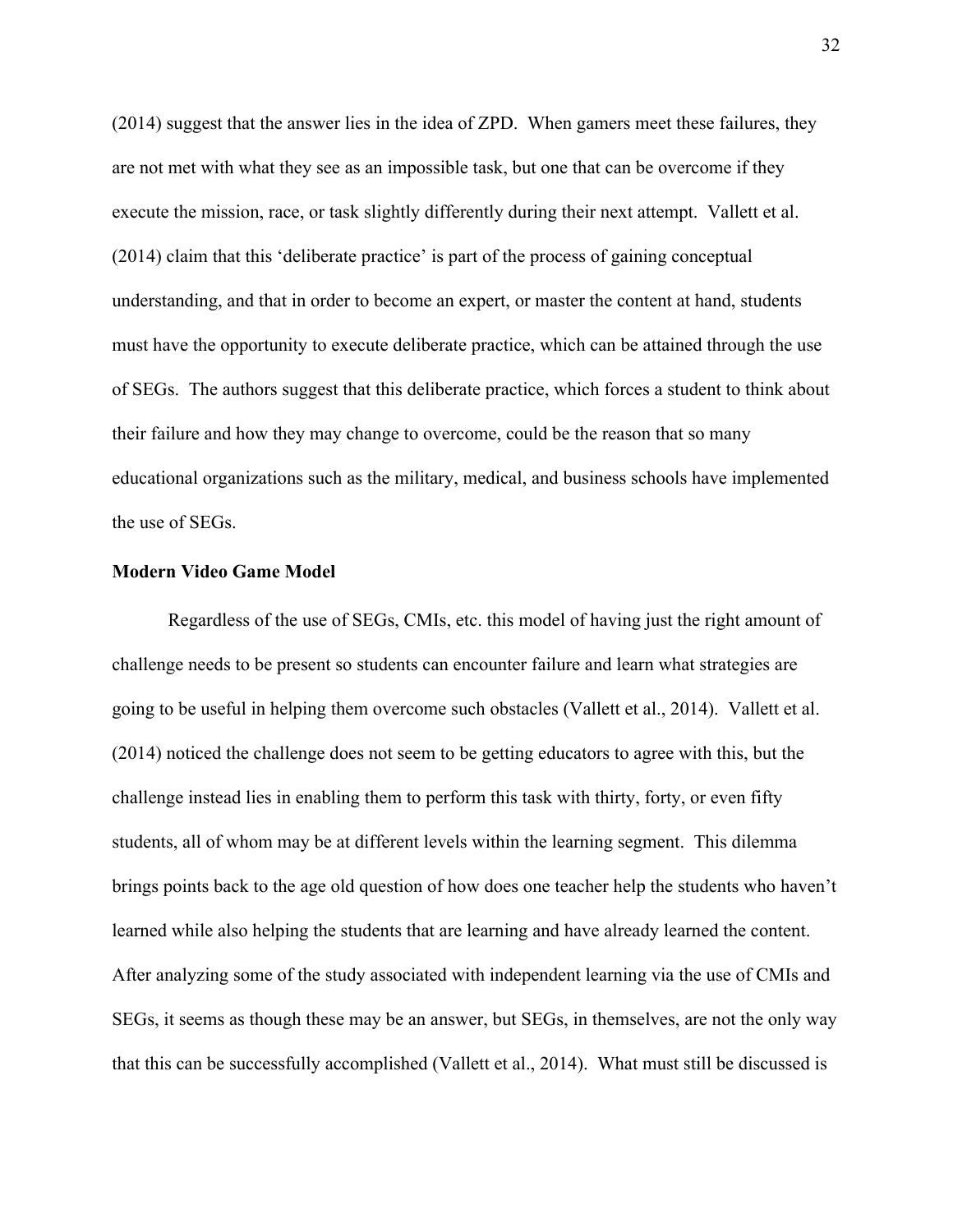how these strategies used to build effective SEGs such as interactivity, identity, scaffolding, reaching 'pleasurable frustration,' and assessment can be applied in today's classroom without the use of SEGs.

In effort to discover why his six year old son's video game held his attention so well, James Gee (2007, p.2), a Professor at the University of Wisconsin - Madison, ended up discovering many of the reasons why video games are such effective teachers and how to implement what they are doing in the classroom. Not having encountered the addictive challenge of video games before, Gee (2007) was amazed at how they were able to draw so many young people to pay good amounts of money only to 'engage in an activity that is hard, long, and complex', but after his first encounter with his son's game, he was enthralled with how the video game was designed to hold his attention so well. Therefore, in effort to more thoroughly discover how good games kept the attention and motivation of the learner, Gee (2007) worked his way through many other high end games like *Halo*, *Legend of Zelda*, etc.. After doing so, Gee (2007) developed the following points on how teachers can enable students not only work through hard, long, and complex learning where they will experience failure, but also enjoy it.

**Identity.** Gee's (2007) first discover is that effective video games connect players to the learning by making them identify with the avatar. He suggests that this identification with the game's focus character enables learners to value the learning as they see it almost as themselves advancing through the virtual world. This connection to the identity of the character builds in the gamer the intrinsic motivation needed to progress through the game's challenging curriculum. Suggesting that no learner, whether in academics, athletics, or professional life, will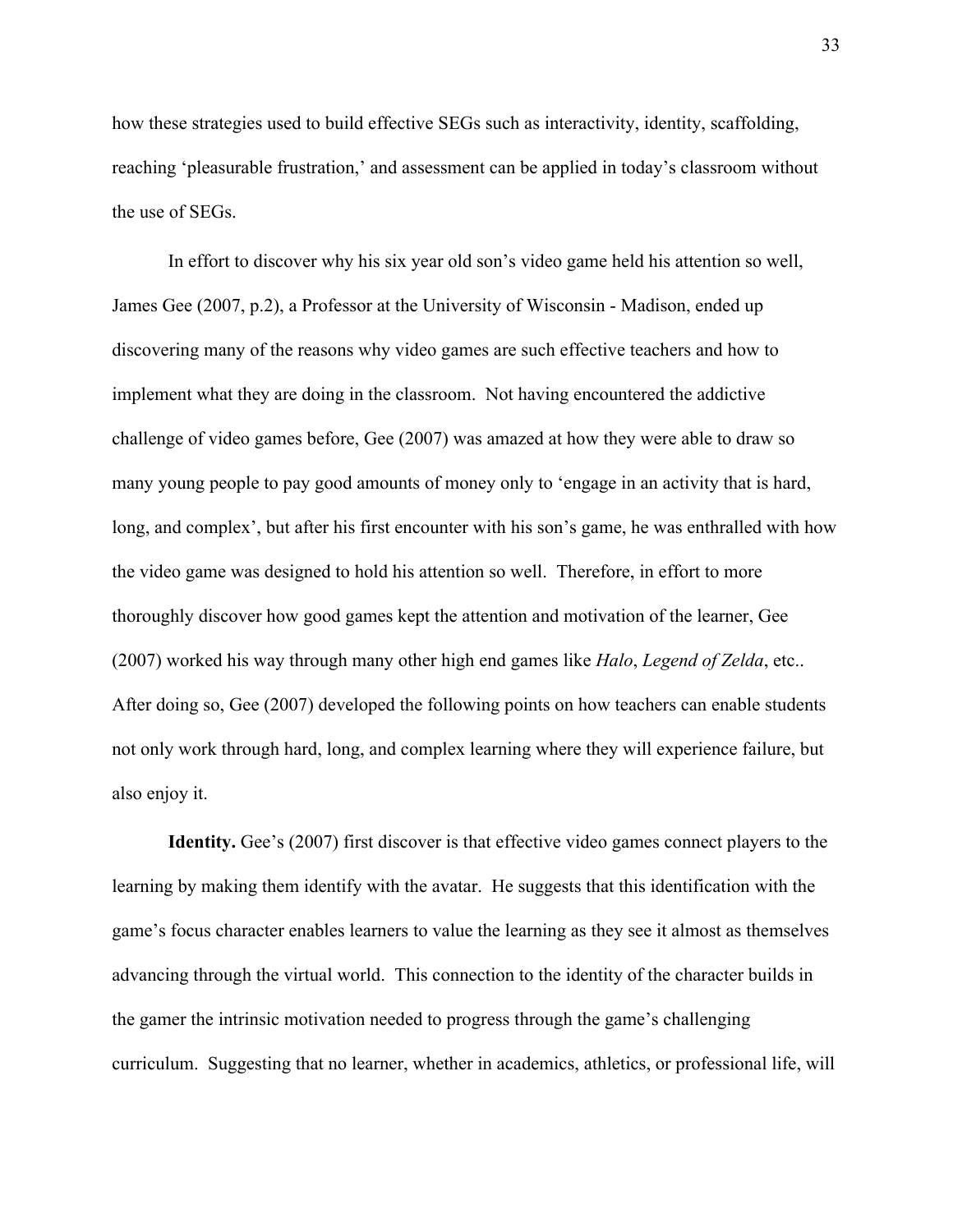experience deep learning without making an extended commitment, Gee (2007) commends the way video games are able to help do this and proposes that educators work to enable identification to the various professionals associated with the curriculum.

**Interaction.** Unlike our books in education, Gee (2007) points out that gamers live in a world of interaction. Nothing happens in the game until they make a move and either succeed or fail. They must act so the game can act back and give the gamer feedback as to how to conquer the challenge at hand. Gee (2007) applies this by suggesting that educators work to create an environment where students actions within the content are followed by immediate reactions from learning world around them. Using manipulables such as craft sticks, water beads, legos, computer programs, or apps to teach counting or number sorting is one example of how this strategy is currently being implemented in many K-12 math courses (Martin, Spader & Johnson, 2017).

**Production.** Gamers are part of a world that they help create. Gee (2007) states that they don't only read the story that is created, but help write the story as they progress through the game. Different decisions that a gamer makes while progressing through a game can mean slightly, or sometimes even totally different outcomes later in the storyline. By letting students have options that let them have a say in the destination of their discipline is a way educators can take advantage of this way of learning (Gee, 2007).

One example of how this production method is being implemented in today's classroom is via the use of field experience. Vanderbilt University's Claiborne, Morrell, Bandy, and Bruff (2017) give several examples of how this type of learning can be implemented in any discipline. Through the thoroughly planned use of research field trips, service learning, and outside of the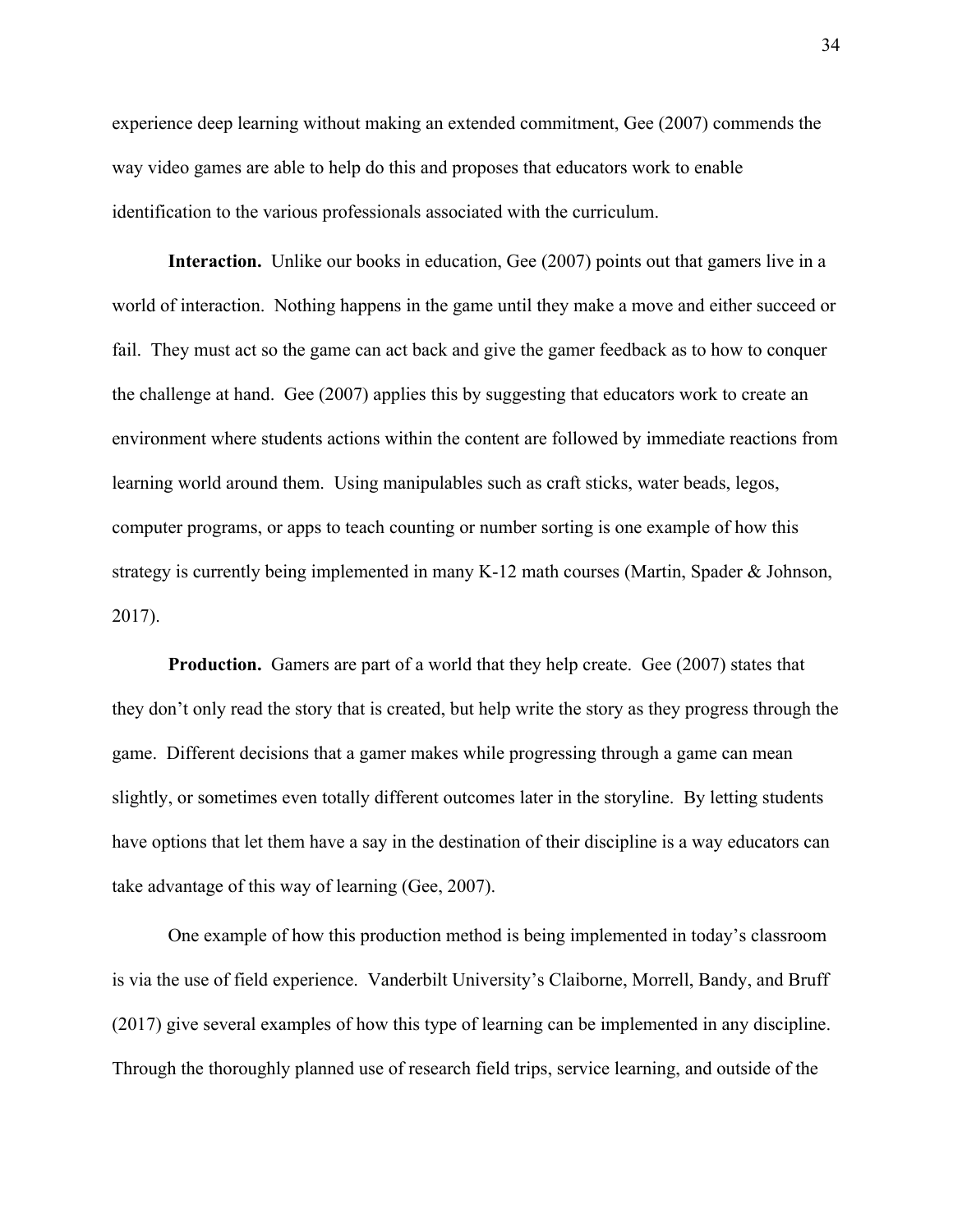classroom technology, educators can give their students the chance to creatively produce some of the results involved in their learning (Claiborne et al., 2017), and, as Gee (2007) suggests, create more motivation to learn from their failure.

**Risk Taking.** In his observations, Gee (2007) notices that video games have low consequences for failure. This inherently encourages the gamer to risk more than they normally would in effort to advance, learn, and progress through the game's curriculum. If the consequence for failure was too high, though the gamer would possibly be more careful in their attempt at the game's challenges, they would progress through the game's curriculum at a slower rate. Learning from the mistakes that the gamer makes in the first attempt would not be possible without it, namely the first failed attempt. Based on the results low risk has in the video game learning, focusing on how to enable experimentation by lowering the consequences for early, formative failure is what Gee (2007) suggests for the classroom.

It should be noted that this particular observation of Gee's may help give inspiration to teachers looking to combat the use of fear avoidance strategies. Many of the students who implement learned helplessness, defensive pessimism, or self-handicapping find some of the motivation to do so in the idea of staying safe, as they see the failure as a high risk situation. Lowering the risk involved in activities such as practice quizzes and giving effort to create classrooms that are safe spaces for students to explore and try things are some ways teachers are currently using this strategy (Martin et al.,2017).

**Customization.** Gee (2007) noticed that gamers are normally enabled to customize a game to fit their learning or playing styles. Missions are able to be completed in various forms and gamers are enabled to apply their "interests, desires, and styles" in order to complete the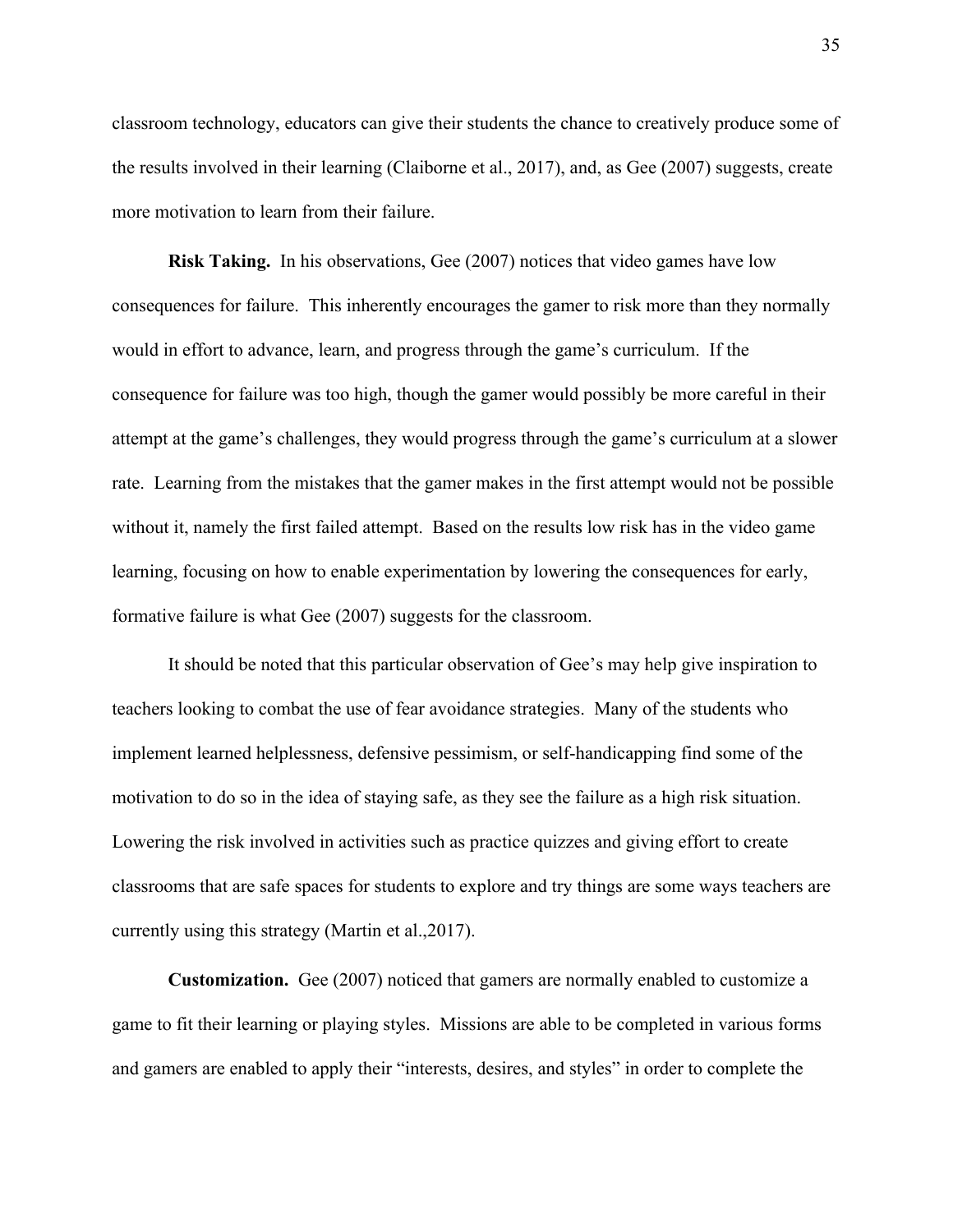challenges they face (Gee, 2007). Much of the time, gamers can also customize the level of difficulty they will face when trying to complete an objective, enabling the less experienced learner to conquest through the learning at the same rate as the more experienced gamer.

Supporting the effectiveness of customization, Wilson (2011) notes three different areas for potential, student lead customization of curriculum. If a student were to have some flexibility in their content, schedule, and length of courses, Wilson (2011) states that just rising the opportunity for this slight customization would not only increase student satisfaction, but would also give more of an opportunity to cross-curricular application.

**Agency.** Along the same lines, as Gee (2007) progressed through each of the game's' challenges, he was motivated by the sense of ownership over what was accomplished in the game. In multiplayer modes, a player's achievement is often rewarded with a special equipment, badge, or level upgrade that can be seen and admired by other players in the virtual world. As recognition is considered an essential piece to workplace culture and ownership (Brick, 2012), there is no reason to ignore the effect that it could have in the classroom.

**Well-Ordered Problems.**  Instead of problems being randomly placed and unused throughout normal educational curriculum progression, Gee (2007) along with Vallett et al. (2014) point out how games are designed to constantly incorporate and require the use of previous learning for success. Challenges that players overcome early in the game are used to develop ideas of how to overcome later obstacles the gamers are faced with (Gee, 2007). Much like many mathematics, physical education, and technical education classrooms, Gee (2007) suggests bringing level based curriculum to the classroom by requiring the use of earlier learning throughout course progression.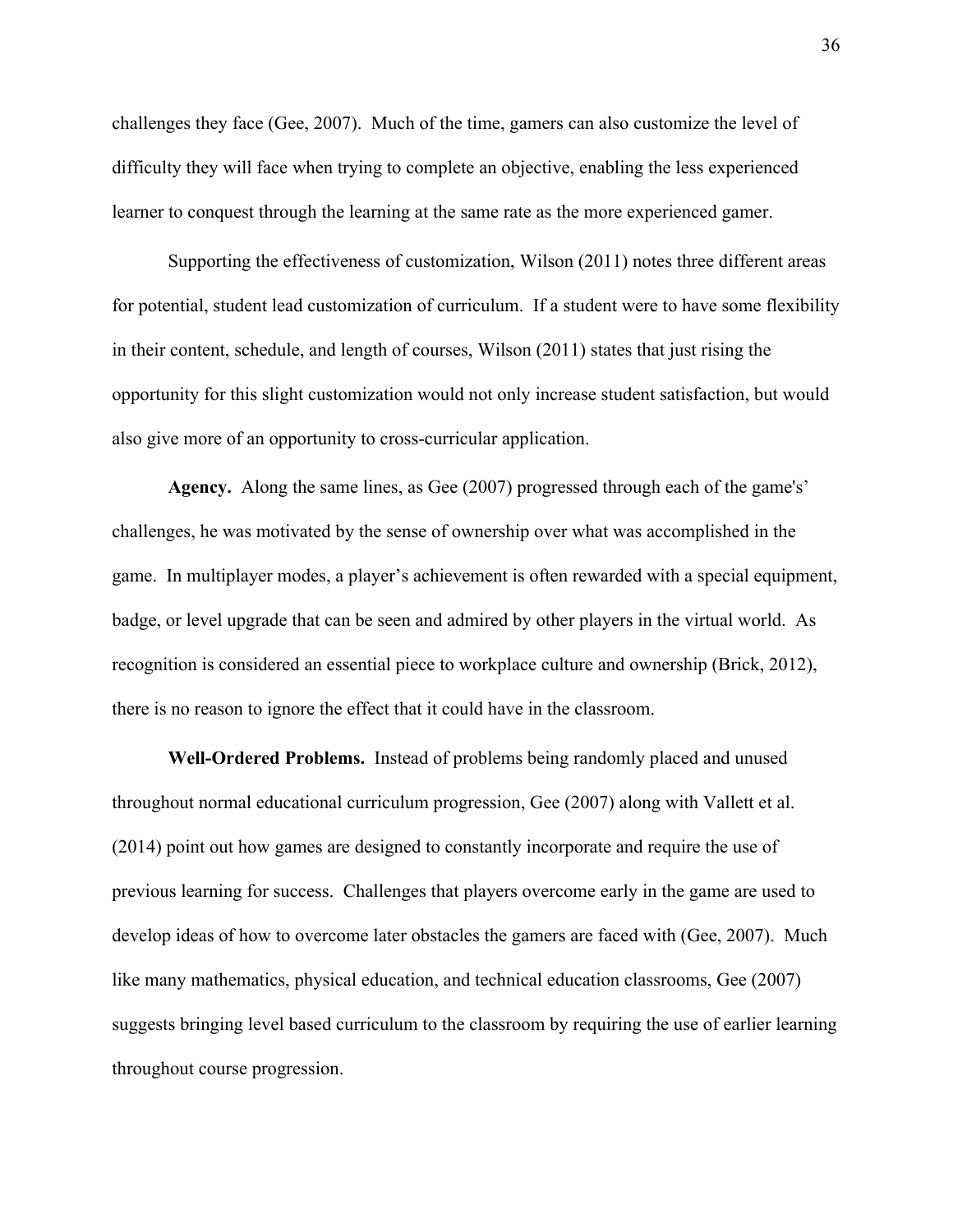**Challenge and Consolidation.** Similar to Bandura's (1997) research on building student self-efficacy, the belief he or she can perform a certain task, via repetition, and eventually, successful repetition, Gee (2007) perceived that the games that really captured the learner were the ones that continually brought them through challenging situations. In his study he notes how these repetitions enable the learning to be internalized and instinctual and therefore encourage the gamer to use and modify their theories about the virtual world as the game difficulty progressed. Bereiter and Scardamilia (1993) label these repetitions as the "Cycle of Expertise", making a strong statement saying that it is virtually the only way to become an expert at anything. Providing and motivating these repetitions for students will enable educators to take similar advantage of challenge and consolidation and (Gee, 2007).

**'Just in Time' and 'On Demand'.**  Recognizing that people have a hard time understanding many new words when they are out of context, Gee (2007) applauds video game developers for giving the gamer the information they need right when they can apply, use, want, and is ready for the information. Instead of giving a list of words at the beginning of the game's level, chapter, mission, etc. video games are designed to give the gamer only the information that they need to succeed in the moment. This strategy rids of any sort of forceful memorization of terms while still helping the gamer understand the context of the situations they face. One way this strategy is being implemented is through the teaching of vocabulary via storytelling. After studying several different vocabulary teaching strategies, Ananthia (2016) noted that her preference of teaching via story was due to the method's ability to motivate the learners to understand the terms in order for them to fully grasp the narrative.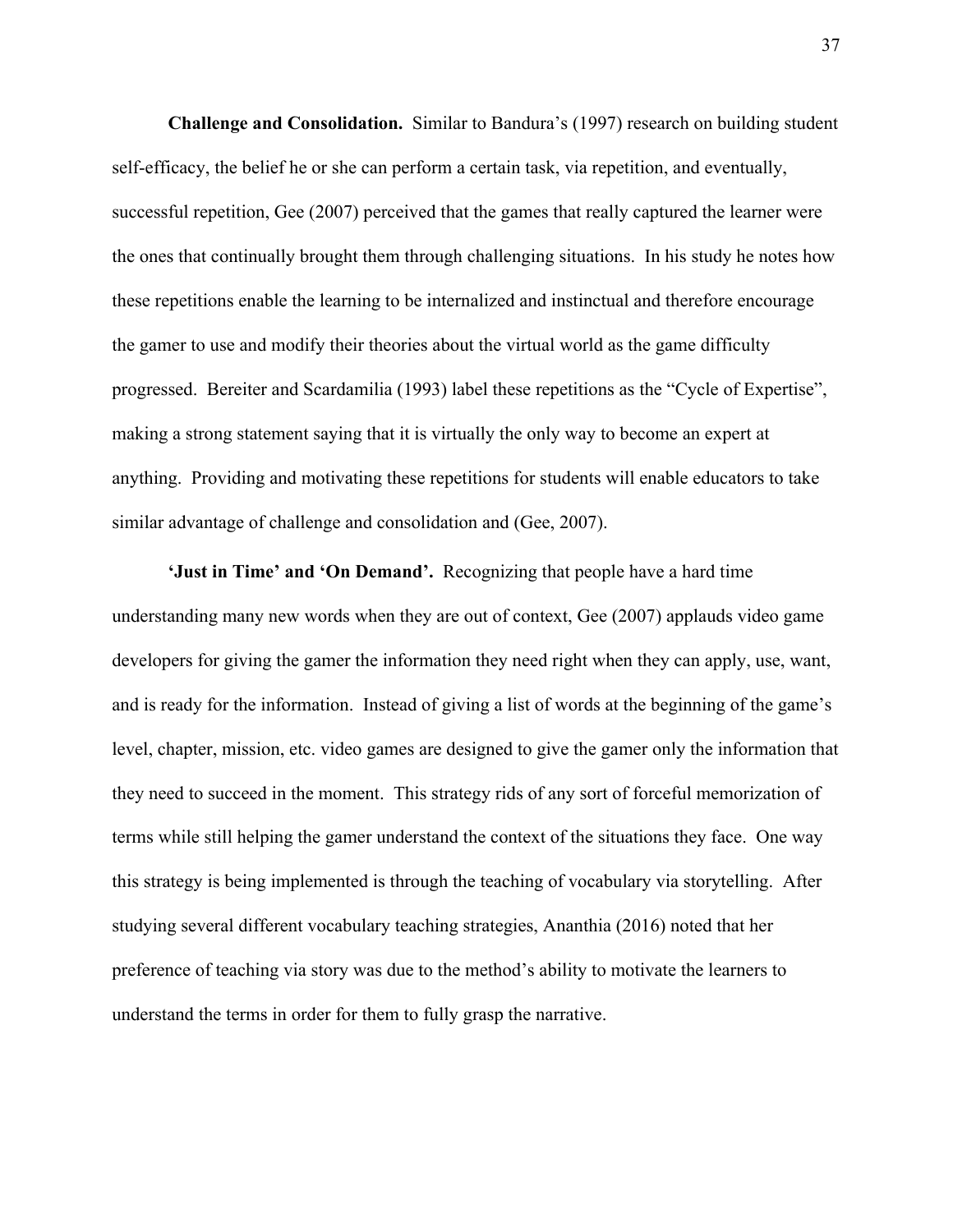**Situated Meanings.**  Instead of defining a word with only other words, in his research and observation, Gee (2007) notices how video games introduce new vocabulary to the gamer. He points out that they give the learner everything that the research of Barsalou (1999) and Glenberg (1997) suggests they need to grasp the term. By situating the meaning of the new word with the 'actions, images, and dialogues they relate to' (Gee, 2007, p.8), the gamers are able to grasp and master the use of the new terms so they can understand how to advance further in the game's story. Educators applying this to the classroom will not only keep content language connected to the the context but will also define the needed vocabulary with the experiences and situations they refer to (Barsalou, 1999; Glenberg, 1997).

**Pleasantly Frustrating.** Keeping the gamers right on the edge of their competence, Gee (2007) suggests that these gamers are pushed to overcome challenges that are just out of their reach, as these challenges are perfectly placed to motivate the gamer. No one would invest in a game that was too easy or did not challenge the gamer to increase his or her abilities within the virtual world. Therefore, combined with the other strategies listed, Gee (2007) believes that good game developers are excellent at motivating learners to overcome via the correct amount of challenge and that educators should also work to create this pleasant frustration for students in the classroom.

Agreeing with Gee (2007) and his notion of pleasant frustration being a motivator within video games, Martin et al. (2017) share ideas on how to potentially make this a reality in a classroom. First, by exploring the 'wicked problems' in the professional field that the learning is applied in, Martin et al. (2017, p. 9) believe that educators can motivate the learners to be creative in how the course content could be used to address these problems. They also suggest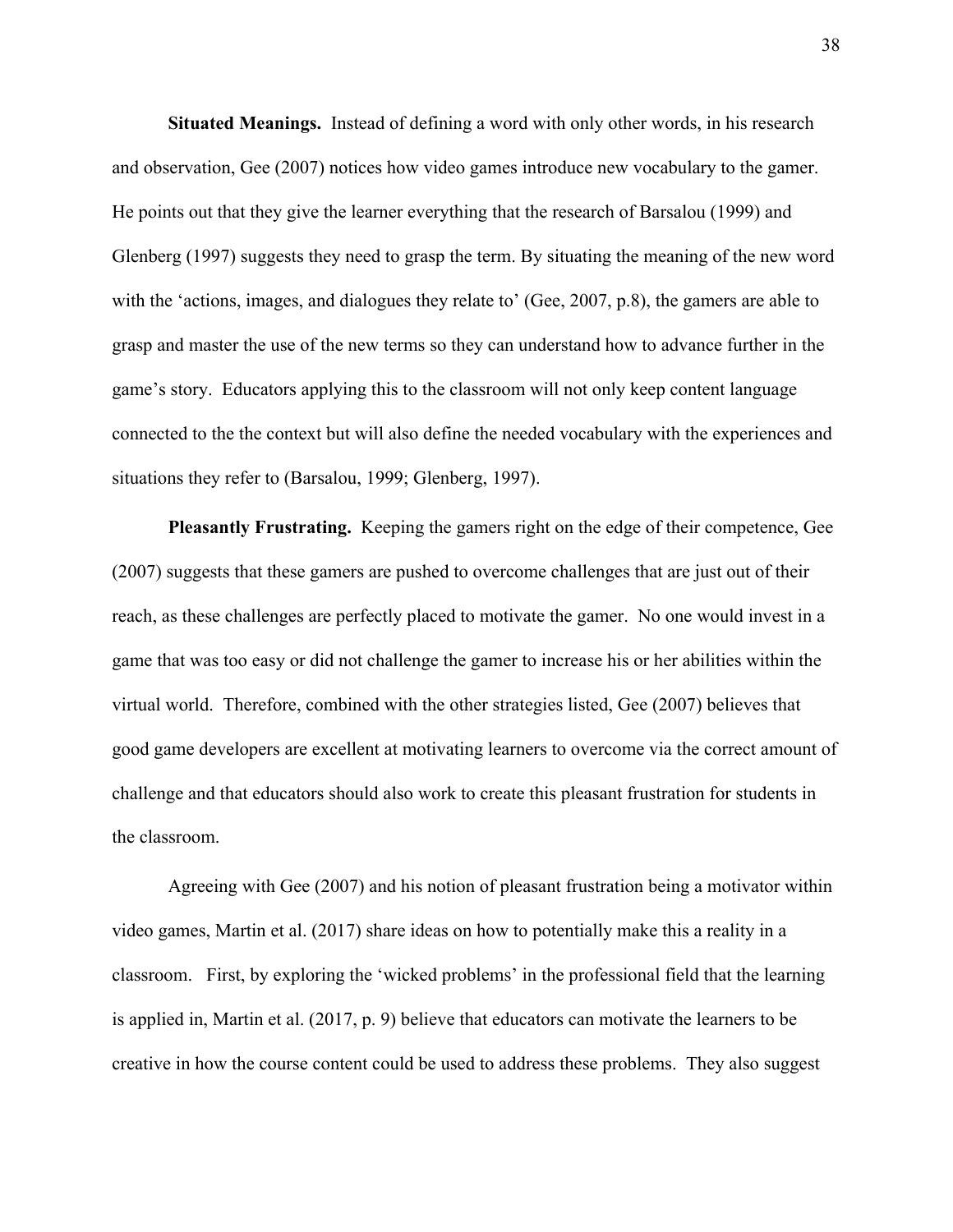implementing simple applications such as a 'challenge of the day' and 'low stakes/high difficulty practice tests' (Martin et al., 2017, p. 9).

**System thinking.** Gamers are forced to think about relationships throughout their gaming experience. In most game campaigns, when players make choices or take various actions within the game, they have to think about how it will affect their own future within the game's storyline. Going further, within video game multiplayer settings, they not only have to think about how it will affect their own virtual world but others around them as well (Gee, 2007). Knowing that our world is becoming more globally connected everyday, Gee (2007, p. 9) states that 'such system thinking is crucial for everyone.

**Explore, Think, Rethink.** Instead of inspiring gamers to move through a game and conquer the missions as fast as they can, game developers build games where players will get the richest experience if they incorporate in-depth exploration before moving on to the next objective (Gee, 2007). This model of exploration, thinking, and rethinking enables gamers to use in-depth knowledge (gain supplies, find a key, learn a piece of important information, etc.) of the virtual world to more effectively overcome challenges they may face later in the game. So often in today's classrooms, much of 'being smart' includes moving as quickly towards an end goal (ex. assessment) as possible (Gee, 2007).

One way that this has been implemented in the classroom is via the use of sandboxes. Martin et al. (2017) describes a sandbox environment as one 'where students feel comfortable sharing and trying out their ideas and beliefs. Applicable forms of this environment could be simply implemented via the use of a discussion board aimed at exploring certain content and is graded only based on participation (Martin et al., 2017).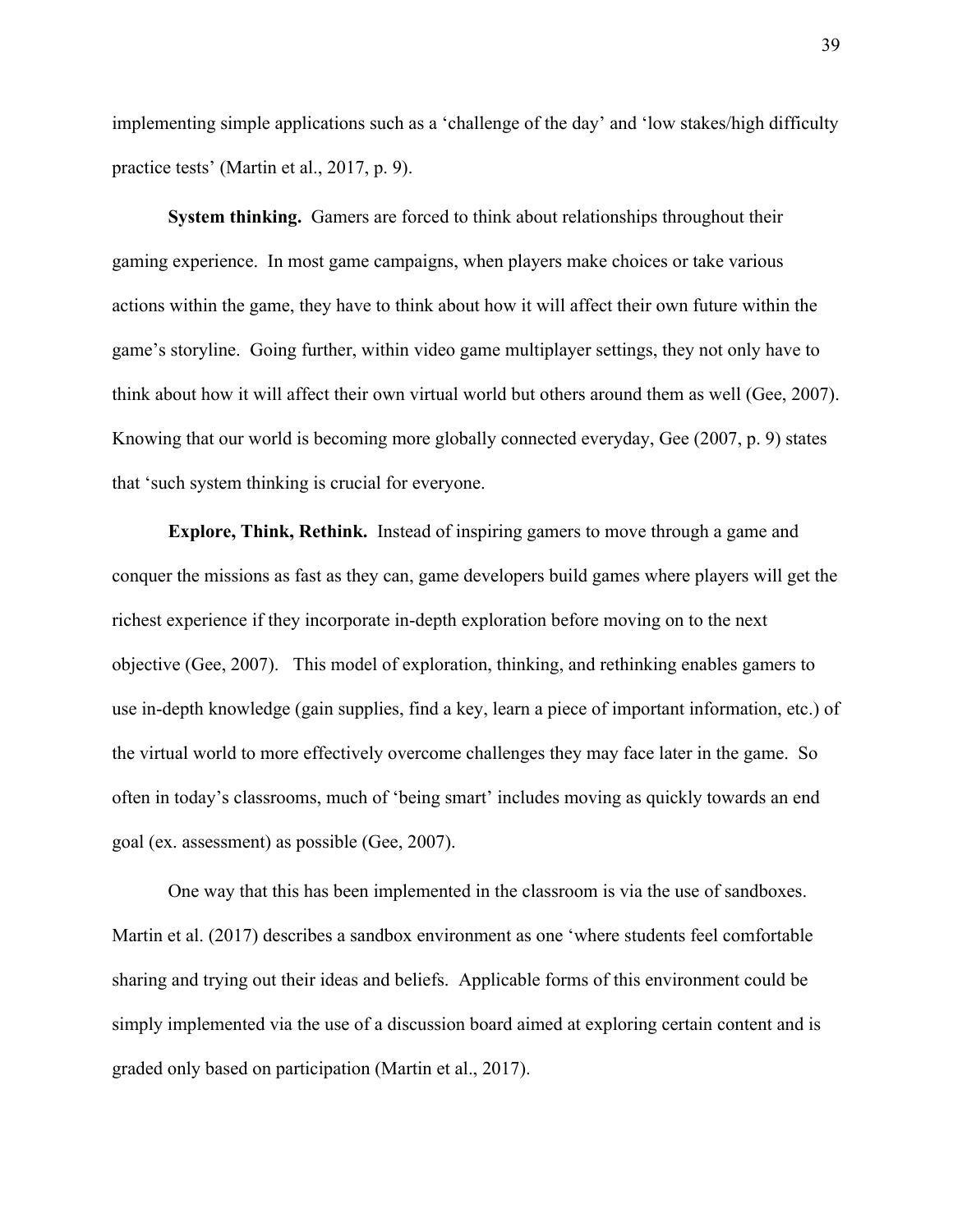**Smart Tools and Distributed Knowledge.** Gee (2007) also notices that in order to meet exceedingly challenging objectives, players must know vast amounts of information. He states that video games do a great job of teaching each of these different aspects of the virtual world through the gaming experience, but while the gamer is progressing through the storyline, early in the game these said 'smart tools' kick in to enable the gamer to continue without having to be an expert in every facet of the virtual world. These smart tools may show up as virtual members that are a part of your team, group, squadron, etc. and can execute a necessary piece of the puzzle or eventually give you direction on how to advance when faced with a new situation. So often in education, students are faced with very large and unfamiliar concepts. Gee (2007) suggests that the use of these 'smart tools' may be a good answer in helping the student handle a digestible amount of information at a time while still allowing them to see how it fits in the big picture.

One way many business teachers have implemented this strategy is via the use of *The Stock Market Game*. As the tool enables students to make mock financial transactions within their digital platform, educators are encouraged to build on the understanding of these transactions as the game progresses (Higler, 1999). For example, during week one of an investing course, students may be encouraged to log onto the game and make a transaction simply recording some basic information (Higler, 1999). As the weeks progress however, the student may be required to break down future transactions and their meaning more thoroughly as he or she will be more aware of what each transaction entails (Higler, 1999).

**Cross-Functional Teams.** In order to help gamers increase their competence within a virtual world, many video game multiplayer settings enable gamers to specialize in certain areas of the game and group together as a team, each member with different specialties, to more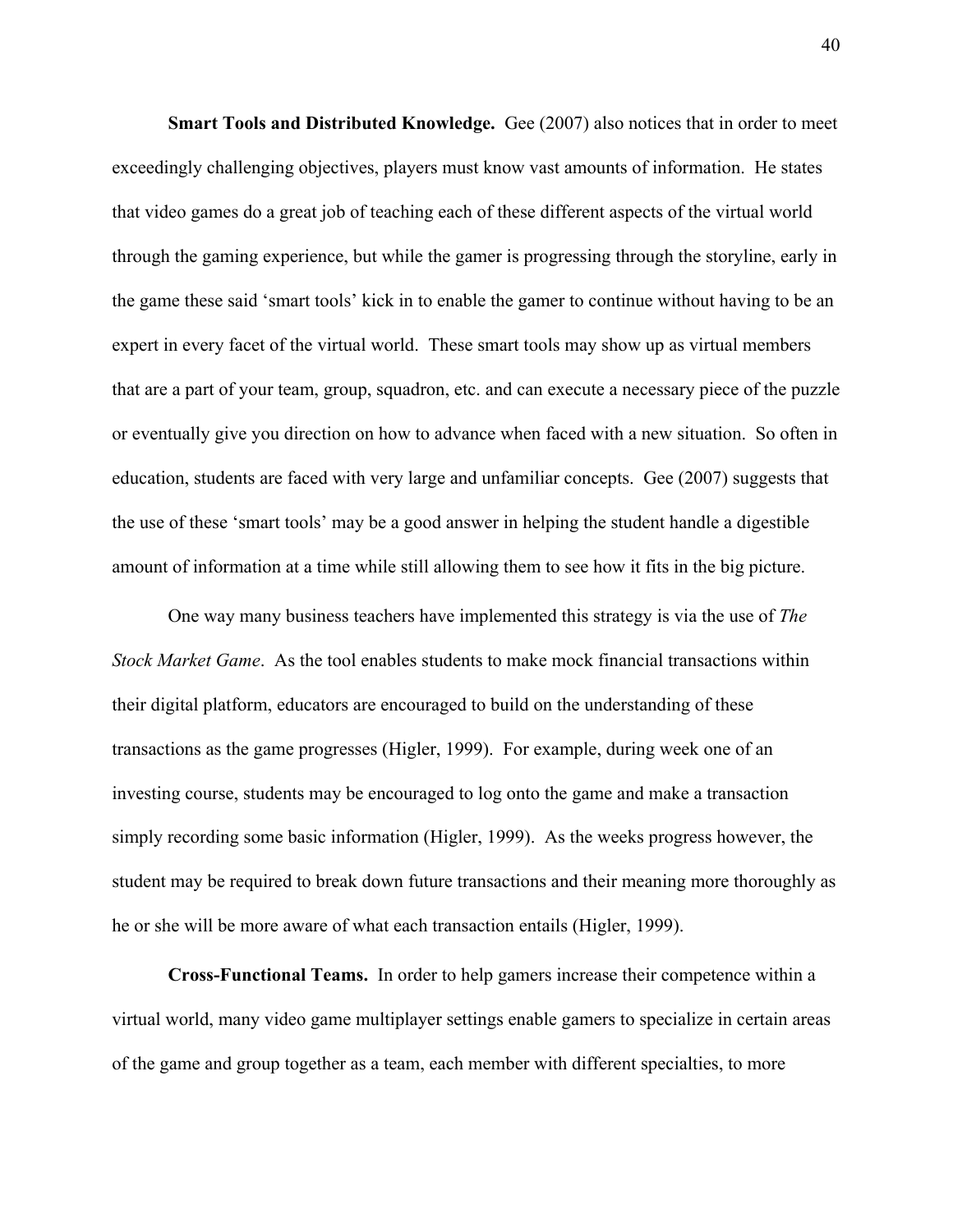efficiently overcome the challenges they face (Gee, 2007). One example of this could be in the military game titled *Call of Duty*. Within this game's multiplayer setting, members of an online team may specialize in distance, short range, explosives, etc. in order to better help the team reach the objective. Based on the player's amount of proficiency in their position, he or she will rank up or down and be paired with players that match their skill level as they progress. Due to the fact of this model being so prevalent in the modern day workplace, Gee (2007) suggests that students will be more ready for this reality if they have the chance to experience and be a part of cross-functional teams in school.

**Performance Before Competence.** Gee (2007) lastly mentions that video games enable the learner to experience the application of what is being taught before they are totally competent with the material. He suggests that this is what makes it possible for gamers to so quickly adopt the in-depth language and ideas within the virtual world.

After experiencing what many of the good video games have to offer their customers, Gee (2007) found it no surprise as to why gamers were so willing to joyfully work through such complex curriculum. By using much of what research has shown to be effective in the realms of motivation, teaching, and challenge, video game developers are able to hook their audience, create buy in, and encourage their learners to stretch beyond their limits. This, of course, is forced to be brought about because of commercialism as developers know that the customer will not pay for a game, if they must first sit through a class on how to play it. Knowing this, Gee (2007) challenges his audience not to bring video games into the classroom, but to join the many educators who have begun to apply some of the concepts of identity, interaction, production, risk taking, customization, agency, well-ordered problems, challenge and consolidation, just-in-time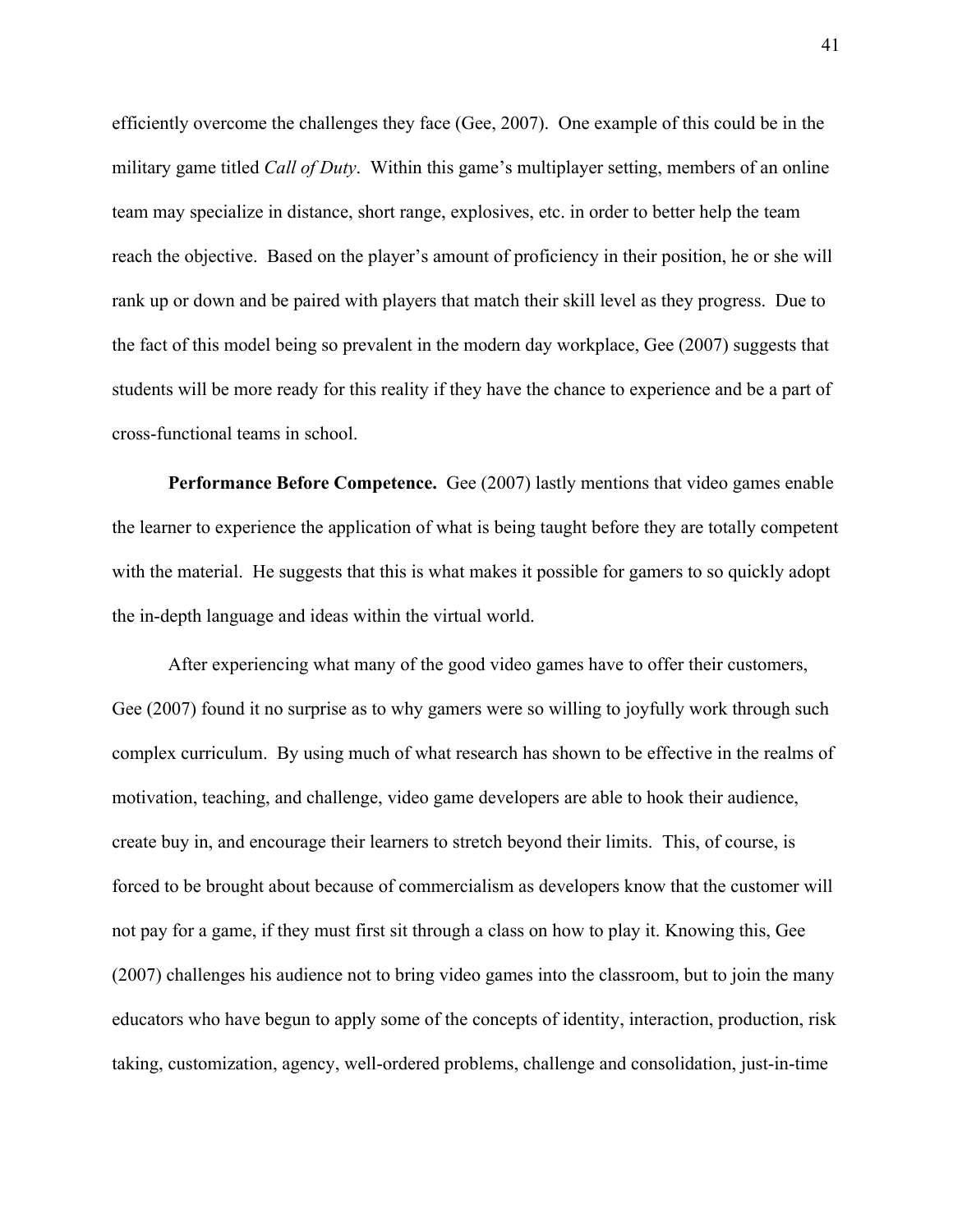learning, situated meanings, pleasant frustration, system thinking, sandboxes, smart tools, cross-functional teams, and performance before competence.

## **Athletics**

Another avenue that may contain some answers of what failing forward looks like can be found in the athletic realm of education. As Vallett et al. (2014) touched on athletics, they described how many students who have experienced participation in sports, especially at the junior varsity or varsity levels, have been intrinsically forced to think about the consequences of failures, and, therefore, motivated to take action to prevent these consequences (Vallett et al., 2014). Some examples include: a team loss, a playing time reduction due to a peer, not making an athletic team, and so on. Students in these environments are challenged to cognitively process their failures and, in avoidance of the consequence, figure out a way to improve their play or not make the same mistake again (Vallett et al., 2014). With fear of failure being such a prevalent anxiety in high school sports, it will be important for this literature to note how successful athletes cope with, or handle, failure when it occurs (Haglind, 2004).

Haglind (2004) stated that it is inevitable that athletes are going to face failure at some point, and how they cope with this failure has a large impact not only on the remainder of the competition, but also the athlete's sporting season. Knowing how successful athletes cope with failure and how good coaches train and enable these athletes to develop these coping strategies may be helpful for educators that desire implement failing forward in the classroom (Barber, 2015). In hopes of pinpointing the coping strategies of some elite high school athletes, Haglind (2004) interviewed seven elite high school track athletes and three high school track coaches. His results contain 385 units of raw data that lead him to the following findings.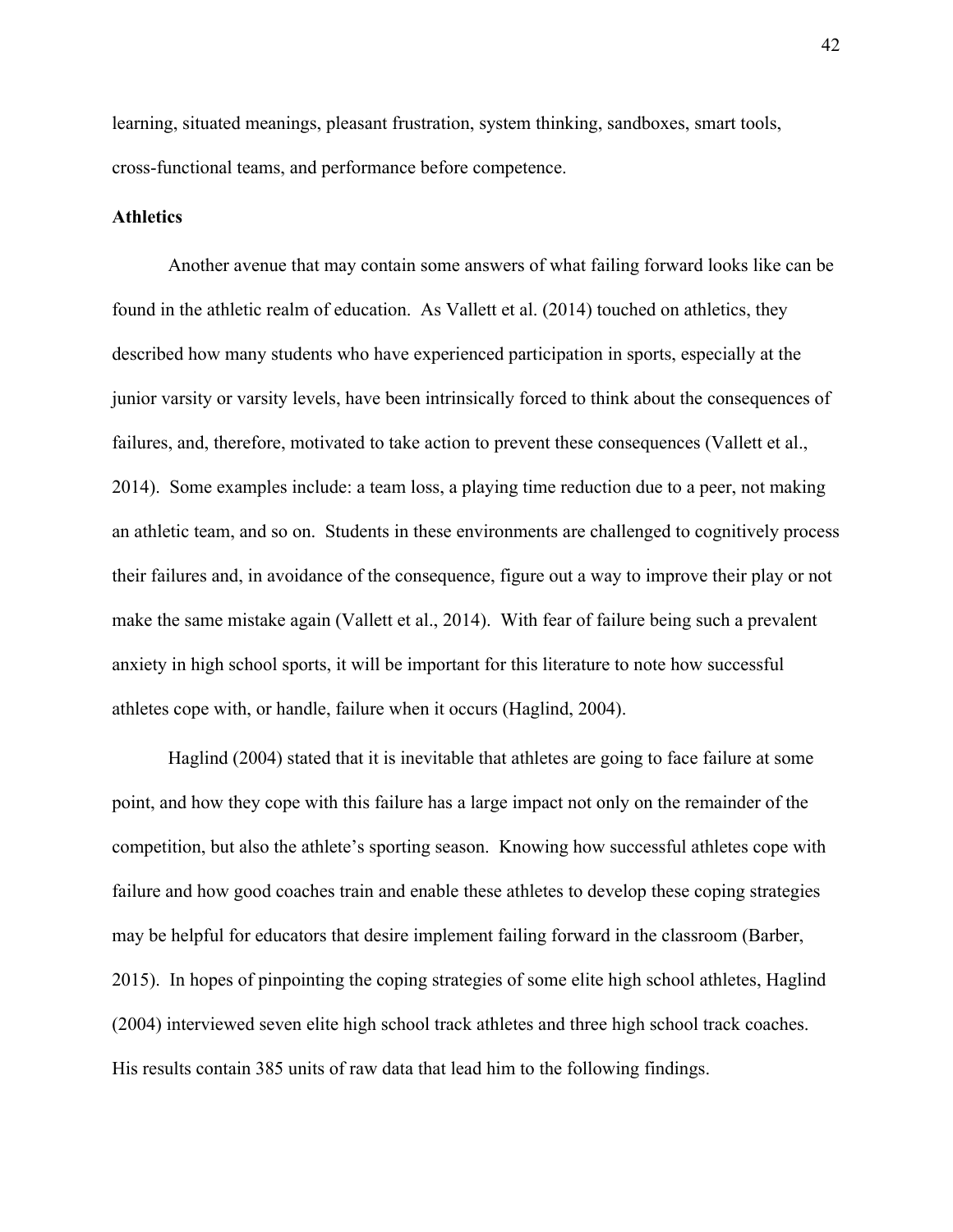First, in analyzing the athlete's initial reaction to failure, not to his surprise, Haglind (2004) found that every athlete responded to failure in a negative fashion. He found that stress, fear, frustration, and even feelings of illness were immediate results of failure on the athletic field. These 'elite athletes' are responding no differently than many of the students who experience failure in the classroom (Hjeltnes, Binder, Moltu, & Dundas, 2015), and may mean that many of the coping strategies that were used by the athletes may also be successful for many students.

After discovering that their initial responses to failure were fairly consistent, Haglind (2004) looked to find out what many athletes saw as the consequences, or what naturally comes about from failure. These findings were encouraging as even though the athletes responded to failure negatively at first, they showed that they knew that there was potential for development and a chance to learn from the failure. Their responses to the consequences portion of the interview suggested that all the athletes and coaches participating believed that an athlete would come out of a failure stronger than he or she had been before the failure had occurred (Haglind, 2004).

This being the case, how does this initial negative thinking shift into a form of constructive or positive thinking about athletic failure, and not run into many of the handicapping strategies that are so common for students who fear failure? Haglind (2004) perceived that the manner in which athletes were trained to cope with the failure could have a connection to how these failing forward mindsets would be brought about. Therefore, in his interviews, Haglind (2004) lastly sought to discover how these athletes were coping with failure and how their coaches were supporting them through this process. What he found was that the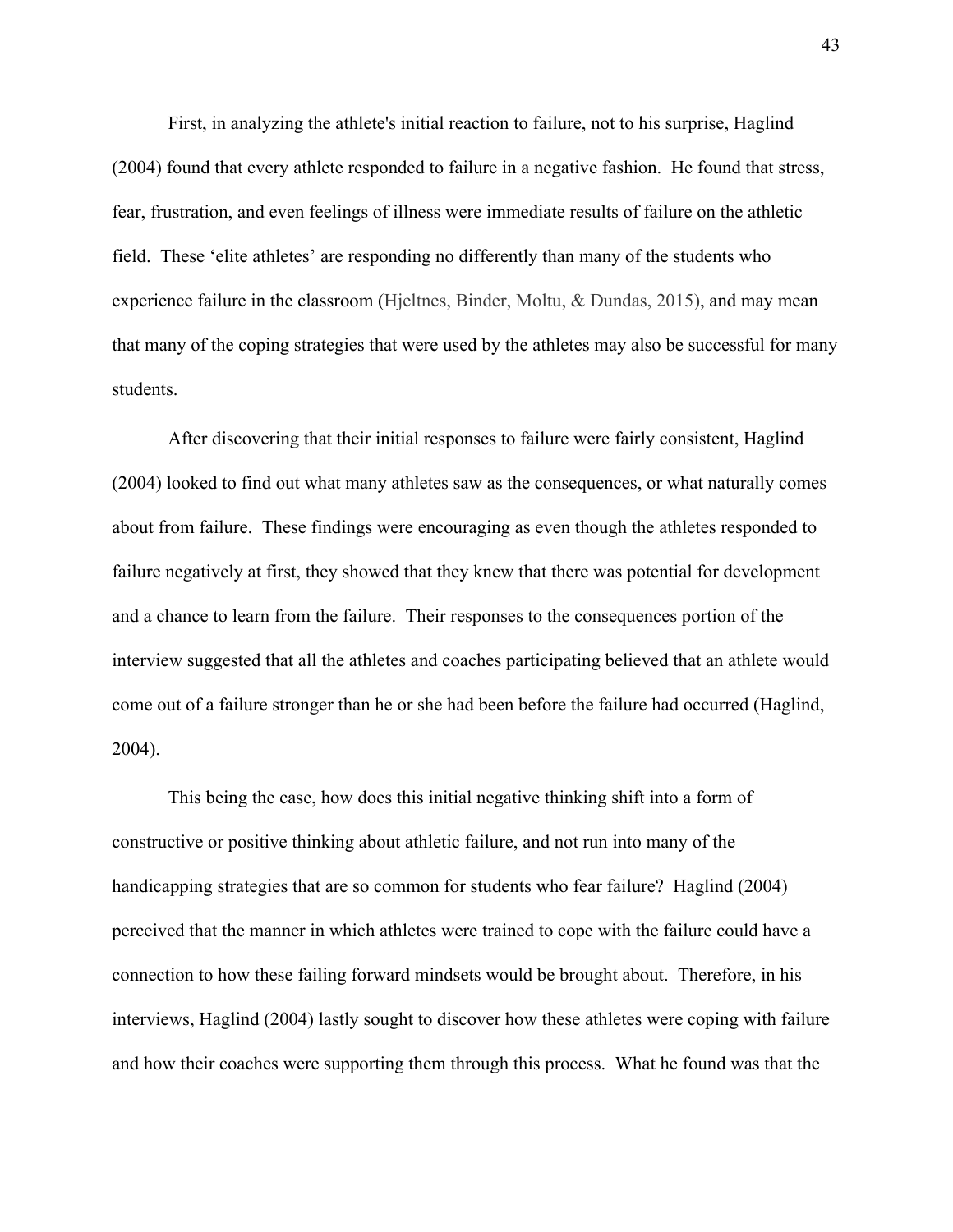athletes were coping by acknowledging the failure while also taking time to analyze and discuss it with others. This would enable them to both see for themselves where they may have made a mistake and hear constructive feedback from their peers. In order to cope with the reality of each scenario of failure, Haglind's (2004) interview also suggested that it was popular for these elite athletes to intentionally give effort towards turning away the negative thinking initially felt. The athletes did this in order to more quickly initiate the process of uncovering the positive learning this failure could provide and prevent the negative crippling effect that is ever so popular among young athletes.

As far as the coach's role in this coping process, Haglind (2004) found that that it was mainly to adapt the athlete's training in order to prevent the same failure in the future, reinforce what the athlete did well in the midst of their failure, and motivate the athlete to strive for the goals that they had set to accomplish before their failure occurred. By doing these three key activities, coaches were able to remind the athlete that he or she, as their coach, still believed that the athlete could still reach their goals (Haglind, 2004). Haglind (2004) also would also finally suggest that the coaches and athletes form better lines of communication so that they each could see and understand each other's goals better, enabling both the athlete and the coach to overcome the failure quicker and move on to improving the next attempt. This timely communication to the athlete will, to an extent, work to prevent unnecessary consequences sourced from the athlete's contemplation of the failure (Haglind, 2004).

## **Lifelong Learning Behaviors of Students Who Learn to Fail Forward**

Along with the negative results tied to a fear of receiving negative criticism mentioned earlier, De Castella et al. (2013) are also enabled to suggest that the students who have a better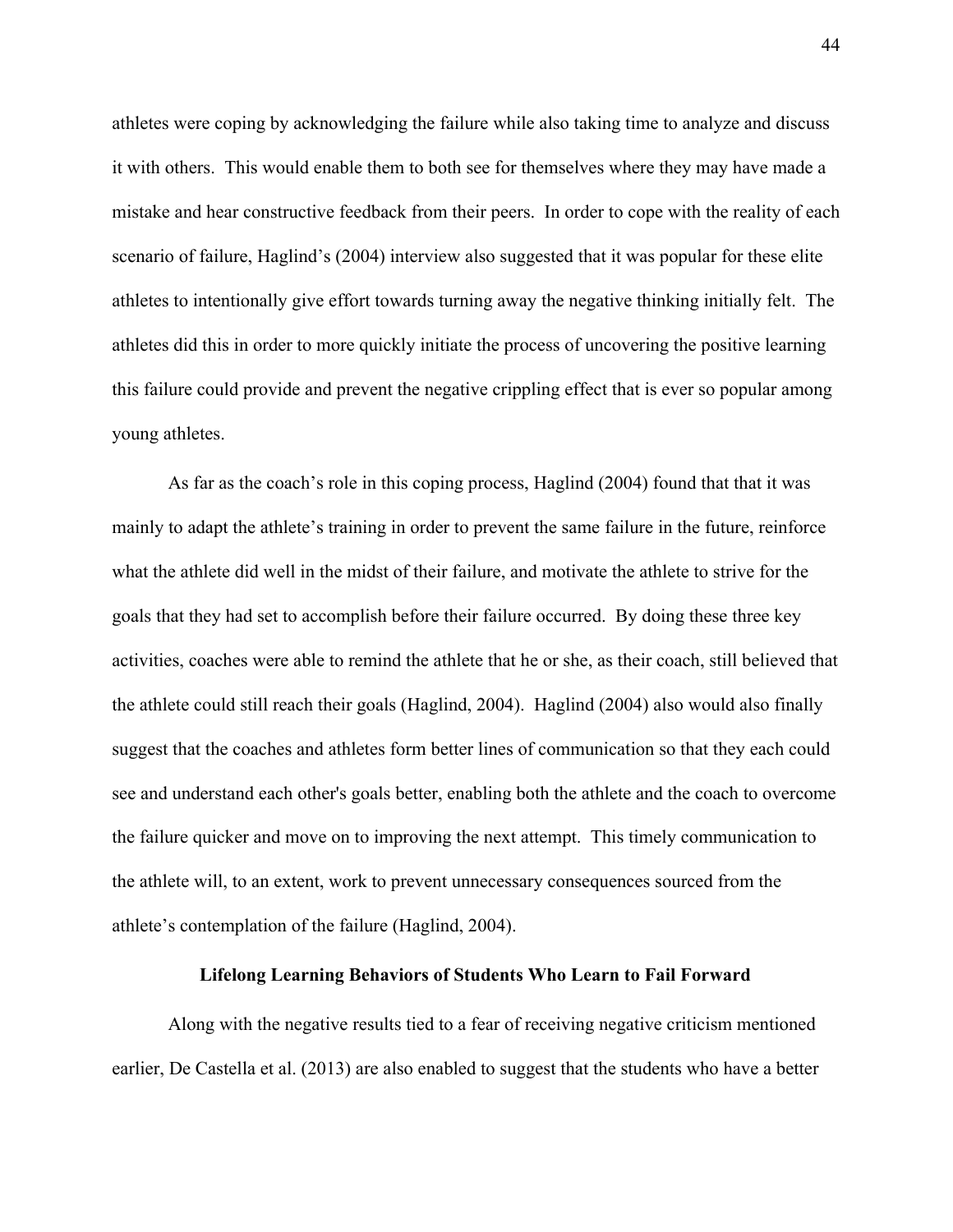understanding of how to use the tool of failure are less likely to skip class or give up on school and more likely to be engaged in the classroom and produce better overall academic results.

Though the connections presented below have been suggested in the past, Cetin et al. (2014) uses them in this study to create effective survey questions that would have a direct connection between the two variables of fear of receiving negative criticism and taking academic risk. In defense of his survey section regarding the willingness of students to take academic risks, Cetin et al. (2014) note that past research has shown that students who are more likely to take academic risk are going to have the following positive characteristics.

**Willing to Participate Despite the Likelihood of Failure.** The first positive characteristic associated with students who are willing to take academic risk in the hopes of learning is that they are willing to participate despite the likelihood of failure (Strum, 1971). Focusing on how creative climates promote creativity in the classroom, Strum (1971) found that the students who are put in environments that 1) contain mutual trust, confidence, support for ideas, and open relationships among instructors and peers, 2) challenge and motivate based of the organization's goals, 3) allow for freedom to show initiative, and 4) have pluralism in views, knowledge, and experience, are going to be more likely to use their learning time to experiment and learn from their failure.

**Enjoy Learning and Using Problem Solving Skills.** The next positive behaviors that Cetin et al. (2014) associate with students who take academic risks are that they enjoy the process of learning, are motivated to learn, and use problem solving skills. Using a sample of seventh, eighth, and ninth grade student from two school districts in Arkansas, and four different survey instruments measuring academic risk-taking, self-efficacy levels, demographics, and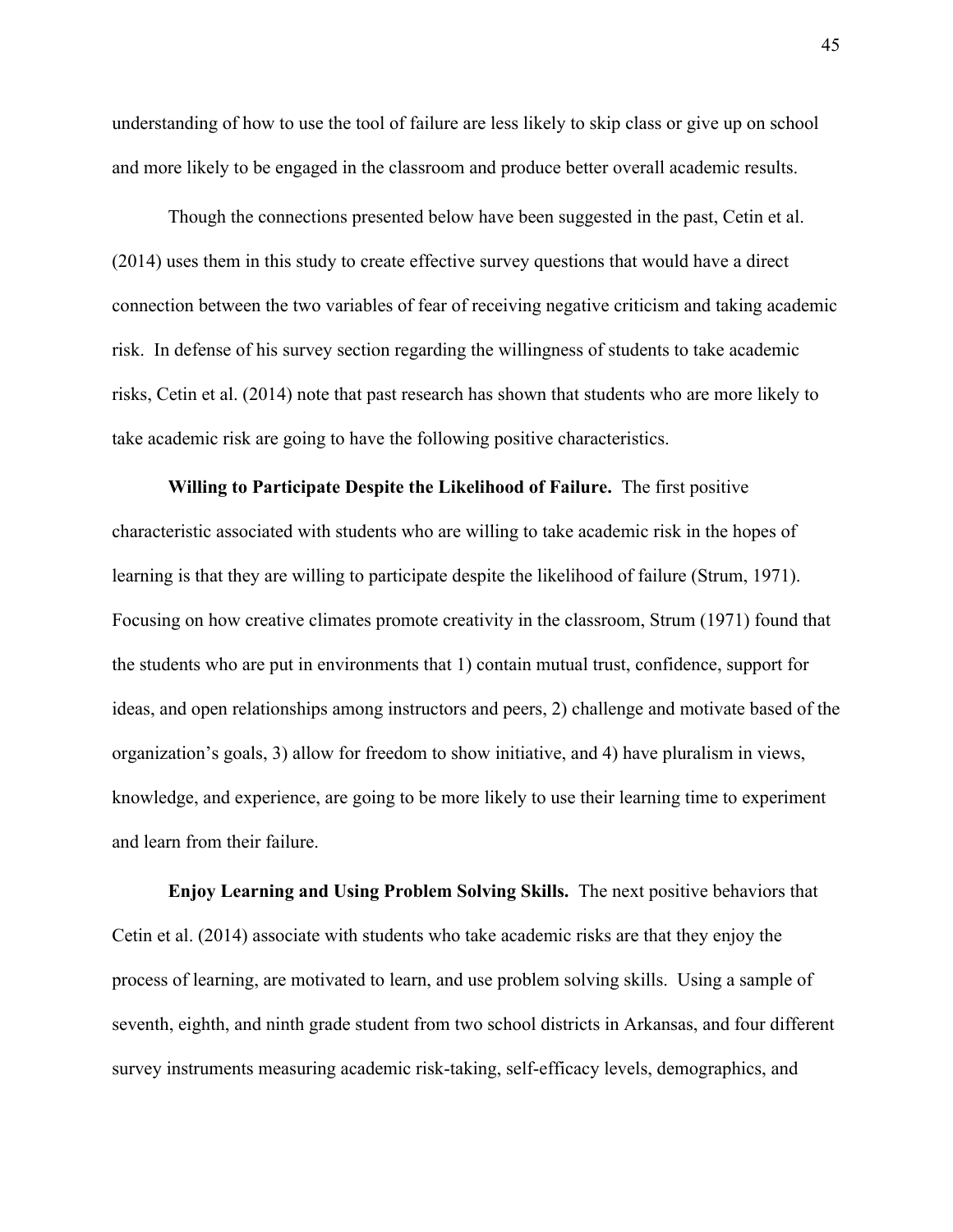academic ability placements, House (2002) found sufficient evidence to support the assumption that students who took academic risks were those who were motivated to learn. Along the same lines, Tay et al. (2009) took a survey of 103 students found that there was a positive relationship between the students' academic risk taking levels and their problem solving ability level.

## **Give Greater Effort to Overcoming Learning Difficulties.** Cetin et al. (2014)

proposed that students who display academic risk give a greater effort to overcome difficulties beset in the learning process. Clifford (1988) also made this claim after analyzing the choices 233 students made when given the option to select 12 of 80-90 problems of varying difficulty. Upon analyzing the results of the student's choices and pairing them with other observations and surveys, Clifford (1988) was able to confirm that these students who are willing to take risks are going to be more likely to work harder, and therefore learn more thoroughly, when faced with an academic difficulty.

**Pleasure in Mastery.** It is important to note that students not only benefit from failure, but also develop the lifelong learning trait of finding more pleasure in mastery when they are challenged to these levels where failure may be more likely. Harter (1974) was able to provide evidence supporting two important pillars to the idea of failing forward.

The first of these pillars was found using a sample of forty students attending Foote School, a private school in New Haven, Connecticut. Harter (1974) used word anagrams to quiz students one by one to find out whether they would derive pleasure from cognitive mastery on problem-solving tasks. Comparing the students' results to the amount of smiles made throughout the anagram as well as the student's surveyed enjoyment ratings, Harter (1974) was able to conclude that the students who were able to use trial and error to land on the correct solution to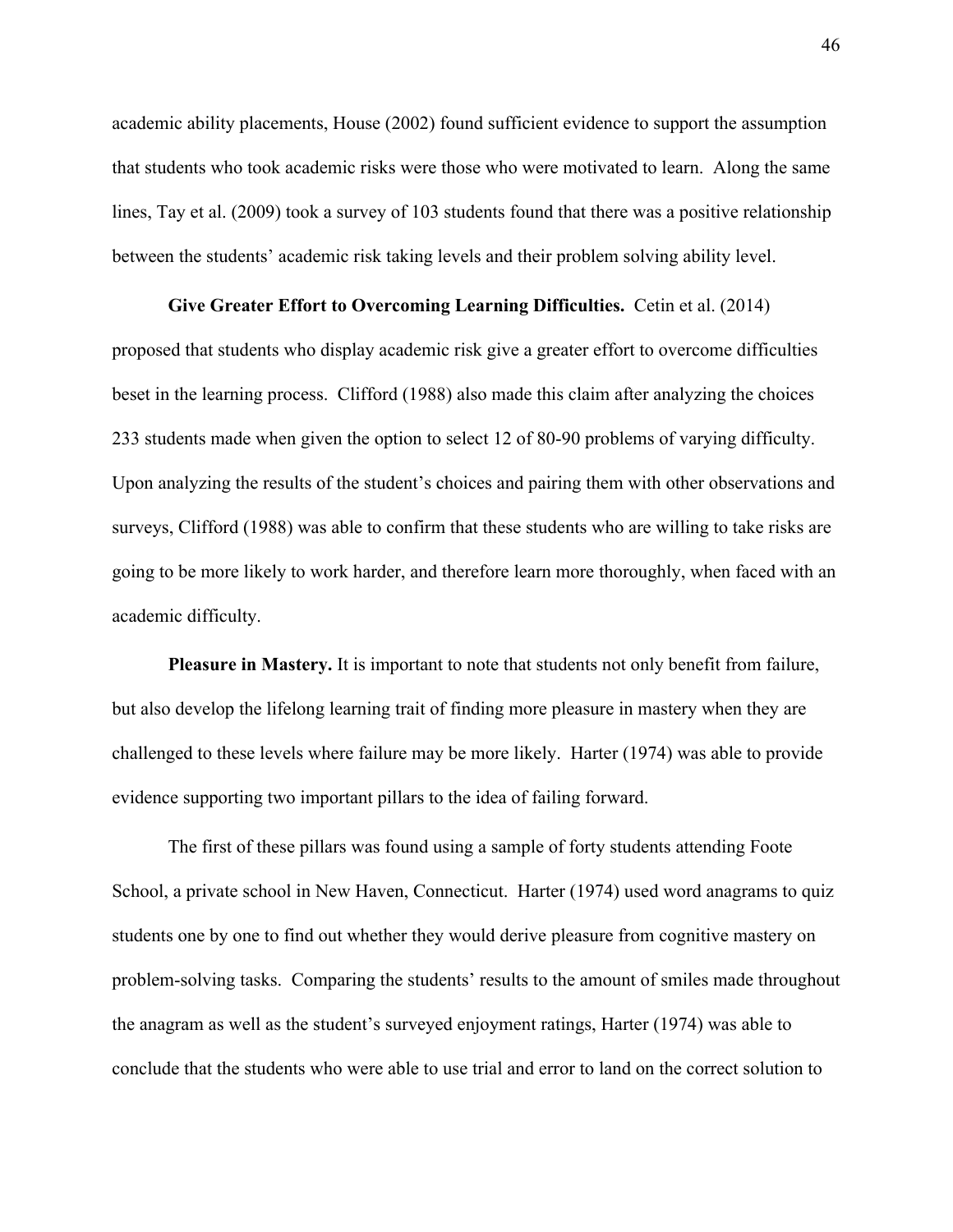the anagram did have significantly higher levels of smiling (0.42 for correct compared to 0.11 for incorrect) and enjoyment (3.66 when correct compared to 2.88 when incorrect).

The concentrated aim of Harter's research was to provide evidence for the relationship between task difficulty and pleasure derived from cognitive mastery (Harter, 1974). By employing the same tests and surveys mentioned for the first pillar, Harter (1974) was able to measure whether learners do enjoy more challenging problems. In hopes of avoiding some of the mistakes that had been observed in past studies, Harter made sure that the difficulty of the task could be measured from two viewpoints. The length of the word was the first way that Harter (1974) measured the difficulty of unscrambling various lengths of words, noting that a longer scrambled word is clearly more difficult to rearrange than a shorter one. Second, Harter (1974) used word anagrams (e.g., tale) and nonsense anagrams (e.g., inem) and attributed greater difficulty ratings to the word anagrams. After gathering the data from only those students who were able to solve the anagrams, Harter (1974) was able to conclude that the smiling repetitions increased throughout the increase of the word length (from a 0.34 smiling level for three letter anagrams to a 0.48 smiling level for five letter anagrams) as well as anagram type (five letter nonsense anagrams - 0.35 to five letter word anagrams - 0.60). Realizing her results, Harter (1974) confidently suggested that students are more intrinsically motivated to strive for mastery when challenged with tasks that they see as more difficult.

In summary, failing forward is essential for K-12 students, as it will not only prevent them from learning to implement defensive strategies such as learned helplessness (De Castella et al. 2013, Fincham et al. 1989), defensive pessimism (De Castella et al., 2013; Martin & Marsh, 2003; Norem & Cantor, 1986), and self-handicapping (De Castella et al., 2013;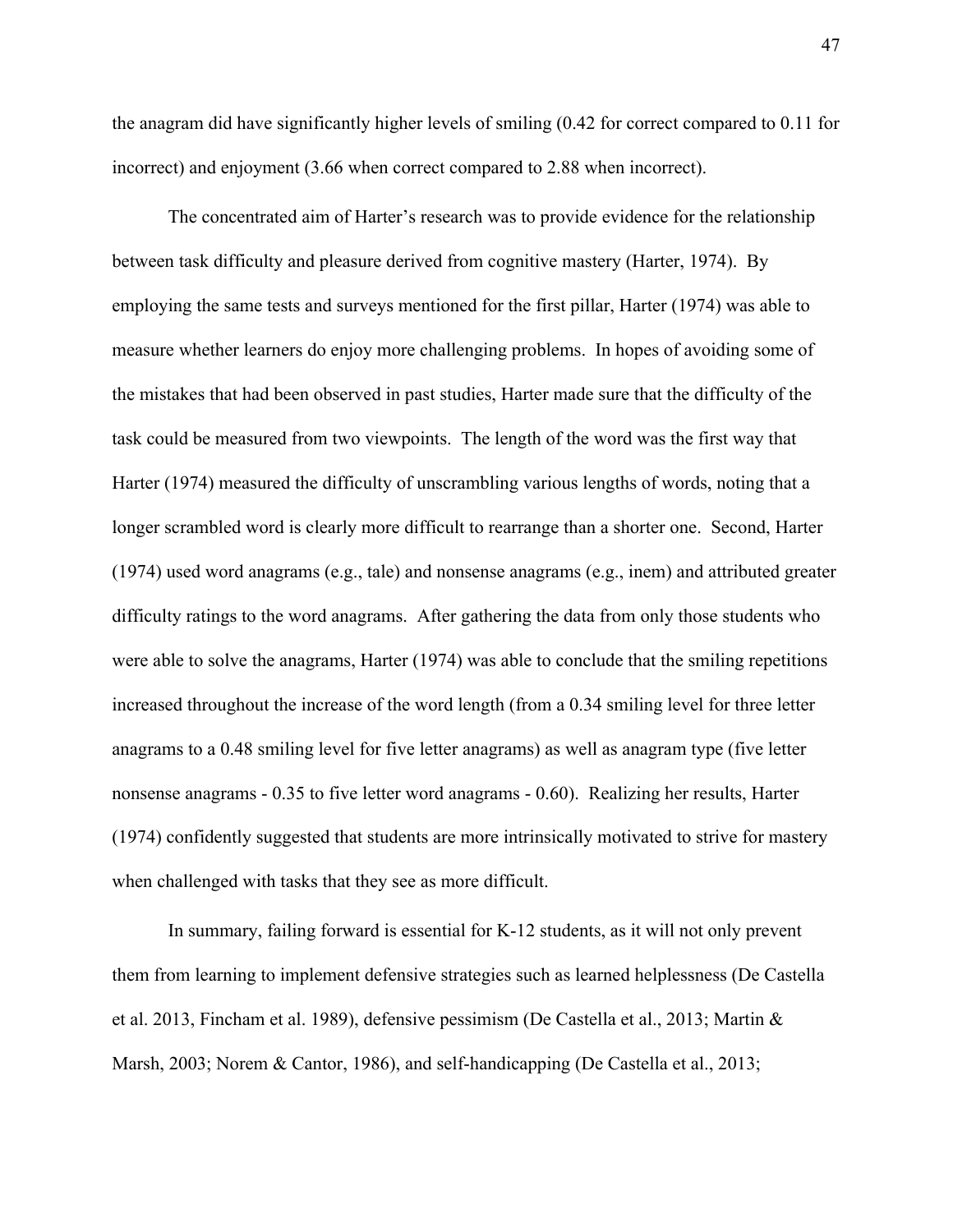Zuckerman & Tsai, 2005; Martin & Marsh, 2003; Martin et al., 2001) but also will create lifelong learners who are willing to participate despite the likelihood of failure (Strum, 1971), enjoy learning and using problem solving skills (Cetin et al. 2014; Tay et al., 2009; House, 2002), give greater effort to overcoming learning difficulties (Cetin et al., 2014; Clifford, 1988), and find pleasure in mastering their content (Harter, 1974). Some of the ways educators can bring about this more constructive view of failure is by making sure their students harness the value of critical feedback and how to use it to get better. One current teaching model that was introduced was the strategy of personal learning environments (Jacobson, 2013). Though this is the only official and comprehensive strategy discussed within the review, it has very encouraging statistical results for those educators thinking of enacting it. Alternatively, in order to bring about this way of thinking, teachers could also enable their students to enter the ZPD by effectively applying the less comprehensive strategies that are being implemented by current video game developers (Vallett et al., 2014; Gee, 2007) as well as many sports' coaches (Barber, 2015; Vallett et al., 2014, Haglind, 2004). All in all, if educators are able to foster this mindset of failing forward and rid of the fear of failure that is fairly popular in the current society, a likely outcome will be learners who carry the lifelong learning attributes of academic risk taking, an enjoyment for learning and using problem solving skills, grit, and pleasure in mastery.

#### **CHAPTER III: DISCUSSION AND CONCLUSION**

With failure being such a prevalent and necessary piece of human existence, much has been written on how one should view and respond to the phenomenon. The main alternative, called failing forward, or learning from what went wrong (Maddock, 2012), is what some researchers believe is the best option for learners when faced with failure. As fear of failure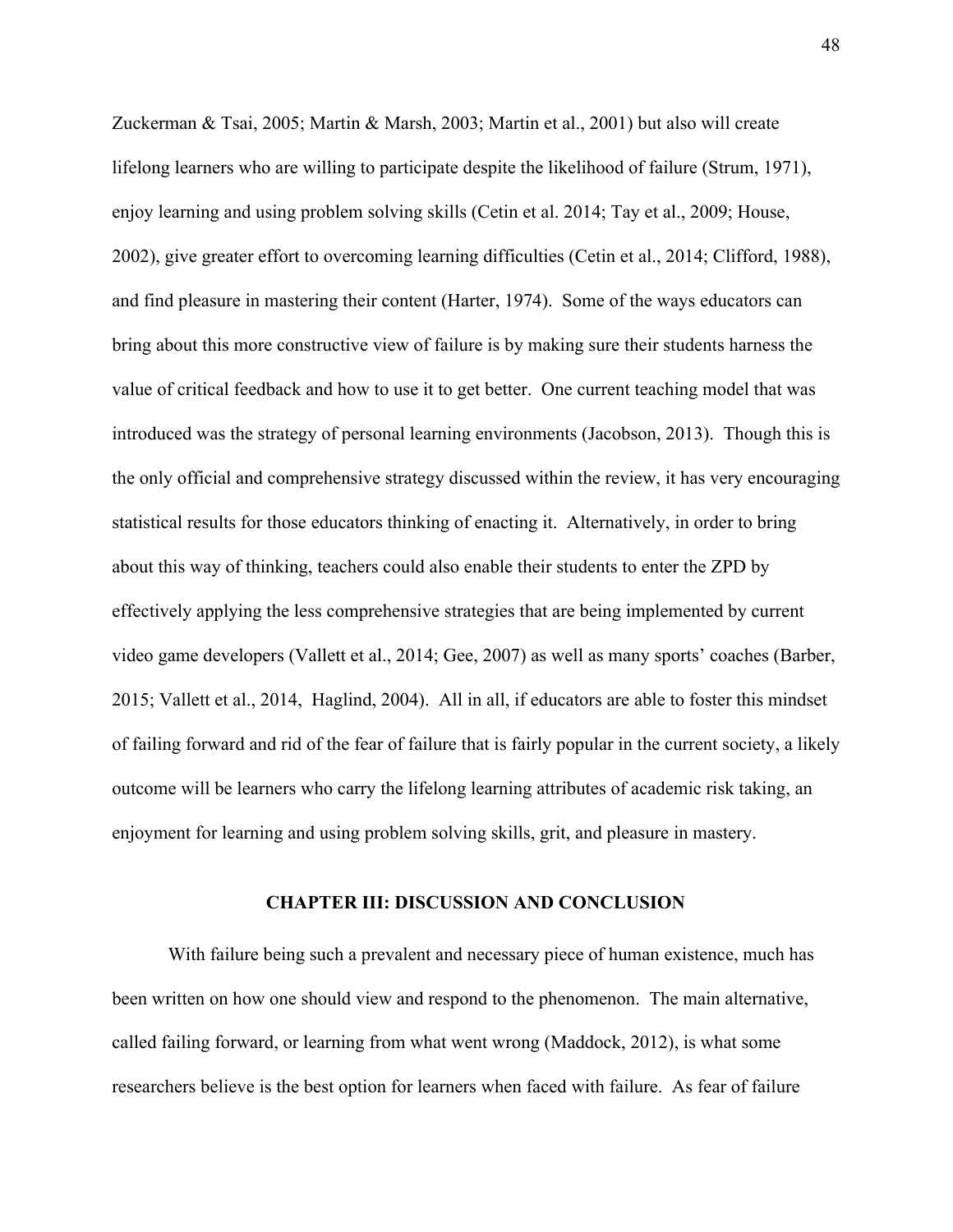has various negative repercussions, failing forward has shown promise in helping students develop the lifelong learning skills needed to succeed.

Though there is evidence supporting the positive learning results associated with the failing forward concept, Miller (2009) suggests that the current education system has moved away from the idea of teaching through failure, stating that this shift can be seen through the exceptional climb in students graduating from high school with an A average (Toppo, 2017). Though this normally would be looked at as a positive statistic, Toppo (2017) states that though today's high school seniors are graduating with more A's (up 8.1% since 1988), their SAT scores are shrinking (from 1,026 in 1988 to 1,002 in 2016). Harvard has also pointed out that only 56% of college students complete a four year degree while only 29% of those who start a two-year degree earn it within three years (Symonds, Schwartz & Ferguson, 2011). Miller (2009) uses these statistics to suggest that these A's are not a result of better student learning, but are evidence of lower standards in the classroom. Though failure may be more likely, setting standards closer to what these students are going to experience after graduation will give them more opportunity to meet the standard as well as how to respond when it has not been met (Lemov, 2010).

Uncovering why today's students are so afraid of receiving any form of failure, researchers discovered multiple socialization practices that can come from parents or a very personal direct influencer, that support this mindset. The first of these practices, punitive behavior, connects the learner's failure with the loss of love and affection from a parent (Sagar & Lavalle, 2010). Second, along with losing his or her sense of autonomy in the learning, when a student is experiencing over controlling behavior by a parent, interviews have shown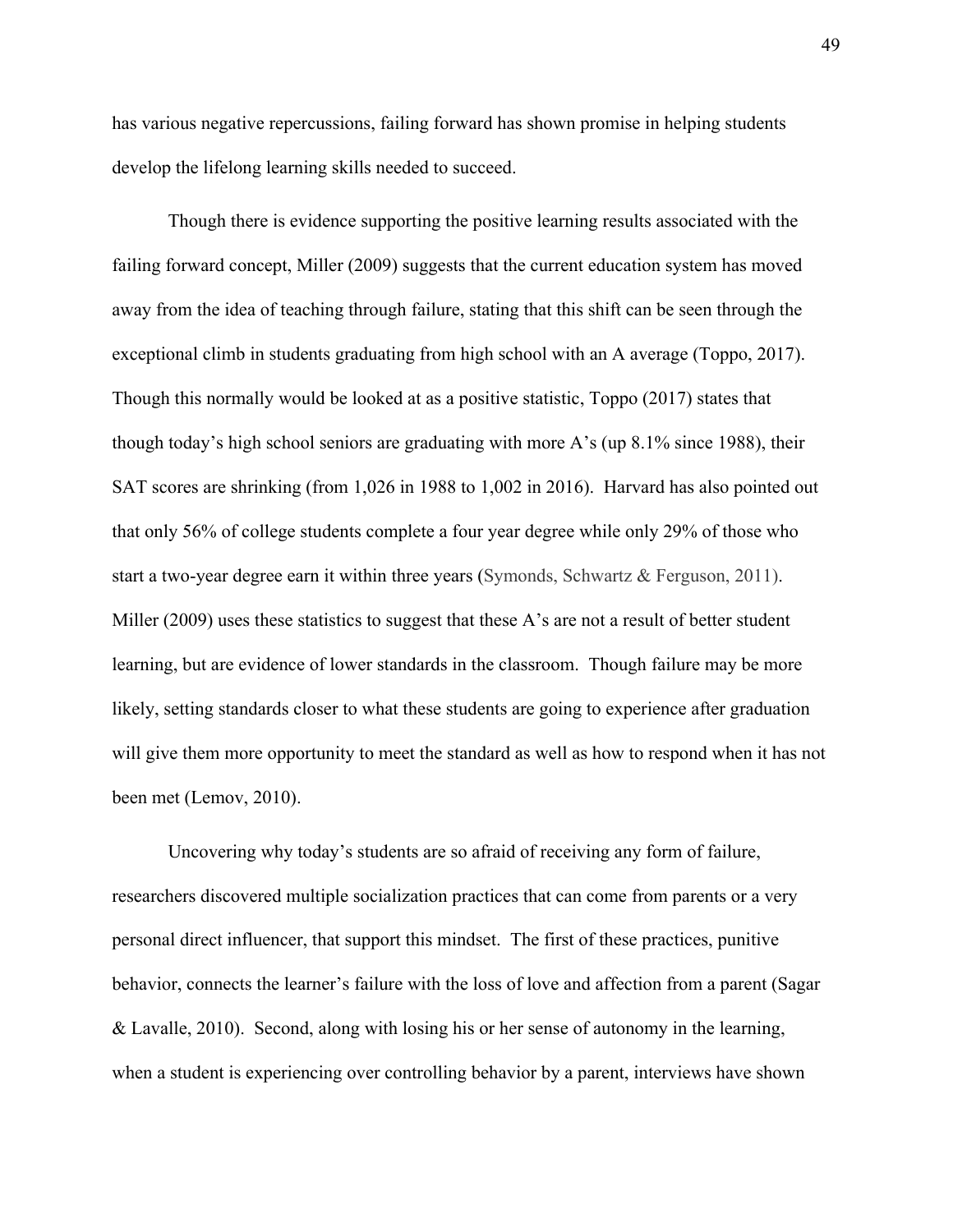that he or she can begin to adopt the parent's own fear of failure that is driving the controlling behavior (Sagar & Lavalle, 2010). Third, high expectations from parents that are followed up by overly obvious communications of disappointment, teach the learner to fear failure and avoid it in order not experience the even more damaging failure of letting down his or her parents (Sagar & Lavalle, 2010). In the last socialization discussed, Cetin et al. (2014) suggest that students who are taught to see school as a place to display their abilities, rather than develop them, are more likely to fear failure and not take advantage of what this tool has to offer the learner.

Being challenged to change the mindset towards failure, educators have good tools and models available. Holding some statistical backing, Goodwin (2017) states that personal learning environments have shown promise when it comes to increasing academic outcomes. With many of the facets of this teaching strategy focused on exploration and students learning from their failure, personal learning environments are a way to enable students to have the opportunity to fail and learn from an experience (Goodwin, 2017).

Other studies have shown the effectiveness of computer-mediated instruction (CMI) as well as educational games (SEGs) in the classroom. This being said, Vallett et al. (2014) suggested bringing these applications and advancements into the classroom. By providing students with computer-based activities focused on the learning topics, researchers have found that in some cases, CMI, with their embedded training experts, can be even more effective than peer group or instructor interaction (Vallett et al., 2014).

Similar to CMI, SEGs take advantage of how many great game developers have applied the idea of the 'playing in the zone' (Vallet et al., 2014). By enabling their learners to take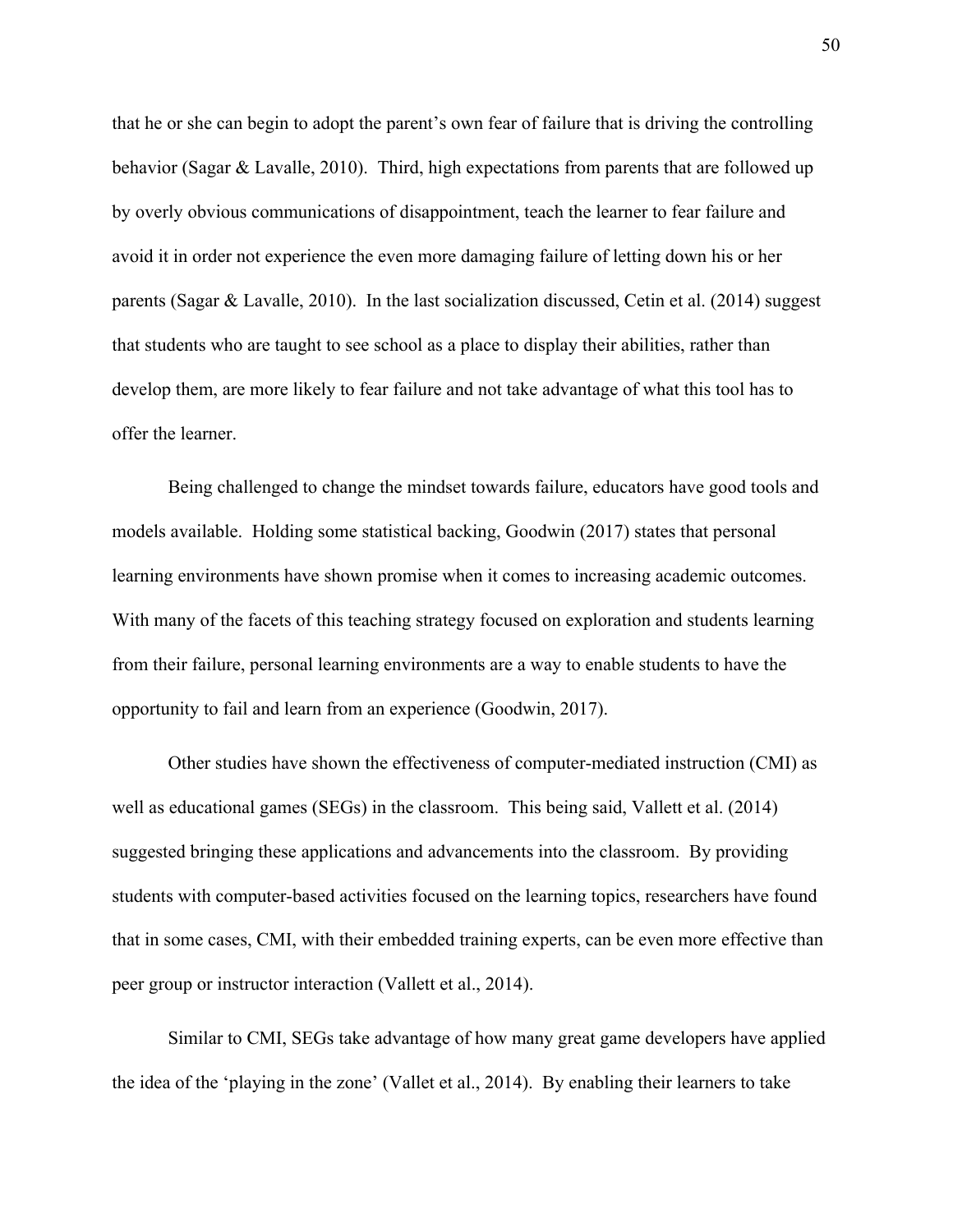advantage of what Vygotsky and Cole (1978) call learning in the social context, SEGs motivate learners to overcome various learning challenges by keeping them in the ZPD (Vygotsky and Cole, 1978). These educational games are able to sustain learning as they constantly stretch and enable the student to connect to experts in the game that help them overcome the learning challenges that occur (Vallet et al. 2014).

As video game developers have been driven by the capitalistic motivation to succeed, they have found excellent ways to apply the studies of great educational researchers (Vallet et al. 2014). Looking for a way to use what these game developers have discovered as far as intrinsic motivation and the use of failure, Gee (2007) studies good games (i.e. games that that incorporate good learning principles supported by current research in Cognitive science [Gee, 2004]), to find out what makes them such effective teachers. After discovering sixteen different strategies on how games capture the learner, Gee (2007) found it no surprise as to why gamers were so willing to joyfully work through such complex curriculum. Explaining how many video game developers effectively make use of identity, interaction, production, risk taking, customization, agency, well-ordered problems, challenge and consolidation, just-in-time learning, situated meanings, pleasant frustration, system thinking, sandboxes, smart tools, cross-functional teams, and performance before competence, Gee (2007) suggests that educators adopt many of their same philosophies in order to create this environment in the classroom.

With failure being a regular part of high school athletics as well, Haglind (2004) sought to find how successful athletes and coaches were trained in how to successfully overcome and learn from their failure. Finding that even the successful athletes respond negatively at first,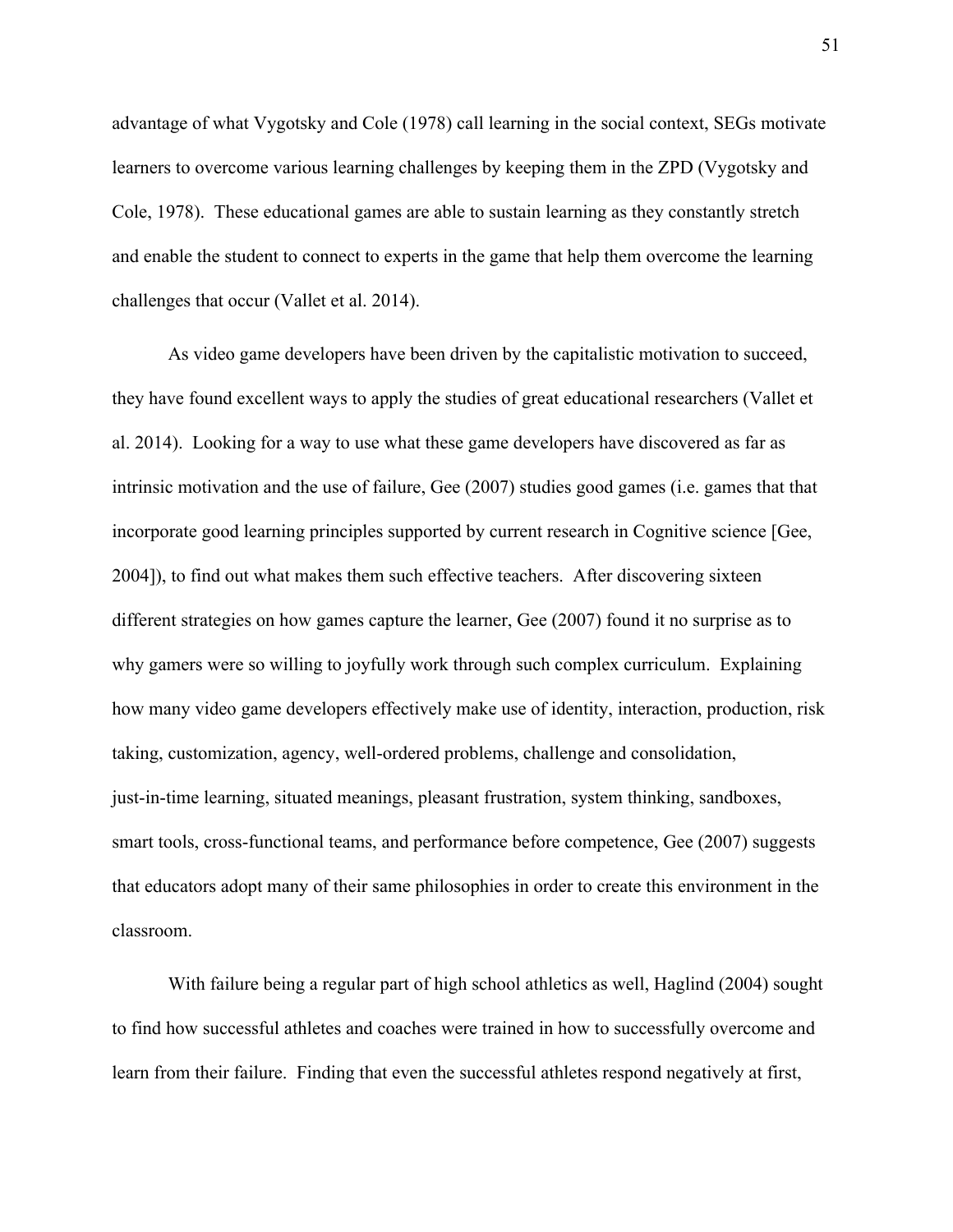Haglind (2004) notes the coping mechanisms that are used to turn these reactions positively. In his findings, Haglind (2004) was able to conclude that these athletes were able to effectively cope by acknowledging their failures, talking about them with their peers, seeking and accepting feedback, and giving effort towards turning away the natural negative thinking associated with failure.

Much of why the failing forward concept is so encouraged is due to what its alternative, an irrational fear of failure, can bring about in a learner. The fear avoidance behaviors of learned helplessness (De Castella et al., 2013; Vandewalle, 1997; Fincham et al., 1989), decreased self-esteem (Cetin et al., 2014; Kocovski & Endler, 2007; Kuhl & Kraska, 1989), performance goal orientation (Cetin et al., 2014; VandeWalle, 1997), defensive pessimism (De Castella et al., 2013; Martin & Marsh, 2003; Martin et al., 2003), and self-handicapping (De Castella et al., 2013; Bartels & Herman, 2011; Zuckerman & Tsai, 2005; Martin & Marsh, 2003; Martin et al., 2001) are not only damaging the student's ability to learn, but they are not beneficial in keeping the student from failure as they prevent them from the opportunity to learn how to overcome the challenges they face (Bartels & Herman, 2011).

 Apart from the negative behaviors related to an irrational fear of failure, researchers have also found several positive traits of those students who successfully learn how to fail forward. As these students learn to use their failures to grow, they are more willing to participate in activities despite the likelihood of failure (Strum 1971), enjoy learning and using problem solving skills (Cetin et. al, 2014; Tay et al., 2009; House, 2002), give greater effort to overcoming learning difficulties (Cetin et al., 2014; Clifford, 1988), and find pleasure in the mastery (Harter, 1974).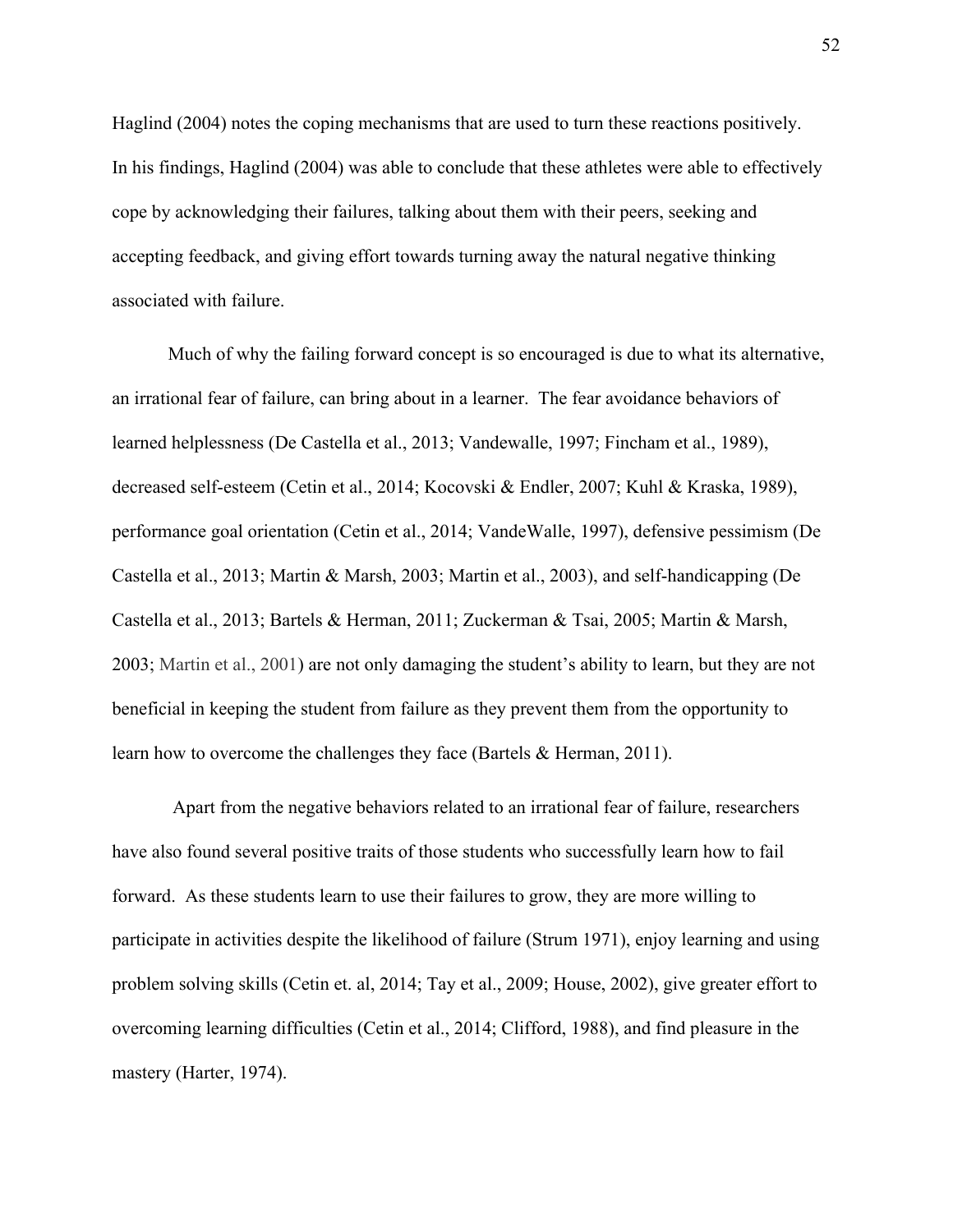## **Professional Application**

To showcase the effectiveness of failing forward, Jacobson (2013) sought to provide educators with some common responses that they will see from a fixed mindset student facing challenging situations. By identifying these students Jacobson (2013) hopes to enable educators to locate, and help shift, these mindsets while exemplifying how this fixed mindset, or one that does not see failure as an opportunity, can damage not only the individual learner but also the learning environment.

Through his research and observation of student failure, Jacobson (2013) found many of the popular responses to be simple, such as misinterpretation of teaching cues, cheating, and giving up to assume teacher help. These responses are the opposite of what an educator hopes to see in the classroom, and after realizing his findings, Jacobson (2013) suggested one action in particular that will enable this generation to overcome these self-conscious tendencies. Jacobson (2013) stated that educators must work to shift these students from a fixed mindset, the student's belief that he or she is either 'smart' or 'dumb', to a growth mindset that believes that despite the minor failures they may face, hard work and perseverance will allow for further learning and development to occur in it (Dweck & Elliott, 1983). Noting that the goal of the fixed belief is to 'look smart' and that the goal of the growth student was to 'get smarter', Jacobson (2013) continues by encouraging educators to shift the classroom from a stage, where students have to impress their peers and teacher, into an academic language-rich environment. More specifically, Jacobson (2013) also issues a challenge to educators to combat this mindset by giving better, more specific feedback, asking open-ended questions while giving a good amount of response time, engaging the disengaged in the classroom, and finally, by encouraging educators to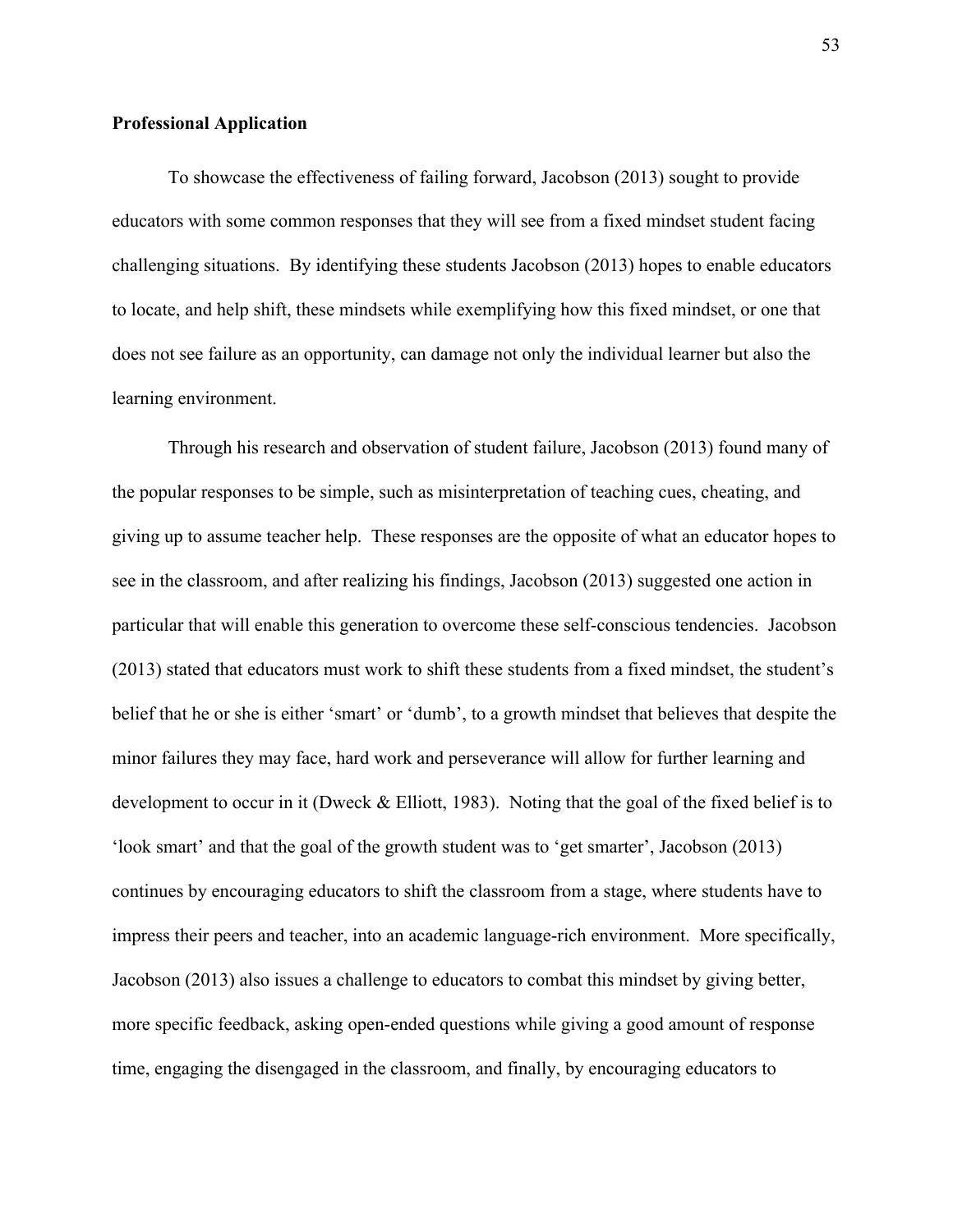examine their own mindset to prevent the predestination of certain students to success or failure in certain areas of study.

In their discoveries on the fear of failure and failing forward, Cetin et al. (2014) also suggest that educators work to create an environment where students know that having an irrational fear of failure is futile. To do this, they recommend teachers focus on guiding their students through process-based objectives rather than goals that have more of a product focus. This, along with helping the students know how they will be graded throughout this process, will encourage academic risk and decrease fears of negative criticism (Cetin et al., 2014).

With the worldwide game industry hitting \$91 billion in revenue for 2016 alone (Takahashi, 2016), it is important to consider what Gee (2007) found as to the effectiveness in enabling learners to overcome the challenges in their complex curriculum. By taking and applying some of the brilliantly used concepts of game developers (see chapter 2), Gee (2007) believes that many educators could help students be motivated through failure and, in turn, highly increase content mastery.

For instance, Gee (2007) stated that educators could take advantage of game developer's use of the agency and identity factors. These two factors could be used by educators to encourage learners to stick with and overcome the failure involved with any grueling curriculum by helping them build and identity as either a scientist, mathematician, philosopher, computer scientist, etc. (Gee, 2007). Gee (2007) stated that this identity adoption would also help to create the agency effect, and encourage students to have ownership in their work as they identify with the profession, bringing pleasure to content mastery.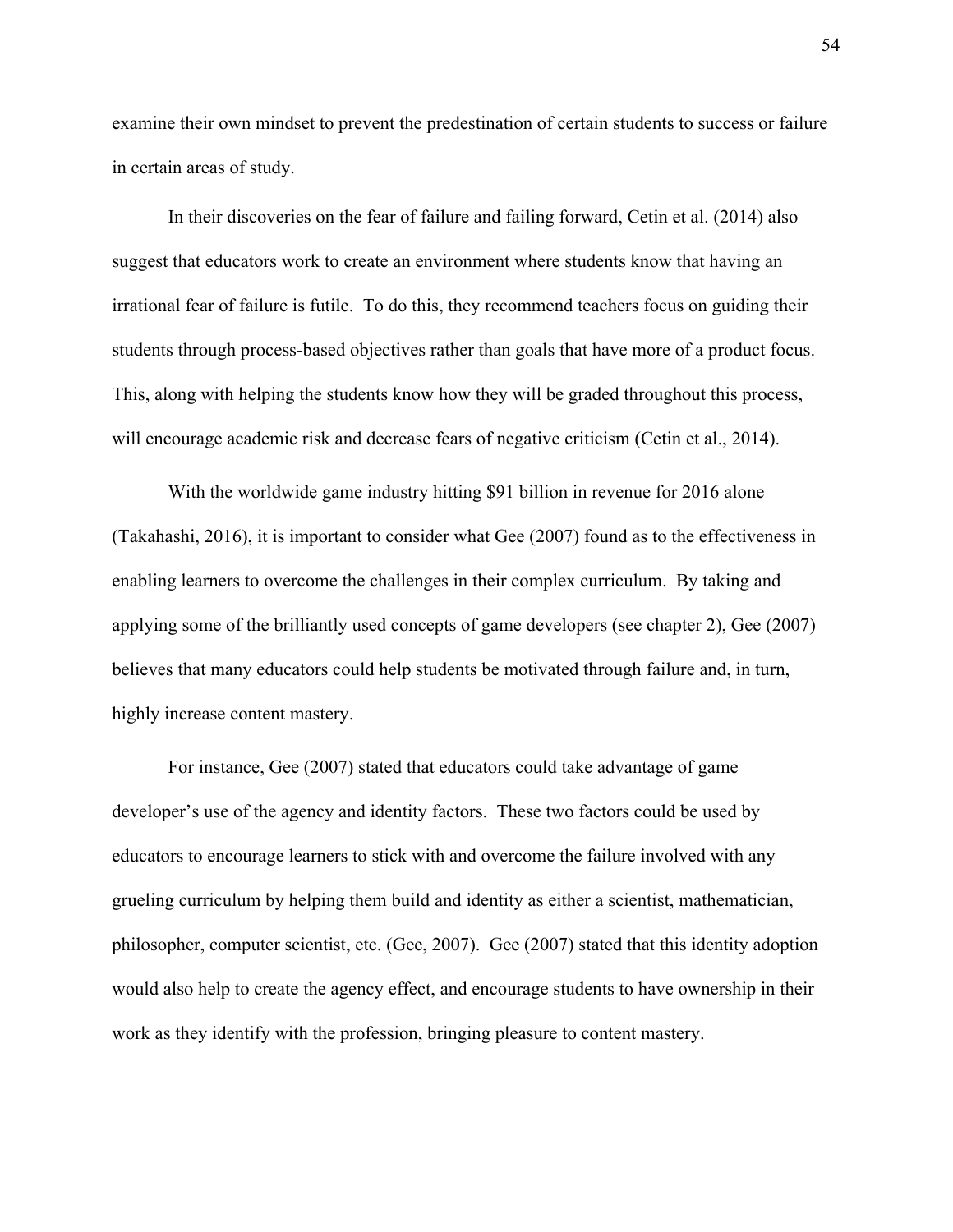With production and customization also contributing to a gamer's enjoyment of the in-game learning, Gee (2007) suggested that educators could build learning environments where students have more control over the curriculum. Knowing that creativity requires trial and error, and therefore some amount failure, Strum (1971) also suggested that educators work to generate creative environments and gives four guidelines to follow. Sturm (1971) stated that these creative environments will contain: mutual trust and confidence and support for ideas from teacher and peers; challenge and motivation along with commitment to the organization's goals and operations; freedom to seek information and show initiative; and characters who have pluralism in views, knowledge and experience, and are willing to exchange of opinions and ideas. Teachers can use these guidelines to build a more customized learning environment where students take part in the production of the curriculum and, in turn, are more likely to learn from failure as investment in the learning process increases.

In most good games, or games that that incorporate good learning principles supported by current research in cognitive science (Gee, 2004), interaction, system thinking, smart tools, distributed knowledge, and cross-functional teams are all factors that contribute to the gamer's ability to digest the vast and complicated curriculum that they contain (Gee, 2007). Gee (2007) believes that educators who can create environments where students are constantly interacting with the content, allowing them to see how different pieces of the course material respond and react in different situations, will ignite a curiosity that will drive the student to want to understand the depths of the material. Demonstrations where student actions are separated from content responses are important, but by applying the above cognitive science applications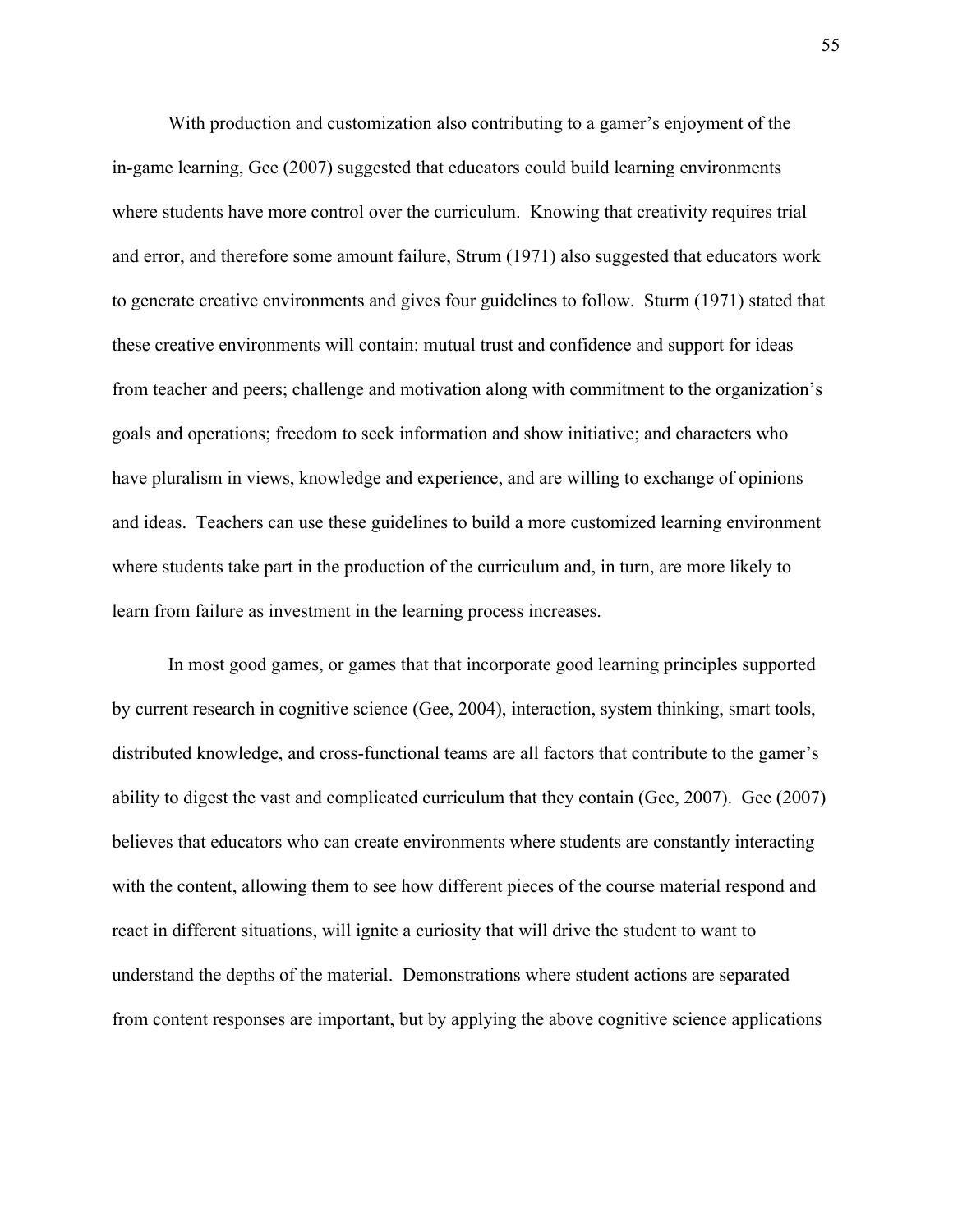of student trial and error via interaction, learners will be more likely to generate a motivation for content mastery (Gee, 2007).

Just-in-time learning, on-demand access, and situated meanings are different ways that Gee (2007) noticed game developers help gamers comprehend the difficult, and sometimes totally foreign, vocabulary associated with a game's storyline. Instead of listing of terms at the beginning of a chapter, Gee (2007) suggests that educators incorporate these video game teaching strategies by giving vocabulary to the students right when they are going to use it, allowing students to work, or interact, with the language in context. This is important, for robust vocabulary instruction requires multiple, meaningful, and contextualized interactions. By connecting the language with the context, while also linking the terms with the 'actions, images, and dialogues they relate to', Gee (2007) believes students will obtain a greater chance at mastery than if they were to use typical rote memorization.

Explore-think-rethink, well-ordered problems, and performance before competence, all of which contain a good chance of failure, are tactics Gee (2007) observed good games use to develop and build understanding within a game's content. Much of the time learners will have ideas about how the content will work as they approach it for the first time. By allowing them to have structured time to explore and test their theories before they are competent in the material, Gee (2007) stated that students will be more likely to desire to spend time in experimentation and, like what is observed in video game users, develop a motivation for mastery instead of a desire to just check it off of the list of to dos. Also, organizing the curriculum in a sense that requires the use of previous learning within student experimentation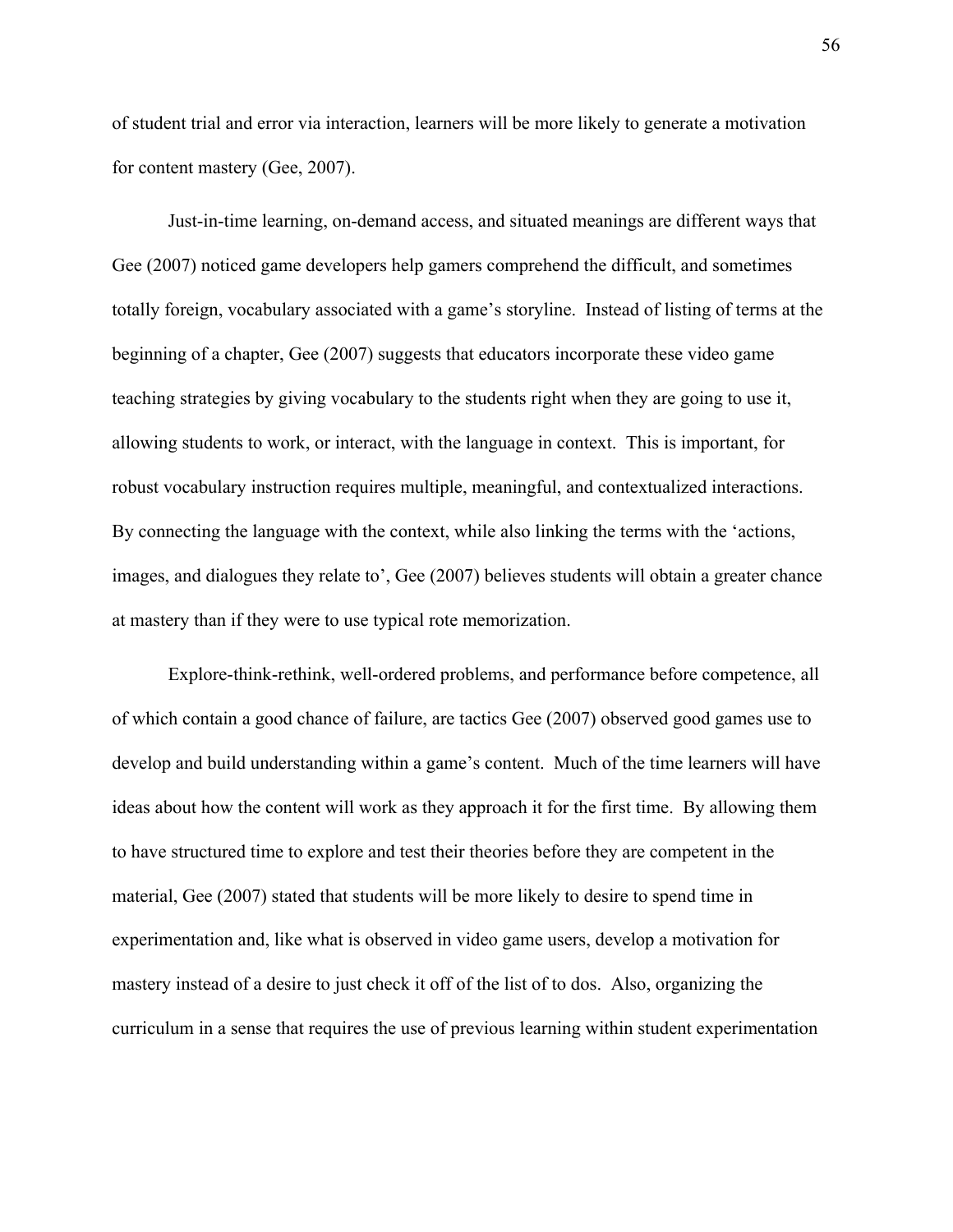will further increase the student's abilities to retain the content as they continuously are using past problem solving methods to overcome repeatingly more complex tasks (Gee, 2007).

With enjoyment and appreciation of the learning process being an essential gateway to the failing forward mindset, Gee (2007) encourages educators to note how video game developers enable their learners to enjoy the process of overcoming the many failures encountered within the games. Gee (2007) believes that educators can do this simply by strategically making the material challenging. Game developers know where their learners are at based on how far they have progressed in the game. Therefore, Gee (2007) suggests that if teachers can find a way to gauge their learners in a similar fashion, they will be able to keep growing them in the content by challenging them just beyond what they can currently reach.

By producing these types of learning environments and applying the various teaching strategies mentioned above, educators can work towards not only preventing students from fearing failure but also enabling them to understand how to use this tool that humans have used throughout their existence in a positive manner rather than a negative one.

## **Limitations of the Research**

Though the connections from the athletic realm of education were mentioned and assumed based on Barber (2015), more research could be done in the area of relating how successful strategies in athletics could also be used to help students overcome and learn from their failures in academics. The amount of athletes and parents referenced in Haglind's (2004) research was low with only three families of elite athletes going through the full surveying process. This being said, more research, or even further implementation and analyzation of Haglind's survey, would be useful in backing the sources of the fear of failure. Second, though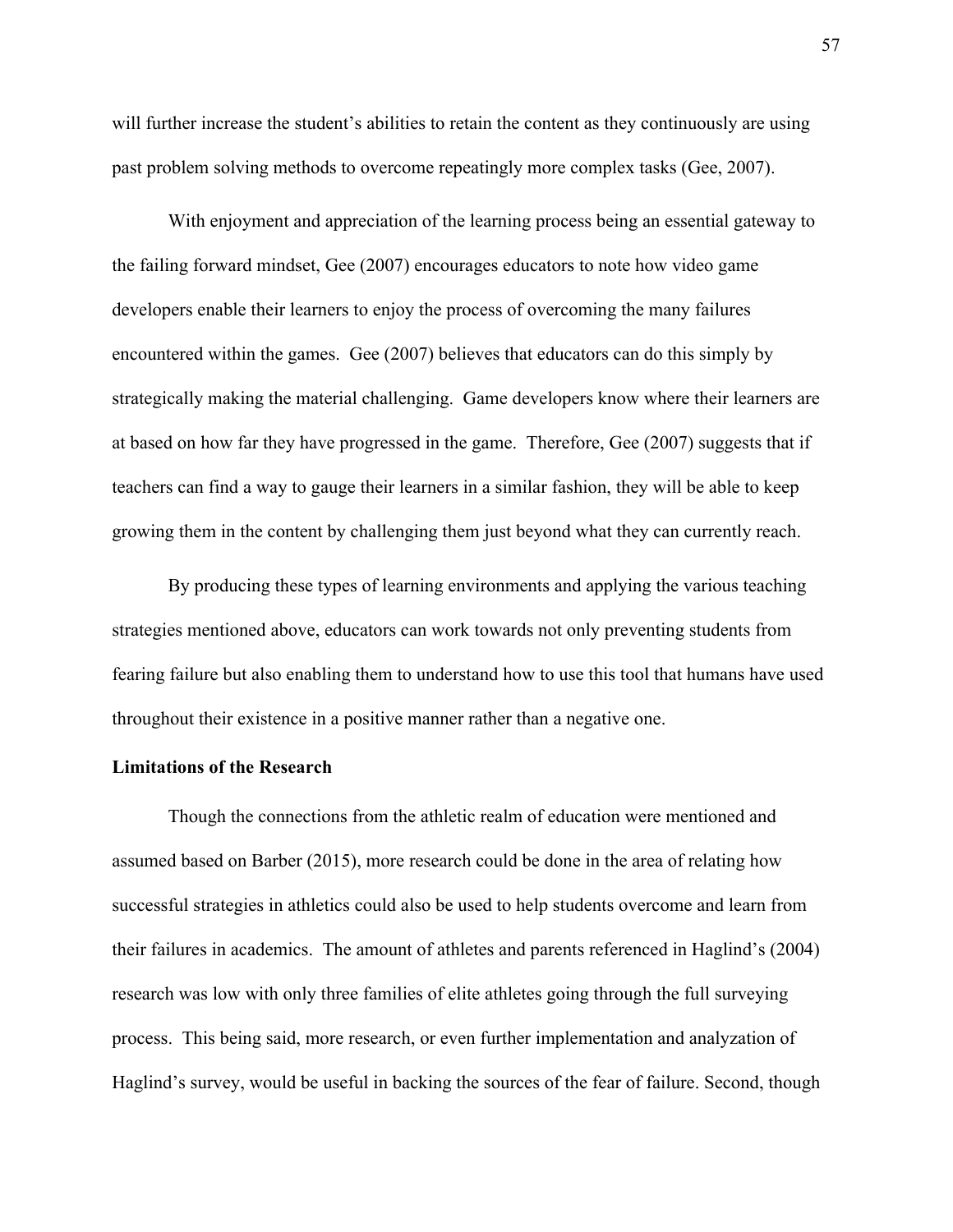they displayed a fair amount of effectiveness, there were few examples, and therefore a less than satisfactory amount of evidence backing the use of Computer Mediated Instruction as well as Serious Educational Games. Therefore, further research and observation of the use of CMI and SEGs in the classroom could be called for. Third, finding more teaching strategies, and examples of their use, that associate with the methods that are implemented by video game developers (Gee, 2007), would make it easier for educators to transition Gee's (2007) findings into the classroom. Lastly, the studies referenced in this review covered a broad spectrum of educational ages. Focusing on how different ages respond to the use of failure in education would be helpful to educators looking to apply the mentioned strategies to certain age groups.

## **Implications for Future Research**

Additional research should be completed on how successful athletes cope with failure and how these coping methods could be used in the classroom. More could also be done to support Haglind's (2004) findings ensuring these coping methods that were found to be successful for the athletes interviewed are similar to a broader range of athletes in different sports.

Though the effectiveness of CMI and SEGs have been theorized as successful strategies for education, more could be done to measure their effectiveness, as each is implemented more and more in today's classroom. As these tools are developed, especially in the realm of SEGs, more opportunity will arise for researchers to ensure what has been theorized about the effectiveness of the educational games.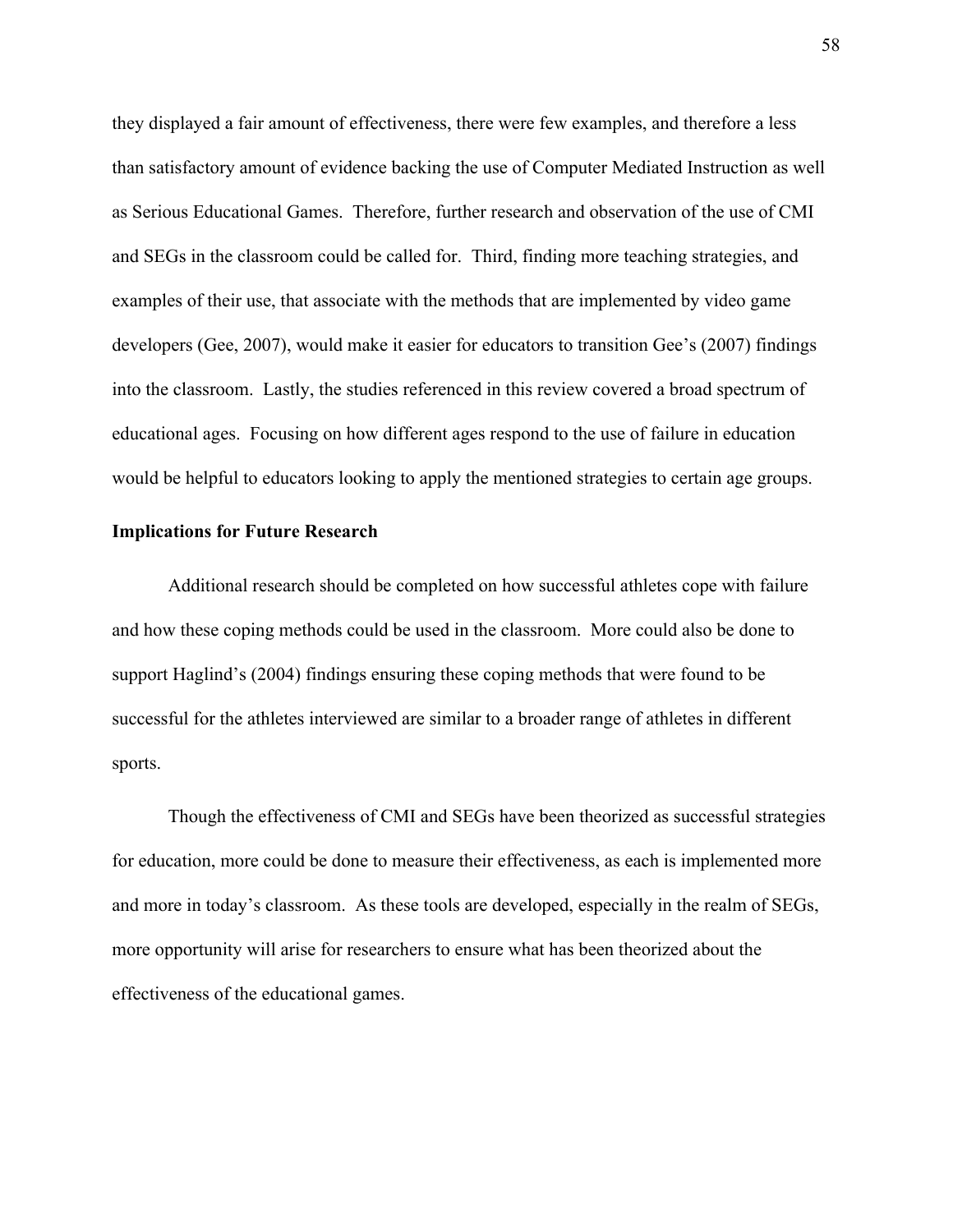Discovering how educators are following in the paths of game developers and working to create a sort of pleasurable challenge in their content will be helpful for educators. As Gee's (2007) findings are implemented in the classroom, it will be interesting to note how educators are doing this as well as what video game ideas transfer well to the classroom and which ones do not.

Research showing the post education successfulness, or lack thereof, of those students who have a failing forward mindset could be helpful motivation used to encourage the education of failure as well as more research on how this can be done well. Taking a look to see what employers appreciate in an employee and how this matches up with failing forward attributes could be an early form of research to be completed. Later, more drawn out, research could follow learners with this mindset and note how they are set apart from those who instead have developed an irrational fear of failure.

Lastly, research showing how different age groups respond to the use of failure in learning would be useful. Discovering how to implement the learning strategies associated with failing forward at different age levels as well as the effectiveness associated with these different ages would be useful to early childhood, primary, secondary, and higher education teachers and professors as they look to encourage this mindset.

## **Conclusion**

How do students benefit from guided failure in the academic environment? The ability for students to learn from their failure has been said to increase the possibility of learners gaining life-long learning traits. By teaching the value of failure and facilitating experiences that enable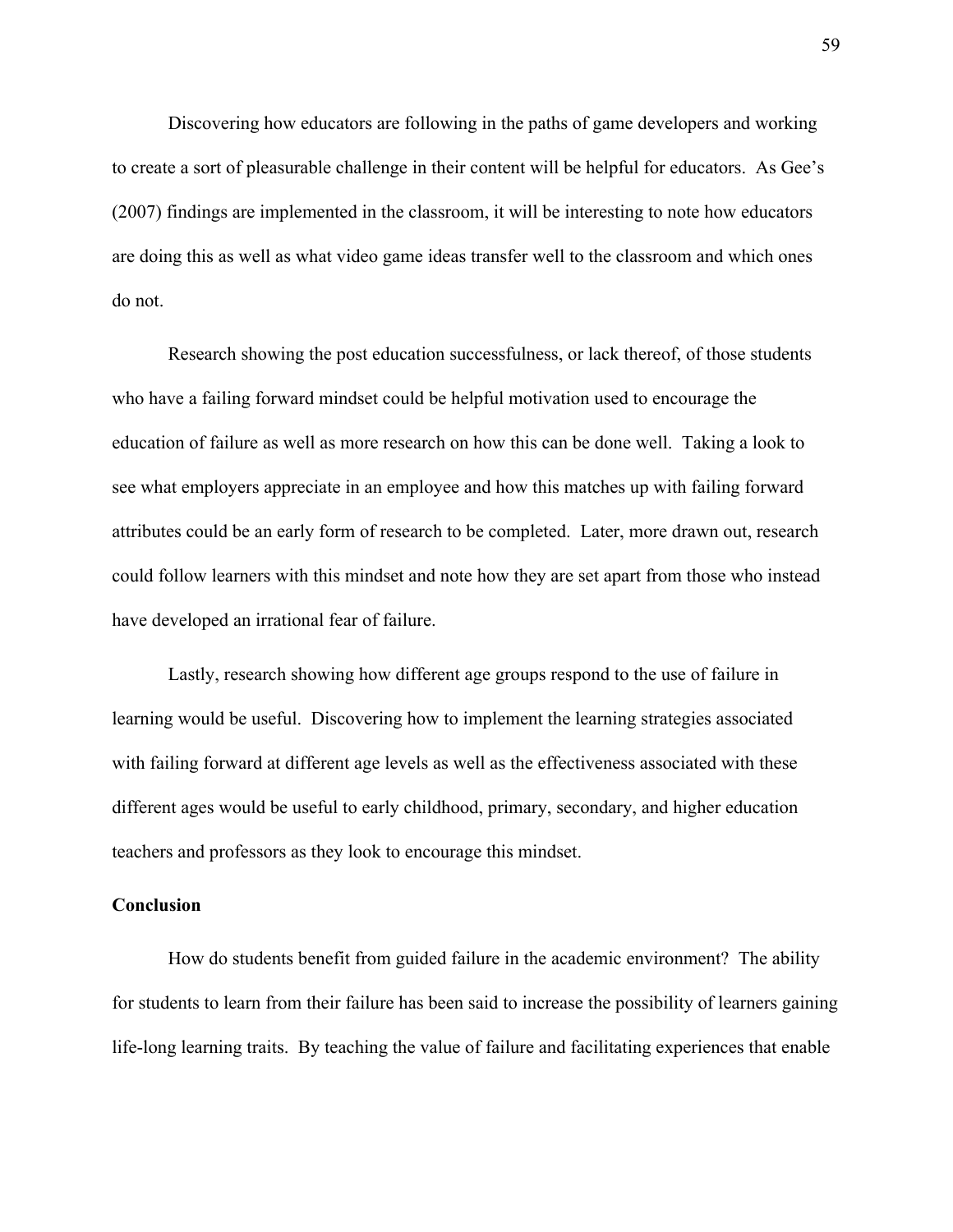students to witness its worth, educators may be more likely to instill a mindset in students that will be willing to participate in activities despite the likelihood of failure (Strum 1971), appreciate and enjoy learning and using problem solving skills (Cetin et. al, 2014; Tay et al., 2009; House, 2002), give greater effort to overcoming learning difficulties (Cetin et al., 2014; Clifford, 1988), and find pleasure in the mastery (Harter, 1974). Not only this, by learning how to use failure as a tool, students will also being less likely to develop the behaviors of learned helplessness (De Castella et al., 2013; Vandewalle, 1997; Fincham et al., 1989), decreased self-esteem (Cetin et al., 2014; Kocovski & Endler, 2007; Kuhl & Kraska, 1989), performance goal orientation (Cetin et al., 2014; VandeWalle, 1997), defensive pessimism (De Castella et al., 2013; Martin & Marsh, 2003; Martin et al., 2003), and self-handicapping (De Castella et al., 2013; Bartels & Herman, 2011; Zuckerman & Tsai, 2005; Martin & Marsh, 2003; Martin et al., 2001). Therefore, moving forward, educators should look to find opportunities within their current curriculum where they can take the chance to not only communicate on the important reality of failure, but also find a way to help their students experience the learning that lies within it.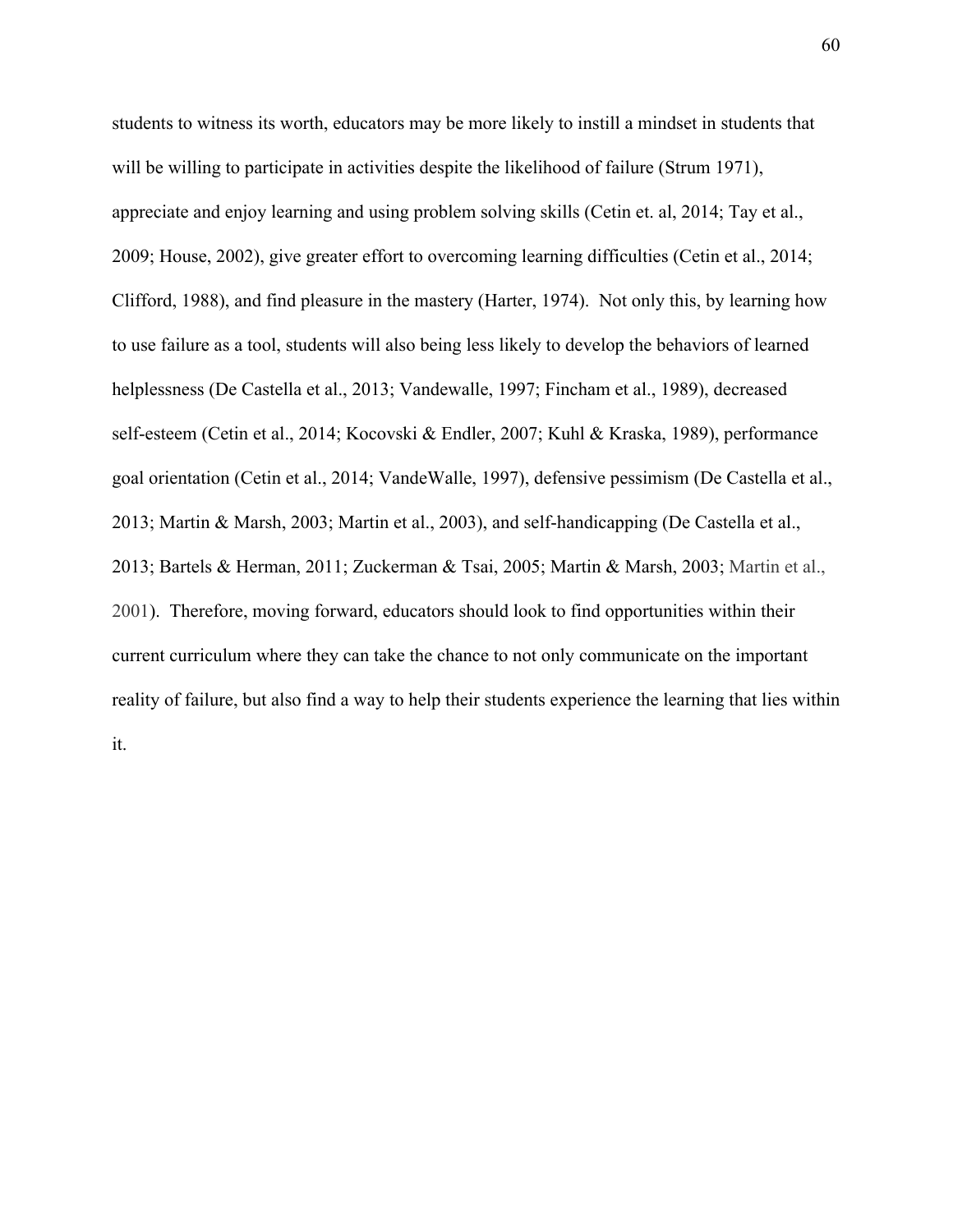## **References**

- Annetta, L. A. (2010). The "I's" have it: A framework for educational game design. *Review of General Psychology*, 14, 105–112. doi:10.1037/ a0018985
- Arruda, W. (2015, May 14). *Why failure is essential to success.* Retrieved from https://www.forbes.com/sites/williamarruda/2015/05/14/why-failure-is-essential-to-su ccess/#1b9e771d7923
- Atkinson, J., & Newcomb, Theodore M. (1957). Motivational determinants of risk-taking behavior. *Psychological Review, 64*(6), 359-372.
- Bandura, A. (1997). *Self-efficacy : The exercise of control / Albert Bandura.* New York: W.H. Freeman.
- Barber, B. (1996). Parental Psychological Control: Revisiting a Neglected Construct. *Child Development, 67*(6), 3296-3319.
- Barber, N. (2015). *What teachers can learn from sports coaches: A playbook of instructional strategies.* Larchmont, NY: Eye on Education.
- Barsalou, L. W. "Perceptual Symbol Systems," Behavorial and Brain Sciences, 22.4 (1999): 577-660.
- Bartels, J., & Herman, W. (2011). Fear of failure, self-handicapping, and negative emotions in response to failure. (presentation, Annual Convention of the Association for Psychological Science, Washington, D.C., May 28, 2011).
- Bereiter, C. & Scardamalia, M. Surpassing Ourselves: An Inquiry Into the Nature and Implications of Expertise. Chicago: Open Court, 1993.
- Blumen, H., Gopher, D., Steinerman, J., & Stern, Y. (2010). Training Cognitive Control in Older Adults with the Space Fortress Game: The Role of Training Instructions and Basic Motor Ability. *Frontiers in Aging Neuroscience, 2*, Frontiers in Aging Neuroscience, 2010, Vol.2.
- Boser, U. (2015, Sept. 23). Don't hate tests. *U.S. News*. Retrieved from https://www.usnews.com/opinion/knowledge-bank/2015/09/23/testing-plays-a-key-rol e-in-education-accountability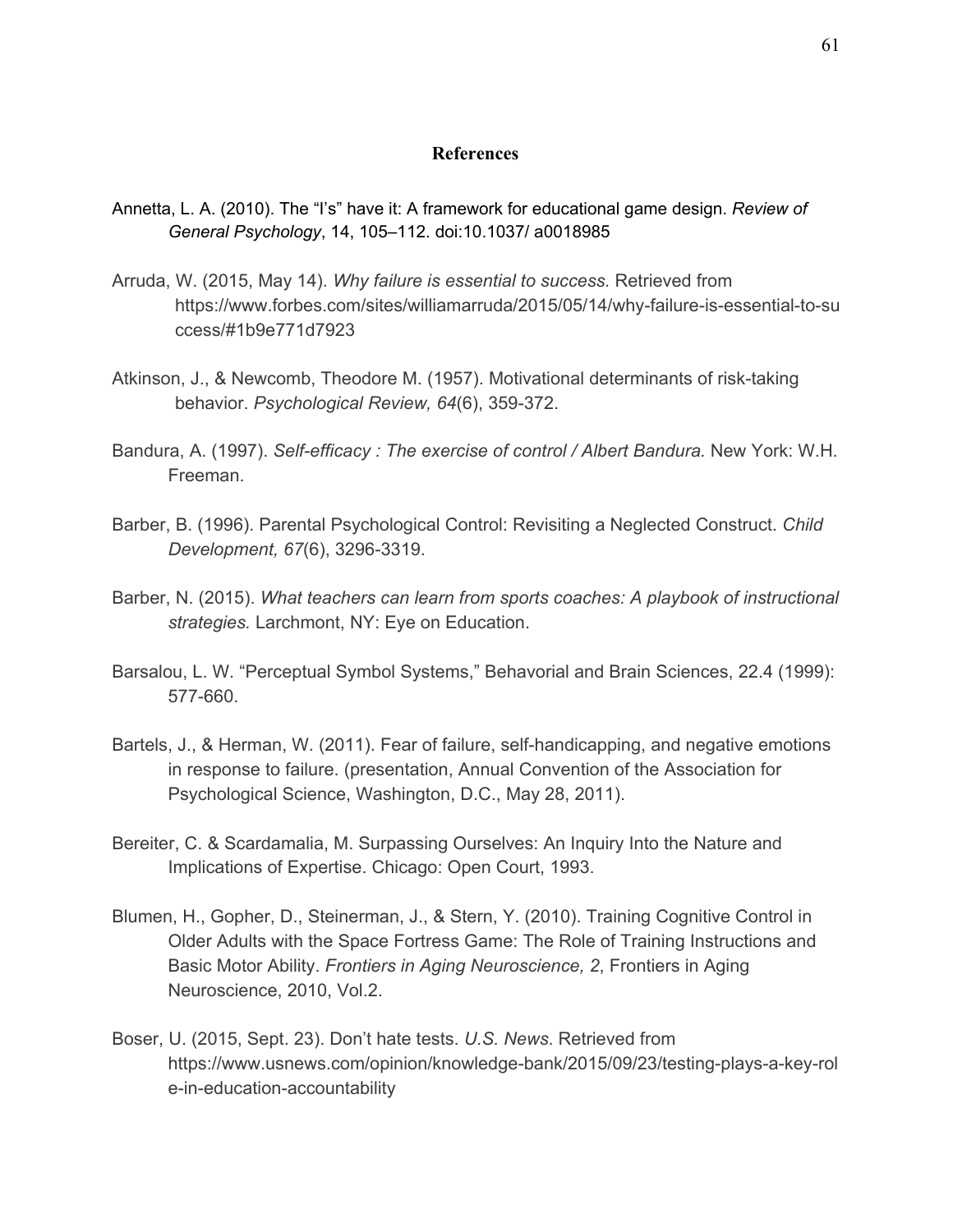- Brick, Wendi Pomerance. (2012). Employee recognition programs critical to workplace culture: Celebrating employee success helps an organization create the infrastructure necessary to ensure great customer experiences for both internal customers (employees) and external customers.(PEOPLE). *The Public Manager, 41*(4), 6.
- Cetin, B., Ilhan, M., & Yilmaz, F. (2014). An Investigation of the Relationship between the Fear of Receiving Negative Criticism and of Taking Academic Risk through Canonical Correlation Analysis. *Educational Sciences: Theory and Practice, 14*(1), 146-158.
- Cherry, K. (2017). What is intrinsic motivation? *Very Well.* Retrieved from https://www.verywell.com/what-is-intrinsic-motivation-2795385
- Claiborne, L., Morrell, J., Bandy, J., & Bruff, D. (2017). Teaching outside the classroom. *Vanderbilt University: Center for Teaching*. Retrieved from https://cft.vanderbilt.edu/guides-sub-pages/teaching-outside-the-classroom/
- Clifford, M. M. (1988). Failure tolerance and academic risk taking in ten-to twelve-year-old students. British Journal of Educational Psychology, 58, 15-27.
- Conroy, D. (2001). Progress in the development of a multidimensional measure of fear of failure: The performance failure appraisal inventory (pfai). *Anxiety, Stress & Coping, 14*(4), 431-452
- Covington, M., & Beery, R. (1976) Self-worth and school learning. New York, NY: Holt, Rinehart & Winston.
- De Castella, Krista, Byrne, Don, & Covington, Martin. (2013). Unmotivated or Motivated to Fail? A Cross-Cultural Study of Achievement Motivation, Fear of Failure, and Student Disengagement. *Journal of Educational Psychology,105*(3), 861-880.
- Djaouti, D., Alvarez, J. & Jessel, J. (2011). Classifying Serious Games: The G/P/S Model. 118-136.
- Dweck, C., & Leggett, E. (1988). A Social-Cognitive Approach to Motivation and Personality. Psychological Review, 95(2), 256.
- Dweck, C. S. & Elliott, E. S. (1983). Achievement motivation. In P. Mussen & E. M. Hetherington (Eds.), *Handbook of child psychology.* New york: Wiley.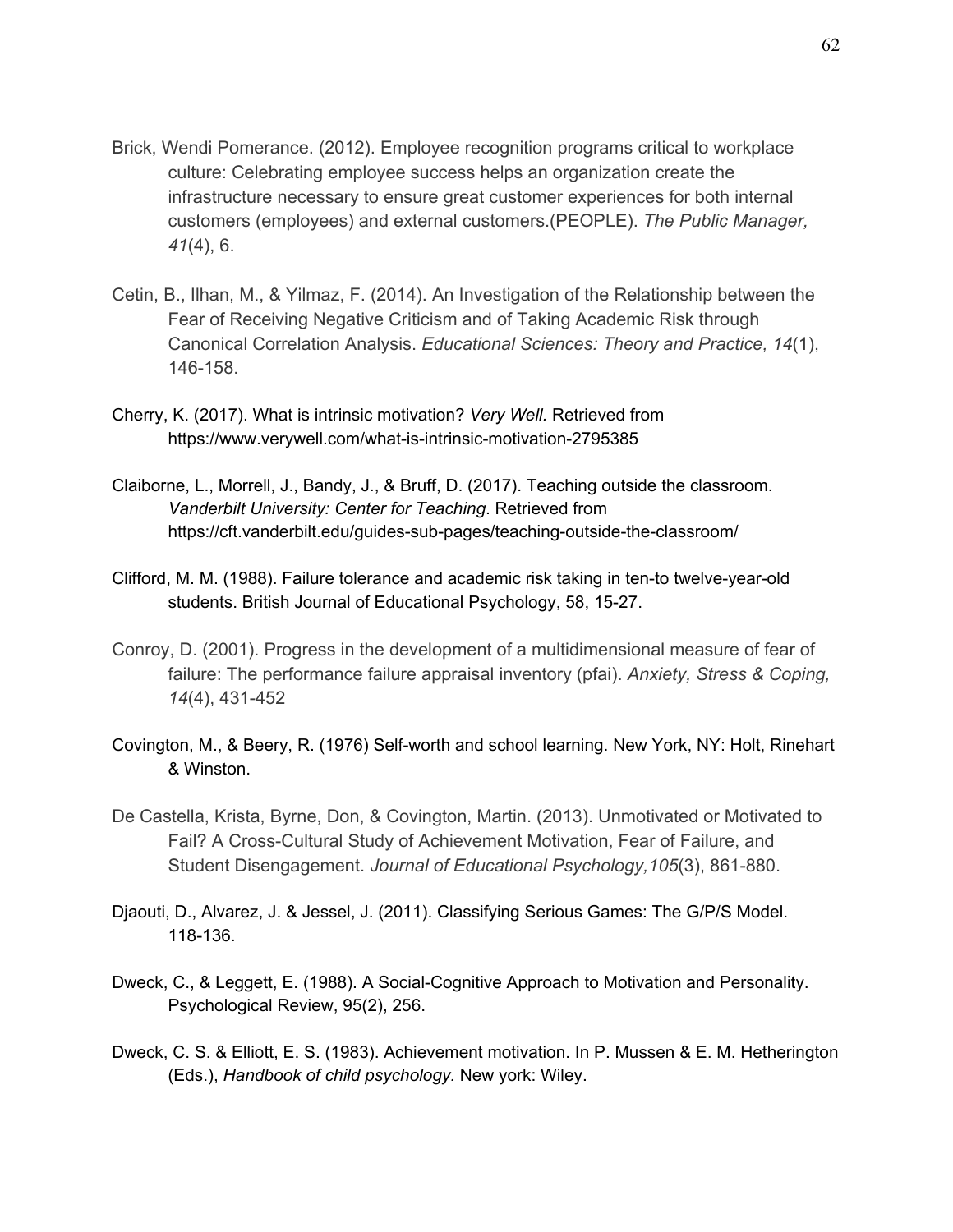- Farson, R., Keyes, R. (2002, August). *The failure-tolerant leader.* Harvard Business Review. Retrieved from https://hbr.org/2002/08/the-failure-tolerant-leader
- Fincham, Frank D., & Others. (1989). Learned Helplessness, Test Anxiety, and Academic Achievement: A Longitudinal Analysis. *Child Development, 60*(1), 138-45.
- Friedlaender, D., Burns, D., Lewis-Charp, H., Cook-Harvey, C. M., & Darling-Hammond, L. (2014, June). Student centered schools: Closing the opportunity gap. Palo Alto, CA: *Stanford Center for Opportunity Policy in Education*.
- Gee, J. (2007). Good video games and good learning; collected essays on video games, learning and literacy, 2d ed.(new literacies and digital epistemologies, vol. 67 )(Brief article)(Book review). (2013). *Reference & Research Book News,28*(6), Reference & Research Book News, Dec, 2013, Vol.28(6).
- Gee, J. (2004). What video games have to teach us about learning and literacy (1st Palgrave Macmillan paperback ed.). New York: Palgrave Macmillan.
- Garcia, Nussbaum, & Preiss. (2011). Is the use of information and communication technology related to performance in working memory tasks? Evidence from seventh-grade students. *Computers & Education, 57*(3), 2068-2076.
- Glenberg, A. M. "What is Memory For," Behavioral and Brain Sciences, 20.1: (1997): 1-55.
- Goodwin, B. (2017). Personalization and Failing Forward. *Educational Leadership, 74*(6), 80-81.
- Haglind, D. (2003). Coping with success and failure A qualitative study on athletes and coaches in track and field.
- Harter, S. (1974). Pleasure Derived by Children from Cognitive Challenge and Mastery. *Child Development, 45*(3), 661-669.
- Higler, C. (1999). The stock market game. *Leadership for Student Activities, 28*(2), 44.
- Hjeltnes, A., Binder, P., Moltu, C., & Dundas, I. (2015). Facing the fear of failure: An explorative qualitative study of client experiences in a mindfulness-based stress reduction program for university students with academic evaluation anxiety. *International Journal of Qualitative Studies on Health and Well-Being, 10*, International Journal of Qualitative Studies on Health and Well-Being, 2015, Vol.10.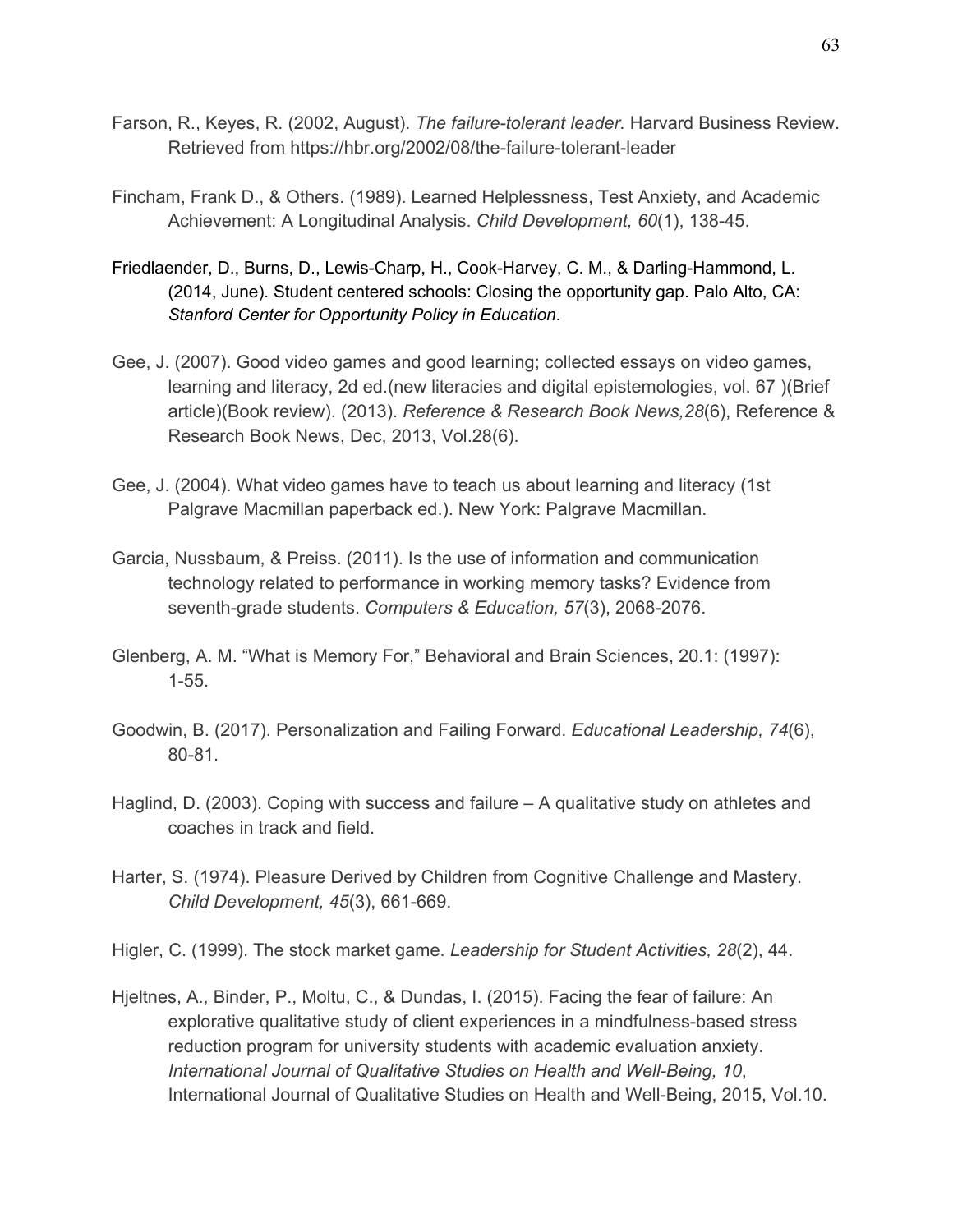- House, D. J. (2002). An investigation of the effects of gender and academic self-efficacy on academic risk-taking for adolescent students. UMI ProQuest Digital Dissertations. UMI Number: 3066174.
- Hutton, E., & Sundar, S. (2010). Can Video Games Enhance Creativity? Effects of Emotion Generated by Dance Dance Revolution. *Creativity Research Journal, 22*(3), 294-303.
- Jacobson, M. (2013). Afraid of Looking Dumb. *Educational Leadership, 71*(1), 40-43.
- Kocovski, N. L., & Endler, N. S. (2000). Social anxiety, Self-regulation, and fear of negative evaluation. European Journal of Personality, 14(4), 347-358.
- Kuhl, J., & Kraska, K. (1989). Self-regulation and metamotivation: Computational mechanisms, development and assessment. In R. Kanfer, P. Ackerman, & R. Cudek (Eds.), Abilities, motivation and methodology (pp. 343-368). Hillsdale, New Jersey: Erlbaum.
- Lemov, D. (2010). *Teach like a champion : 49 techniques that put students on the path to college / Doug Lemov ; foreword by Norman Atkins.* (1st ed., Jossey-Bass teacher). San Francisco, CA: Jossey-Bass.
- Lewis, M. (1995). *Shame : The exposed self* (1st Free Press pbk. ed.). New York: Free Press.
- Littky, D., & Grabelle, S. (2004). *The Big Picture: Education Is Everyone's Business*. Place of publication not identified: Association for Supervision & Curriculum Development.
- Maddock, M. (2012). If you have to fail -- and you do -- fail forward. *Forbes.* Retrieved from https://www.forbes.com/sites/mikemaddock/2012/10/10/if-you-have-to-fail-and-you-d o-fail-forward/#77f47faa58e5
- Martin, A., & Marsh, H. (2003). Fear of Failure: Friend or Foe? *Australian Psychologist, 38*(1), 31-38.
- Martin, A., Marsh, H., & Debus, R. (2003). Self-handicapping and defensive pessimism: A model of self-protection from a longitudinal perspective. *Contemporary Educational Psychology, 28*(1), 1-36.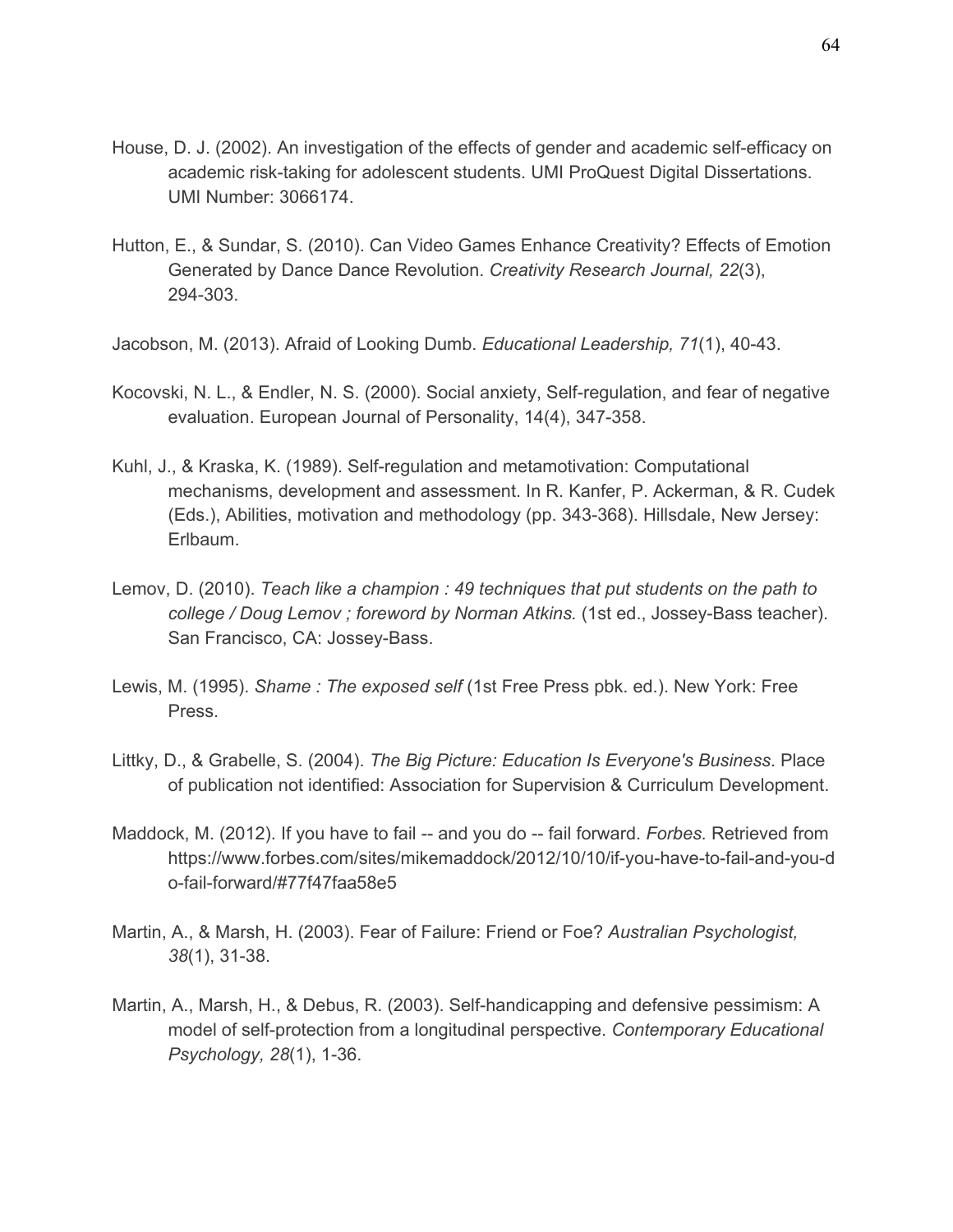- Martin, A., Marsh, H., & Debus, R. (2001). Self-handicapping and defensive pessimism: Exploring a Model of Predictors and Outcomes From a Self-Protection Perspective. *Journal of Educational Psychology, 93*(1), 87-102.
- Matthews, A. (2001). Computer games make children anti-social. *The Telegraph*. Retrieved from http://www.telegraph.co.uk/news/uknews/1337971/Computer-games-make-childrenanti-social.html
- Maxwell, J. (2000). Failing forward : Turning mistakes into stepping-stones for success. Nashville, TN: Thomas Nelson.
- Miller, J. R. (2009). Are 'No-Fail' grading systems hurting or helping students? *Fox News*. com. 27 April 2009.
- Nicole, B. (2014, February 12). 'Failing forward'. *Chicago Defender*, p. 12.
- Norem, J., & Cantor, K. (1986). Anticipatory and post hoc cushioning strategies: Optimism and defensive pessimism in "risky" situations. *Cognitive Therapy and Research, 10*(3), 347-362.
- Porter, E. (2015, March 24). Grading teachers by the test. *The New York Times*. Retrieved from https://www.nytimes.com/2015/03/25/business/economy/grading-teachers-by-the-tes t.html
- Posner, G. J., Strike, K. A., Hewson, P. W., & Gertzog, W. A. (1982). Accommodation of a scientific conception: Toward a theory of conceptual change. *Science Education*, 66, 211–227. doi:10.1002/sce .3730660207
- Problems with the use of student test scores to evaluate teachers.(Some recent reports of interest)(Brief article). (2010). *Reading Today, 28*(2), 34.
- Proserpio, & Magni. (2012). Teaching without the teacher? Building a learning environment through computer simulations. *International Journal of Information Management, 32*(2), 99-105.
- Ready, D. D. (2014). Student mathematics performance in the first two years of Teach to One: Math. New York: *Teachers College, Columbia University*.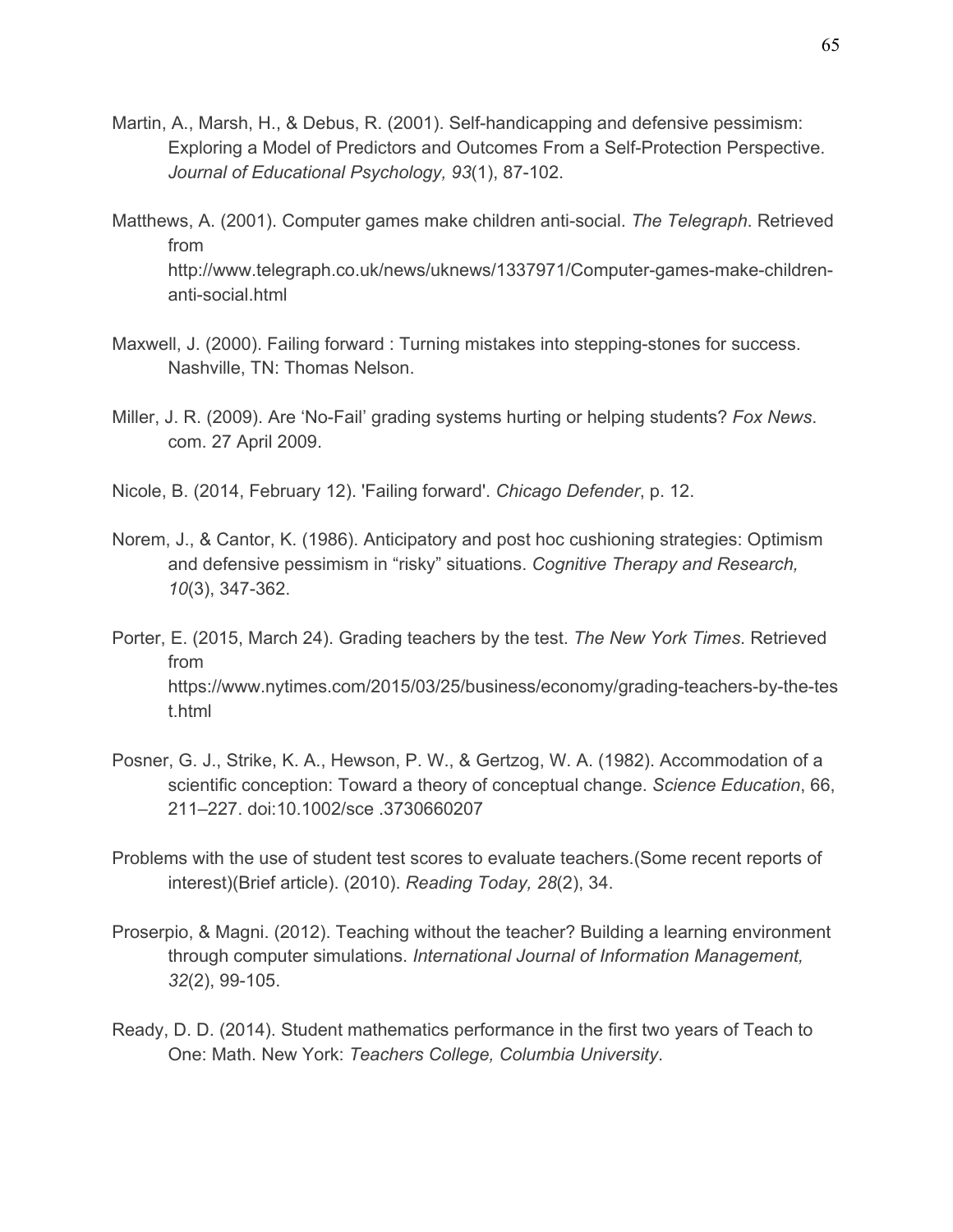- Sagar, & Lavallee. (2010). The developmental origins of fear of failure in adolescent athletes: Examining parental practices. *Psychology of Sport & Exercise, 11*(3), 177-187.
- Shook, R., Shook, H., Bingaman, R. (1975). The Complete Professional Salesman. New York, NY: Barnes and Noble.
- Steiner, E. D., Hamilton, L. S., Pane J. F., and Peet, E.D. (2015). Continued progress: Promising evidence on personalized learning. Santa Monica, CA: *RAND Corp*.
- Strum, İ. S. (1971). The relationship of creativity and academic risk-taking among fifth graders: Final report. ERIC Document Reproduction Service No: ED046212.
- Symonds, W., Schwartz, R., & Ferguson, R. (2011). Pathways to prosperity: Meeting the challenge of preparing young Americans for the 21st century. Symonds, William C., Robert Schwartz, and Ronald F. Ferguson. 2011. Pathways to prosperity: Meeting the challenge of preparing young Americans for the 21st century. Cambridge, MA: Pathways to Prosperity Project, Harvard University Graduate School of Education
- Takahashi, D. (2016). Worldwide game industry hits \$91 billion in revenues in 2016, with mobile the clear leader. *Venture Beat.* Retrieved from: https://venturebeat.com/2016/12/21/worldwide-game-industry-hits-91-billion-in-revenuesin-2016-with-mobile-the-clear-leader/
- Tay, B., Özkan, D., & Akyürek Tay, B. (2009). The effect of academic risk taking levels on the problem solving ability of gifted students. Procedia Social and Behavioral Sciences, 1(1), 1099-1104.
- Toppo, G. (2017). A's on the rise in U.S. report cards, but SAT scores founder. *USA Today.* Retrieved from :https://www.usatoday.com/story/news/2017/07/17/easy-a-nearly-half-hs-seniors-gra duate-average/485787001/
- Vallett, D., Annetta, L., & Kaufman, James C. (2014). Re-visioning K-12 Education: Learning Through Failure—Not Social Promotion. *Psychology of Popular Media Culture,3*(3), 174-188.
- VandeWalle, D. (1997). Development and validation of a work domain goal orientation instrument. Educational and Psychological Measurement, 57(6), 995-1015.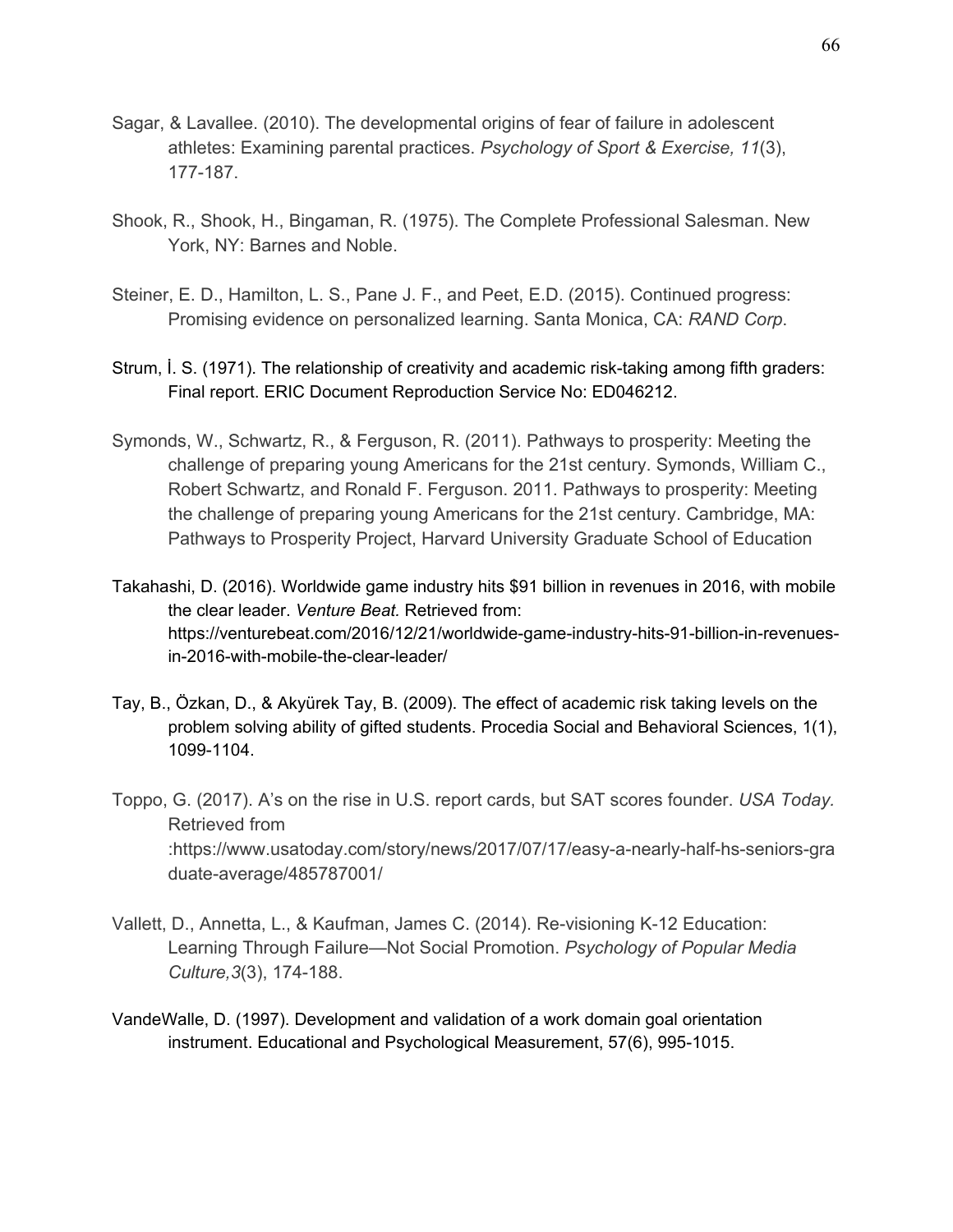- Vygotsky, L. S., & Cole, M. (1978). In V. John Steiner, S. Scribner, & E. Souberman (Eds.), Mind in society: The development of higher psychological processes. Cambridge, MA: Harvard University Press.
- Wenning, M. (2017). *Why failure is an essential component of a strong innovation strategy*. Retrieved from https://blog.hypeinnovation.com/why-failure-is-an-essential-component-of-a-stron g-innovation-strategy
- Wilson, Darryl D. (2011). Applying Mass Customization Concepts to Core Courses: Increasing Student-Centered Customization and Enabling Cross-Functional Integration. *Decision Sciences Journal of Innovative Education,9*(1), 81-99.
- Yu, C., Yu, W. W., & Lin, C. F. (2010). Computer-Mediated Learning: What Have We Experienced and Where Do We Go Next?. In H. Yang, & S. Yuen (Eds.), *Handbook of Research on Practices and Outcomes in E-Learning: Issues and Trends* (pp. 1-18). Hershey, PA: IGI Global. doi:10.4018/978-1-60566-788-1.ch001
- Zuckerman, M., & Tsai, F. (2005). Costs of Self-Handicapping. *Journal of Personality, 73*(2), 411-442.